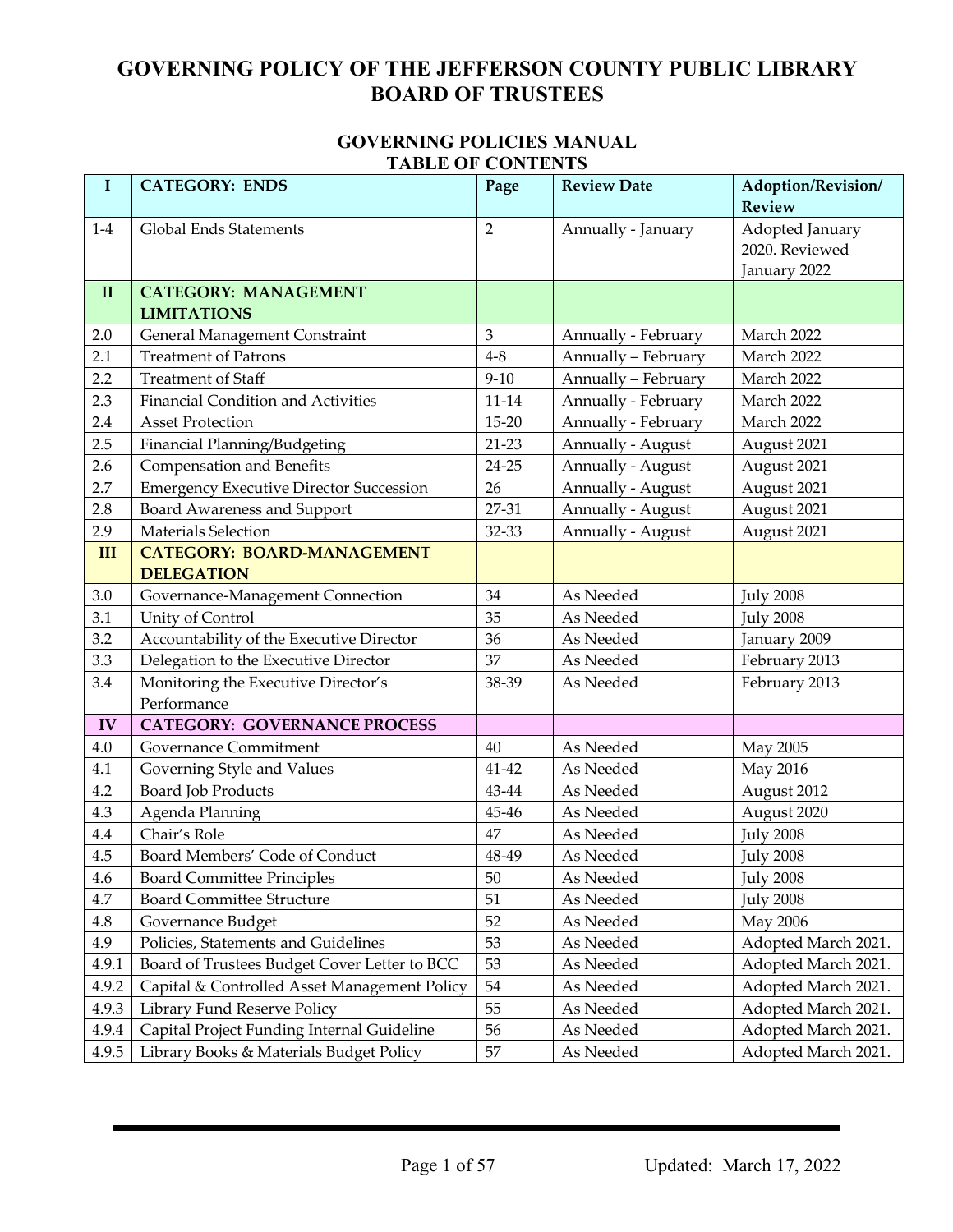## **POLICY TYPE: ENDS POLICY 1.0 POLICY TITLE:** *ENDS POLICIES*

#### **Global Ends Statements:**

## **The Jefferson County Public Library helps to build an educated and vibrant community by providing equal access to information and opportunities.**

- **1.** All Jefferson County residents have equal opportunity to access information, resources, ideas and technology, and they are supported in using these resources.
- **2.** All Jefferson County residents have safe, convenient, and radically welcoming places to go to access information and resources and participate in community life.
- **3.** Jefferson County Public Library adds value to the community by providing leading-edge services that advance our common goals.
- **4.** JCPL maximizes return on shared investment by delivering services of the greatest possible value to Jefferson County residents through effective and efficient use of our resources.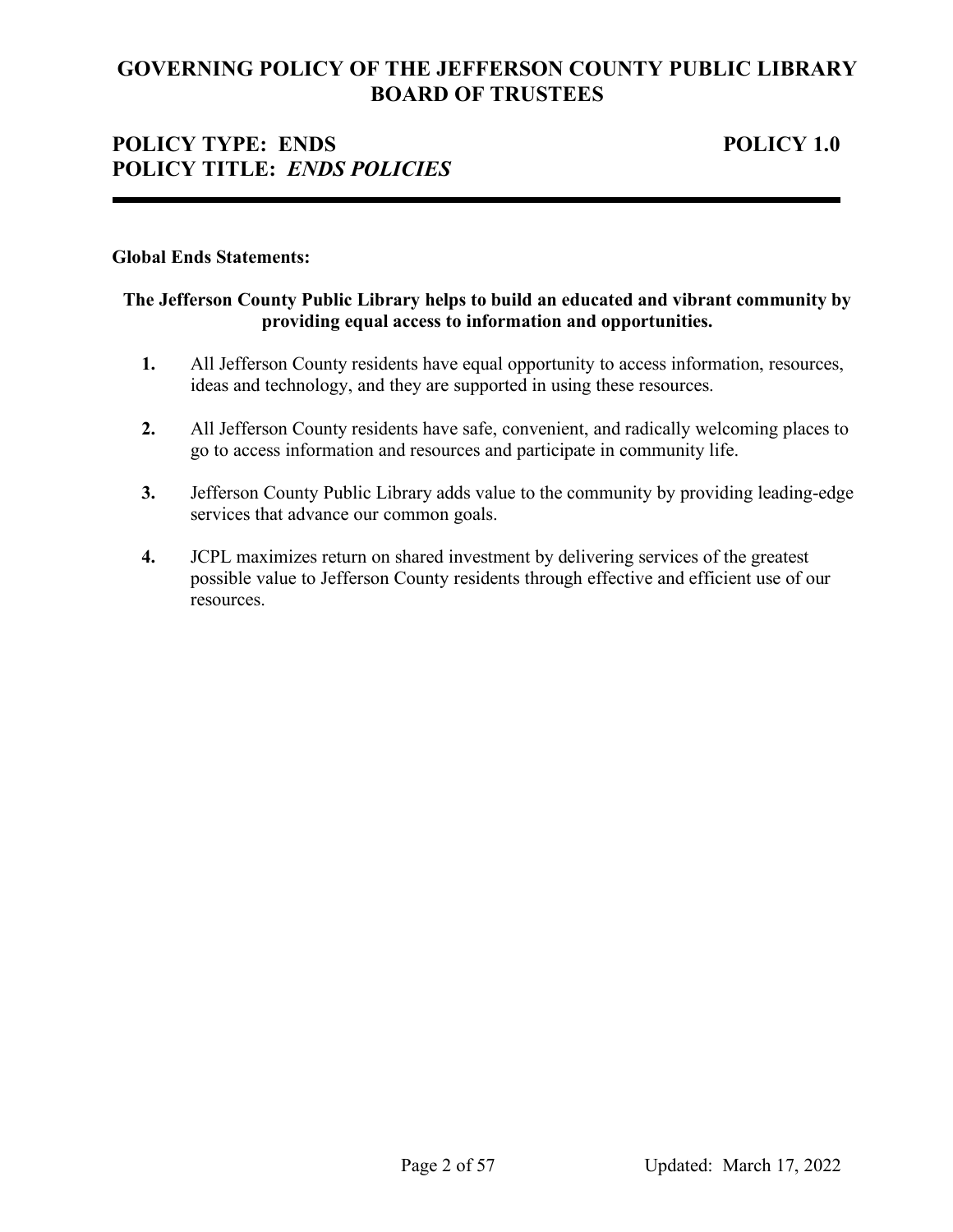# **POLICY TYPE: MANAGEMENT LIMITATIONS POLICY 2.0 POLICY TITLE:** *GENERAL MANAGEMENT CONSTRAINT*

## *MANAGEMENT LIMITATIONS* **Initial Monitoring on Policy 2.0:** *GENERAL MANAGEMENT CONSTRAINT*

I hereby present my monitoring report on your Management Limitations policy 2.0 "General Management Constraint", in accordance with the monitoring schedule set forth in Board policy. I certify that the information contained in this report is true.

Signed: , Executive Director Date: March 17, 2022

## **BROADEST POLICY PROVISION**

**The Executive Director shall not cause or allow any practice, activity, decision or organizational circumstance that is unlawful, imprudent, or in violation of commonly accepted professional ethics and best practices for public library management.**

**EXECUTIVE DIRECTOR'S INTERPRETATION:** I understand this constraint to include all operational activities that occur within the Library. It does not include activities or decisions occurring or made at the Board level.

I interpret "unlawful" to mean I will not fail to insure that all operational activities are within legal requirements as imposed by all relevant governing bodies, including federal, state, county and city statutes and ordinances.

In matters of prudence and ethics, the Board has comprehensively interpreted these concerns throughout the "Management Limitations". In areas where no specific Board policy exists; I will use the test of "reasonable and prudent" to evaluate the circumstances. In addition, I understand that "commonly accepted professional ethics and best practices for public library management" is an additional qualifier of the Board's intentions. By this, if an issue arises which I believe my response would be judged ethical and prudent but for some reason inconsistent with common practices in public libraries; I would not necessarily have the authority to proceed.

**REPORT (COMPLIANT):** The implementation of the above measures is incorporated into specific monitoring reports provided to the Board on each of the other Management Limitations policies. I therefore am focusing this response on this policy provision proscribing against any "unlawful" actions or situations.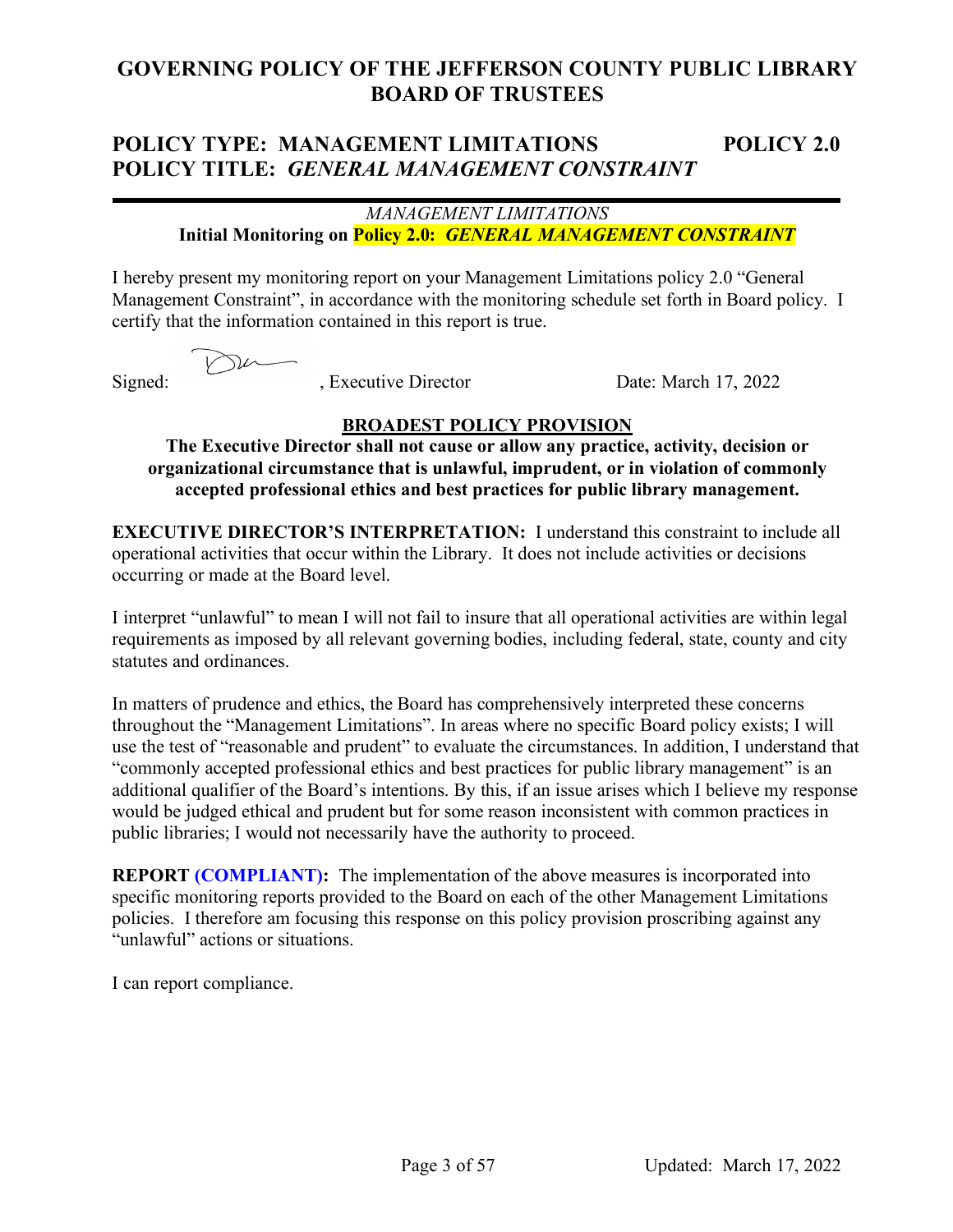## **POLICY TYPE: MANAGEMENT LIMITATIONS POLICY 2.1 POLICY TITLE:** *TREATMENT OF PATRONS*

## *MANAGEMENT LIMITATIONS* **Initial Monitoring on Policy 2.1:** *TREATMENT OF PATRONS*

I hereby present my monitoring report on your Management Limitations policy 2.1 "Treatment of Patrons", in accordance with the monitoring schedule set forth in Board policy. I certify that the information contained in this report is true.

Der

Signed: , Executive Director Date: March 17, 2022

## **BROADEST POLICY PROVISION**

**With respect to interactions with patrons, the Executive Director shall not cause or allow conditions or procedures which are unfair, unsafe, disrespectful, unnecessarily intrusive, or which fail to provide confidentiality in use of facilities and resources, and which fail to provide a high level of customer service.**

**EXECUTIVE DIRECTOR'S INTERPRETATION:** I understand this to mean that the Library may not operate without having and enforcing specific policies that clarify patron rights and staff actions toward patrons. The Executive Director, staff and legal counsel review the policies as needed.

**REPORT:** The Library requires regular reporting from all units on these elements. Initial and follow-up reports are issued to Management for review or action.

**1. I shall not elicit and maintain patron information for which there is no clear necessity.**

**EXECUTIVE DIRECTOR'S INTERPRETATION:** It is our responsibility to protect the patron's privacy in their use of the library, its programs and services, neither requesting nor maintaining information (visual, written or otherwise) about our patrons beyond that either required by law or business necessity.

**REPORT (COMPLIANT):** We are committed to keeping information about an individual's use of the library only as long as needed in order to provide Library services. Full and current guidelines for the public will be posted on the JCPL website and updated when and as conditions change.

Colorado State law (CRS 24-90-101 et seq.) requires that we treat as confidential information about materials users check out, information they access, and their use of the library. CRS 24-73-101 requires that we keep patron personally identifiable information secure and properly dispose of this information.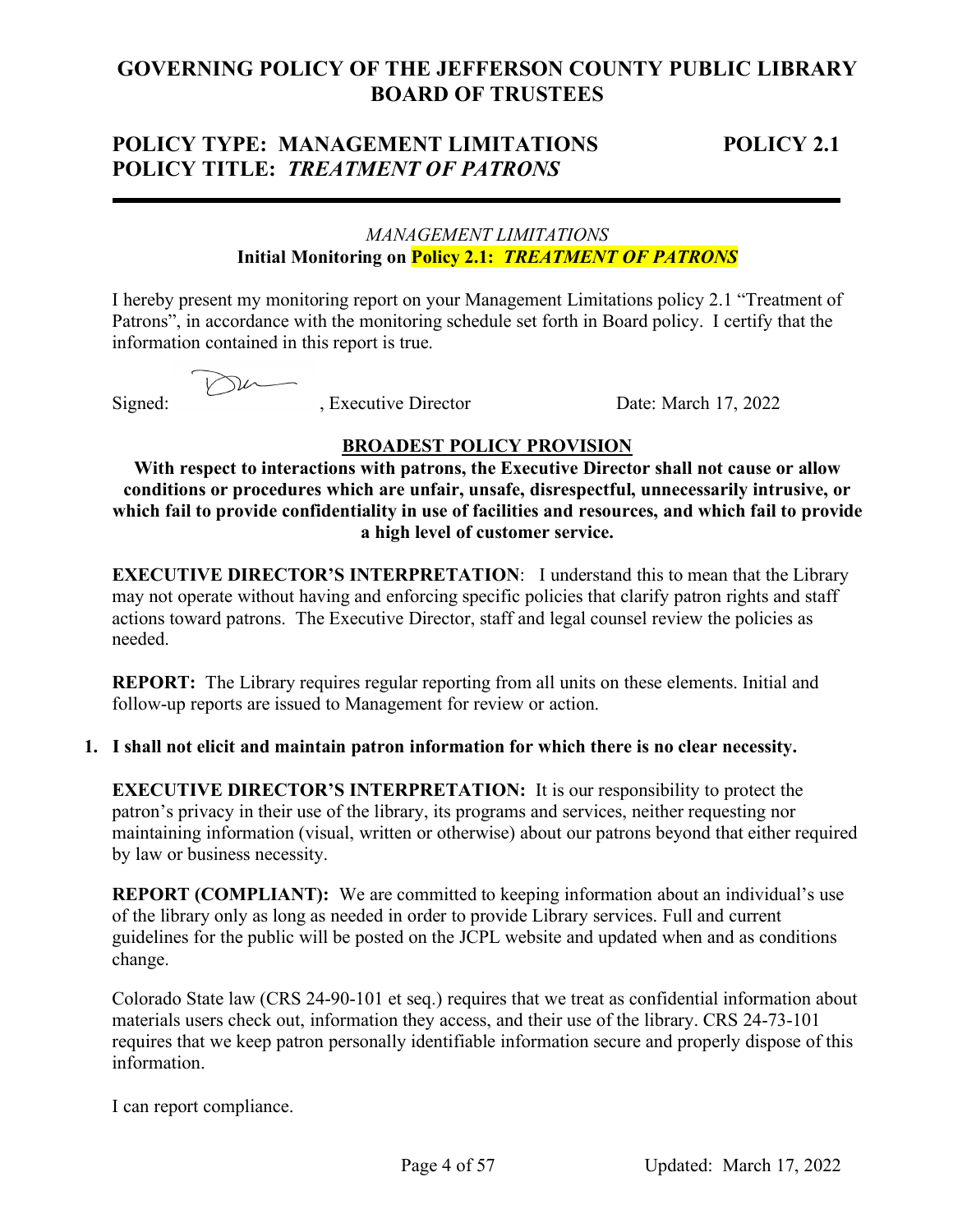## **2. I shall not collect, review, transmit, store or destroy patron information in a manner that fails to protect against loss of or improper access to that information.**

**EXECUTIVE DIRECTOR'S INTERPRETATION:** It is my interpretation that we must ensure that the documents or online gathering of patron data are handled in a manner, from collection until destruction, that avoids inappropriate access or loss of such data.

**REPORT (COMPLIANT)**: We are committed to keeping information about an individual's use of the library only as long as needed in order to provide Library services. Full and current guidelines for the public will be posted on the JCPL website and updated when and as conditions change.

Colorado State law (CRS 24-90-101 et seq.) requires that we treat as confidential information about materials users check out, information they access, and their use of the library. CRS 24-73-101 requires that we keep patron personally identifiable information secure and properly dispose of this information.

I can report compliance.

## **3. I shall not fail to maintain facilities that provide a reasonable level of privacy, both aural and visual, and that are reasonably free from public distraction and disturbance.**

**EXECUTIVE DIRECTOR'S INTERPRETATION:** Our libraries are designed and managed to serve large populations of users at one time. As such, the library provides many venues for quiet reading and study, computer privacy, individual and group study space, etc. All libraries have spaces and/or equipment to assist with this and staff is instructed to assist patrons with finding a suitable work environment that meets their needs.

**REPORT (COMPLIANT):** Library programs and services are designed to ensure patron privacy in the use of the library. As new technologies and services are added to our program of service, operational activities are vetted between library staff and the Director of Public Services. When space limitations exist, every effort is made to ensure as much patron privacy as possible.

I can report compliance.

## **4. I shall not fail to maintain the confidentiality of a patron's use of the JCPL and patron record except as required by law.**

**EXECUTIVE DIRECTOR'S INTERPRETATION:** Records of patrons' usage of the Library will not be divulged except when necessary for normal library operations or as provided for in CRS 24-90-119, "Privacy of User Records." I have been designated "Custodian of Library Records" by the Board and can make reasonable exception to this requirement.

**REPORT (COMPLIANT):** We are committed to keeping information about an individual's use of the library only as long as needed in order to provide Library services. Full and current guidelines for the public will be posted on the JCPL website and updated when and as conditions change.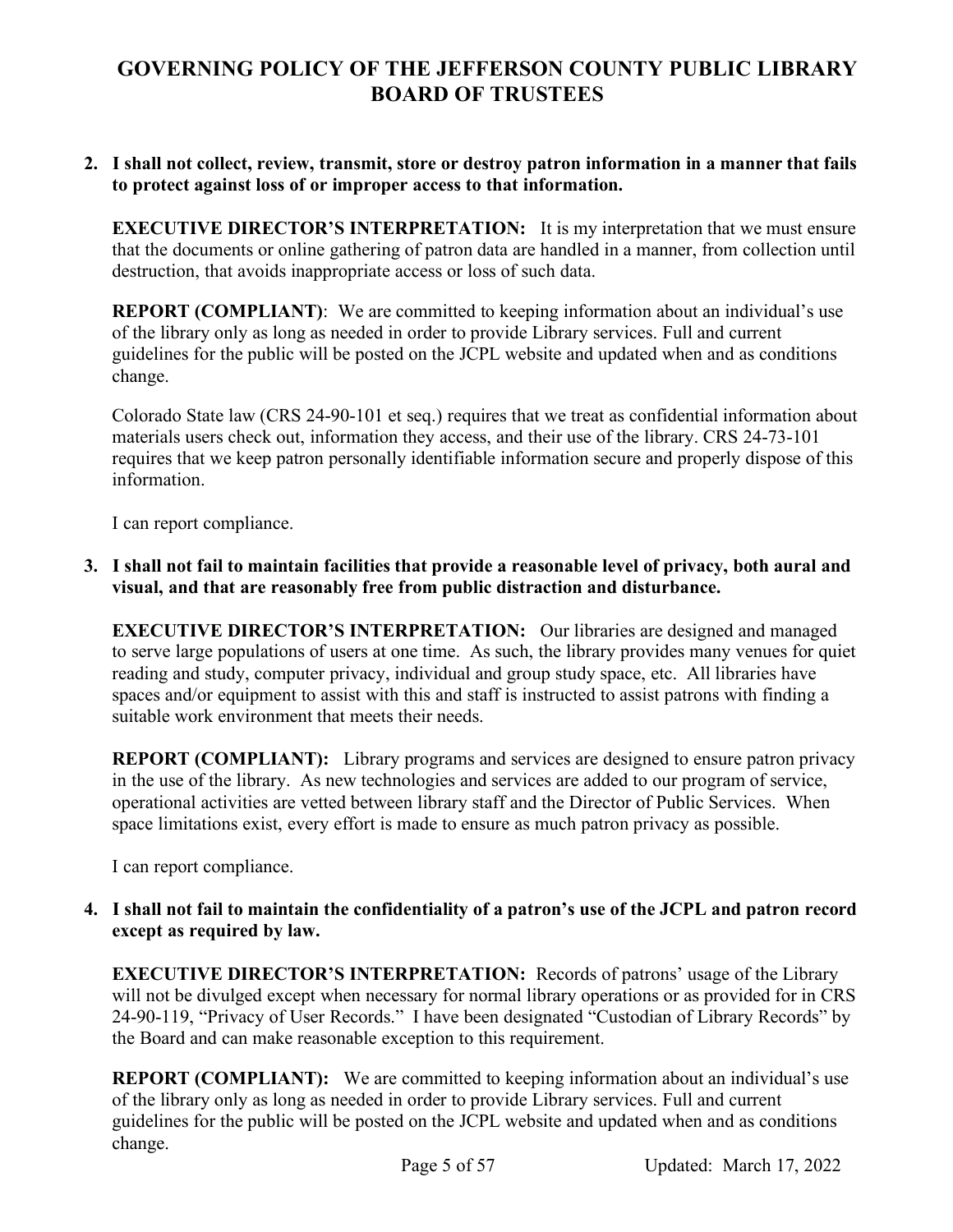Colorado State law (CRS 24-90-101 et seq.) requires that we treat as confidential information about materials users check out, information they access, and their use of the library. CRS 24-73-101 requires that we keep patron personally identifiable information secure and properly dispose of this information.

I can report compliance.

**5. I shall not fail to ensure that patrons receive prompt, courteous service from competent, welltrained staff.**

**EXECUTIVE DIRECTOR'S INTERPRETATION:** Educational and training requirements for knowledge, skills and customer service are required and provided to effect useful and respectful service toward our patrons.

**REPORT (COMPLIANT):** The Library ensures that all hires possess the required education, training and experience for their jobs and have the training required to successfully fulfill their job requirements. Mechanisms are in place for patron complaints and compliments.

I can report compliance.

**6. I shall not fail to set and convey the policies for the use and circulation of library materials; fines/charges for damaged or lost items; a fee schedule for non-basic Library services; and policies for the use of bulletin boards and meeting/study rooms.**

**EXECUTIVE DIRECTOR'S INTERPRETATION:** Policies are in place that effectively direct public use of materials, resources, and facilities, so that all patrons can use our libraries and resources in a reasonable and responsible manner. We inform patrons of these policies. Staff is also versed in the policies such that they can address and discuss them with patrons.

**REPORT (COMPLIANT):** All of the library policies regarding library use are reviewed and updated as needed.

I can report compliance.

**7. I shall not fail to enforce clearly articulated policies regarding content and control standards for Internet use and safety.**

**EXECUTIVE DIRECTOR'S INTERPRETATION:** Internet use policies derive largely from state law, as interpreted by the Library and attorney. Access to internet sites complies with filtering as required by law and Board**-**directed library policy. Staff and the public are made aware of these policies so that user and staff expectations are clear. Staff is trained to recognize non-compliant use and intervene if necessary.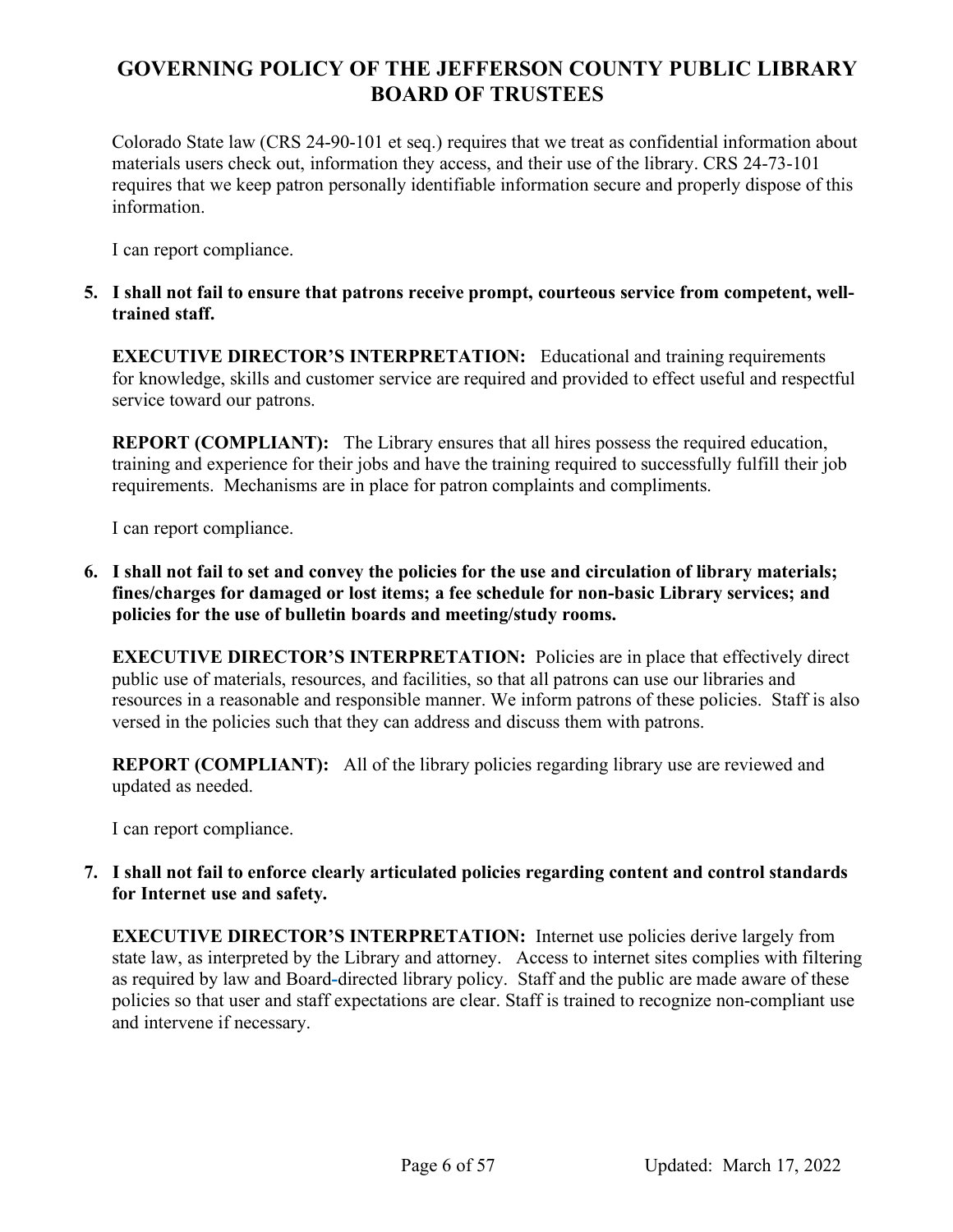**REPORT (COMPLIANT):** Our principal responsibility is to be compliant with state statute and Library Board direction within the limits of technology.

I can report compliance.

**8. I shall not fail to convey that parents, guardians or caretakers are responsible for monitoring the activities and library use, and controlling the behavior of children or other persons requiring supervision during their library visit.** 

**EXECUTIVE DIRECTOR'S INTERPRETATION:** It is my understanding that we have a responsibility to inform parents/guardians/caretakers that it is their responsibility, not the Library's, to control use and provide reasonable supervision to their children or charges when visiting/using the library. Staff is directed to intervene when inappropriate or illegal behaviors/actions interfere with or disrupt others' use of the library and its resources.

**REPORT (COMPLIANT):** Norms and practices in the Library's Code of Conduct have been developed to assist staff in making these decisions. We also have our Code of Conduct posted on our website and will print it when asked by our public.

I can report compliance.

**9. I shall not fail to inform patrons, when appropriate, of this policy, and to provide an open, accessible patron comment process.** 

**EXECUTIVE DIRECTOR'S INTERPRETATION:** It is my understanding that we must inform patrons of library policies that concern and/or protect their use and rights in the library. As well, we must provide a patron comment process so that patrons have the opportunity to express their concerns to administration and management.

**REPORT (COMPLIANT):** The library uses several means by which to solicit and engage in patron comment including personal interactions with staff, electronic and print comment forms, an open-door process for the public to speak with management or administration, electronic and telephone communications and electronic options on the website. We also have our policies posted on our website and will print them when asked by our public.

I can report compliance.

## **10. I shall not fail to take appropriate steps to safeguard the safety of library patrons.**

**EXECUTIVE DIRECTOR'S INTERPRETATION:** I understand that this provision requires me to develop and implement policies and practices to ensure patron safety.

**REPORT (COMPLIANT):** We strive to maintain a high level of patron safety conditions. To confirm our safety standards, key staff along with local law enforcement conduct safety audits of public use areas. We also maintain and use safety/emergency mechanisms such as fire extinguishers and sprinklers, detection and alarm systems, AEDs and surveillance cameras. As well, each library establishes a working relationship with their local law enforcement agencies. The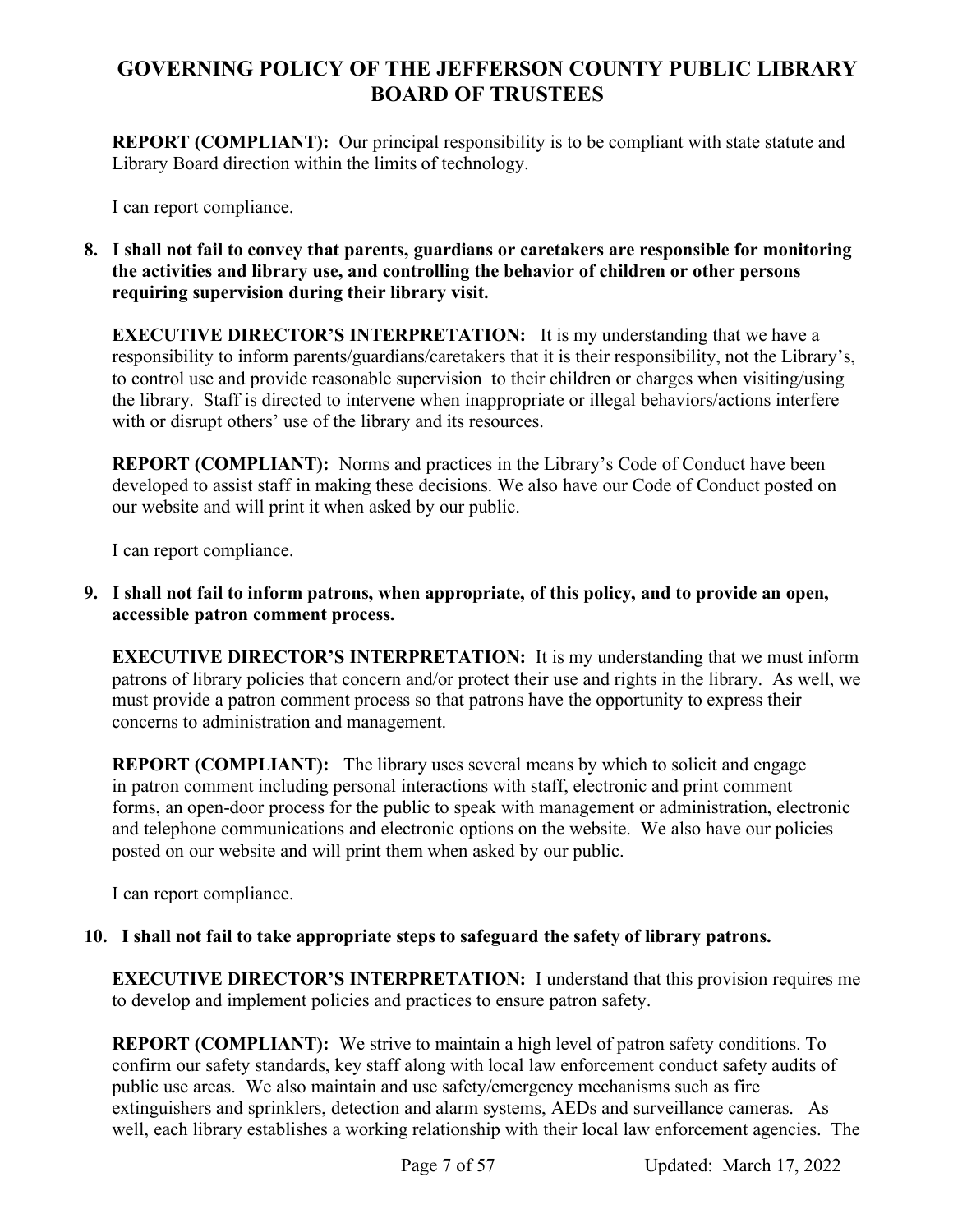library's Person-In-Charge program trains staff to assist with patron safety be it physical safety, threat or medical.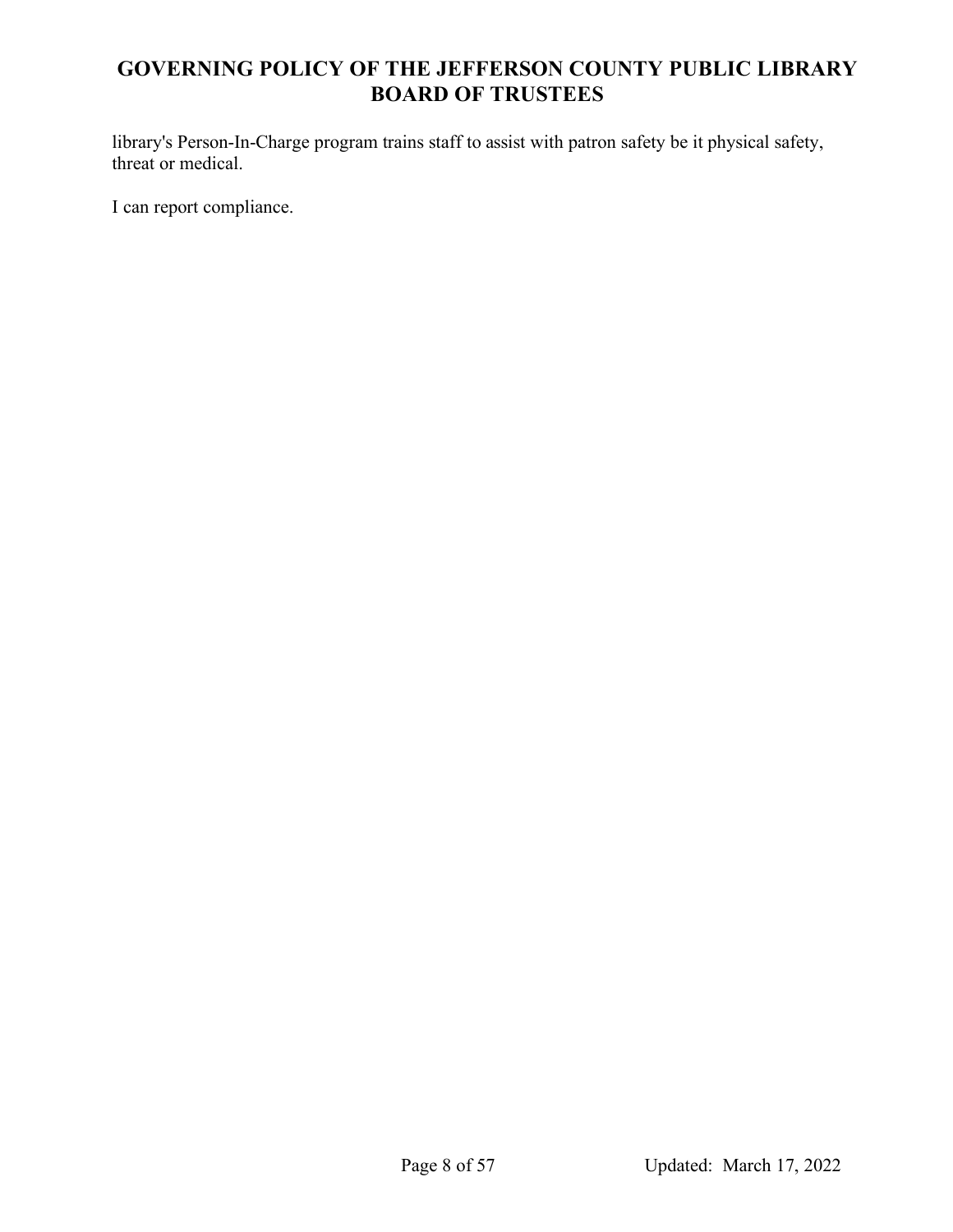## **POLICY TYPE: MANAGEMENT LIMITATIONS POLICY 2.2 POLICY TITLE:** *TREATMENT OF STAFF*

## *MANAGEMENT LIMITATIONS*  **Initial Monitoring on Policy 2.2:** *TREATMENT OF STAFF*

I hereby present my monitoring report on your Management Limitations policy 2.2 "Treatment of Staff", in accordance with the monitoring schedule set forth in Board policy. I certify that the information contained in this report is true.

 $\nabla$ 

Signed: , Executive Director Date: March 17, 2022

## **BROADEST POLICY PROVISION**

**With respect to the treatment of staff and volunteers, the Executive Director shall not cause or allow conditions that are unfair, unsafe, disrespectful or inconsistent with the Jefferson County Personnel Rules, by which the Library abides.**

**EXECUTIVE DIRECTOR INTERPRETATION:** The Board has comprehensively addressed this policy in the provisions below. My interpretations and reporting data are appended below.

Accordingly, pertaining to staff, I shall not:

## **1. Operate without a written personnel manual, which clarifies personnel rules for staff.**

**EXECUTIVE DIRECTOR INTERPRETATION:** The Library must have in place a personnel manual that sets forth the rules and policies regarding employment with the Library.

**REPORT (COMPLIANT):** The Library uses the Jefferson County Personnel Rules for our personnel manual.

I can report compliance.

**2. Fail to provide staff with avenues for non-disruptive, internal expression of opinions. EXECUTIVE DIRECTOR INTERPRETATION:** I understand this policy to mean that staff must know and be allowed to freely express their support, opposition, and concerns with the Library's policies and practices without fear of reprisal, as long as their dissent is expressed internally, respectfully and in a manner that does not disrupt operations.

**REPORT (COMPLIANT)**: New Library staff members are made aware that open and honest communication is encouraged at Jefferson County Public Library during their orientation process, and long-standing staff members are aware of this through administrative and management messaging. Jefferson County Public Library is an Equal Opportunity Employer and does not tolerate discrimination and harassment. The Library recruits, hires, trains and promotes employees without regard to race, color, religion, sex, national origin, age, disability, sexual orientation or any other status protected by Federal or State law. The Library will not tolerate retaliation for opposing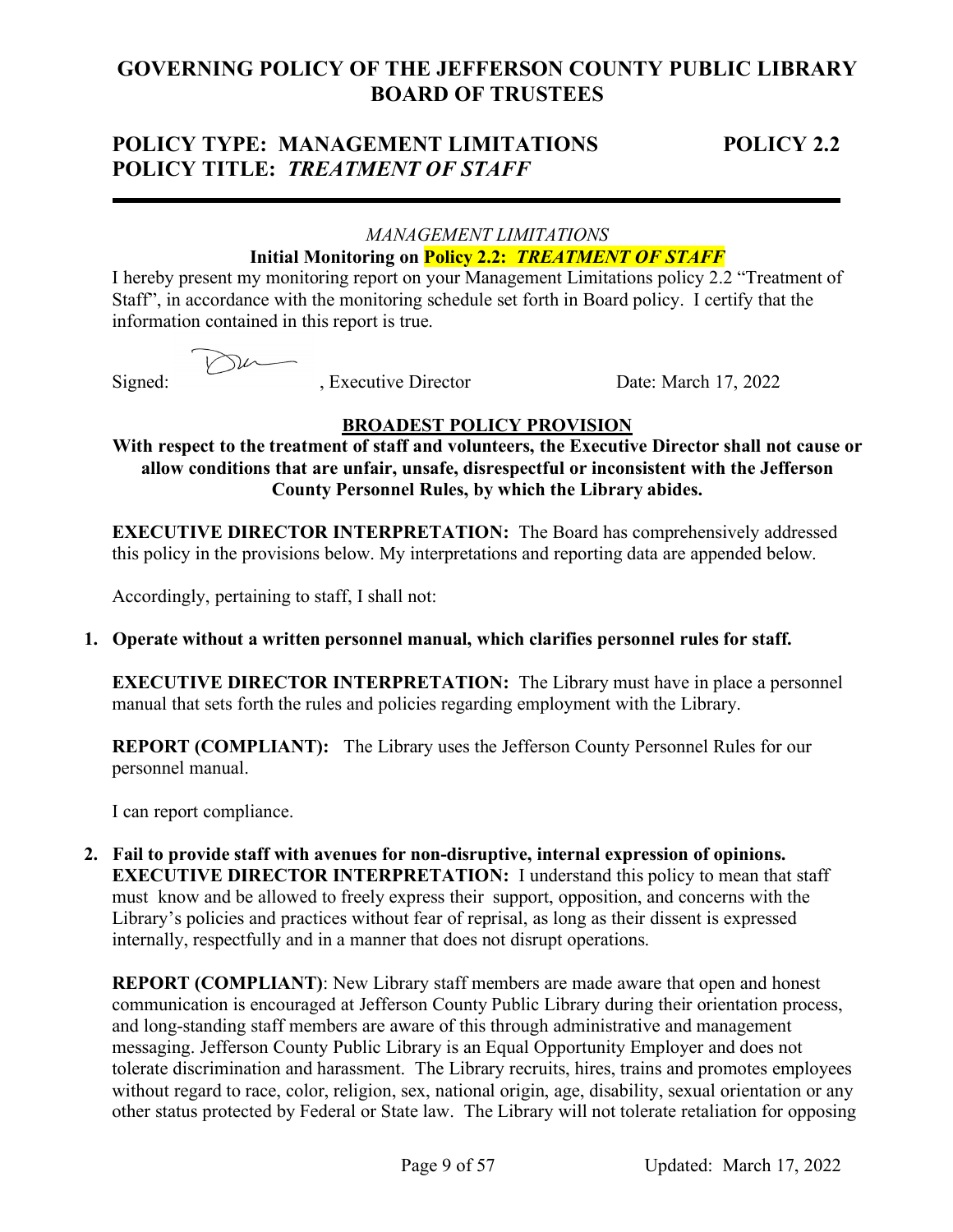discrimination and harassment. The Library adheres to a formal complaint process, which is available to staff, through Jefferson County Personnel Rules.

I can report compliance.

## **3. Fail to acquaint staff with these Federal, State and County laws and Library policies.**

**EXECUTIVE DIRECTOR INTERPRETATION:** It is my responsibility to ensure that all staff is informed of these policies.

**REPORT (COMPLIANT):** These policies are available online, on the staff intranet or included in the personnel manual and staff has access to them.

I can report compliance.

#### **4. Allow staff to be unprepared to deal with emergency situations.**

**EXECUTIVE DIRECTOR INTERPRETATION:** I understand this to mean that staff will be informed and trained on emergency policies and practices and appropriate staff will be trained to deal with emergency situations.

**REPORT (COMPLIANT):** The Library schedules regular Person-In-Charge (PIC) trainings where staff receives additional training for emergency situations. In turn, all libraries have a trained "Person in Charge" (PIC) on duty during hours of operations. Director-level staff are available to serve as the Senior PIC where immediate assistance and direction is provided to the location/library PIC, staff and law enforcement. Further, all incidents are reported and evaluated, to improve future response. Additional support and training is provided by subject-matter experts as needed to prepare staff to respond to specific circumstances.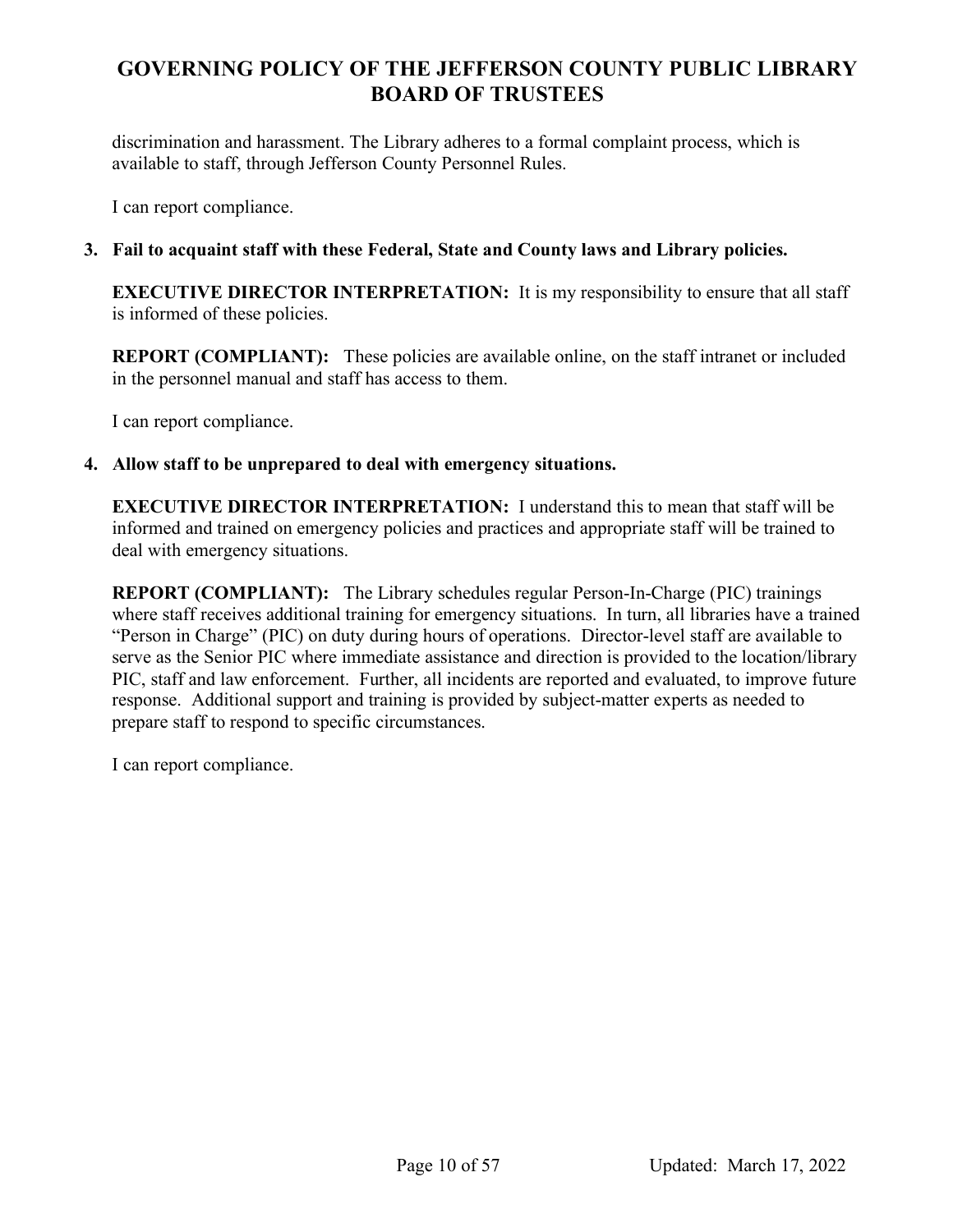# **POLICY TYPE: MANAGEMENT LIMITATIONS POLICY 2.3 POLICY TITLE:** *FINANCIAL CONDITION AND ACTIVITIES*

## *MANAGEMENT LIMITATIONS*

## **Initial Monitoring on Policy 2.3:** *FINANCIAL CONDITION AND ACTIVITIES*

I hereby present my monitoring report on your Management Limitations policy 2.3 "Financial Condition and Activities", in accordance with the monitoring schedule set forth in Board policy. I certify that the information contained in this report is true.

Signed: , Executive Director Date: March 17, 2022

## **BROADEST POLICY PROVISION**

**With respect to financial condition and activities, the Executive Director shall not cause or allow the development of fiscal jeopardy, or a material deviation of actual expenditures from the Library Board's Ends priorities.**

**EXECUTIVE DIRECTOR INTERPRETATION:** The Board has comprehensively interpreted this policy in the provisions below. My interpretations and reporting data are appended below.

Accordingly, I shall not:

## **1. Exceed the Library's total expenditure authorization for operations or capital development.**

**EXECUTIVE DIRECTOR INTERPRETATION:** This requirement prohibits my spending on behalf of the library above the pre-set operations and/or capital development authorizations established by the Library Board and adopted by the Board of County Commissioners during the budget approval process. If circumstances arise where expenditure above the appropriated level is necessary, I must follow the budget transfer process or the supplemental appropriation process, outlined in the Library's Budget Expenditure policy or the provisions of 4 below.

**REPORT (COMPLIANT):** The Library's expenditure is reviewed monthly against the total amount authorized and reported in the financial statement. This report discloses year-to-date and projected expenses to the end of the year and is included in the monthly Board reports for informational and review purposes. It also includes any required requests and processes for budget transfers when circumstances arise that require expenditures above the appropriated amount.

I can report compliance.

## **2. Incur debt (with exception of procurement cards, which are to be paid in full when due).**

**EXECUTIVE DIRECTOR INTERPRETATION:** I understand that no library debt can be incurred without the approval of the Library Board other than short-term procurement card debt, which must always be paid when due. The Library Board can authorize debt as defined in the "Library Law," or by entering into long-term capital debt by other means.

**REPORT (COMPLIANT):** Monthly financial statements issued by the Finance division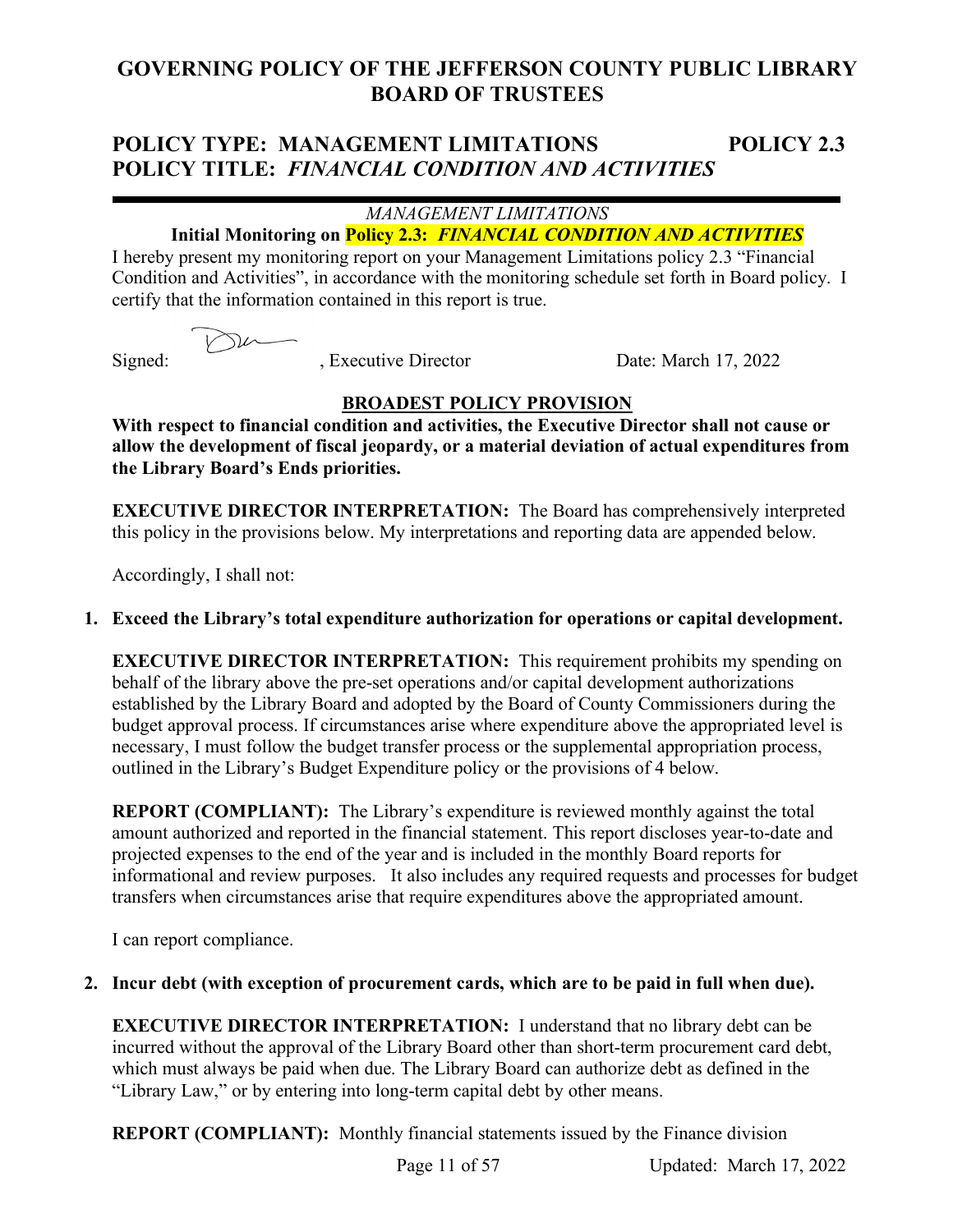demonstrate all outstanding obligations which would show any debt as part of the report. These reports are compiled and reviewed monthly by the Library Board.

I can report compliance.

## **3. Fail to get Library Board approval for:**

## **A. Use of the Library Fund**

**EXECUTIVE DIRECTOR INTERPRETATION:** Accordingly, expenditures that have not been approved by the Board cannot be made in advance.

**REPORT (COMPLIANT):** Monthly financial reports regularly report compliance with this limitation. Requests come before the Board when its approval is required for an expense change.

I can report compliance.

## **B. Use of Fund Balance**

**EXECUTIVE DIRECTOR INTERPRETATION:** This limitation requires Board review and approval before any use of fund balance can take place, with the exception of automatic working capital drawdowns until tax collection proceeds are posted to our fund.

**REPORT (COMPLIANT):** All use of reserves (and requests for use of reserves) is shown on budget development plans or financial reports, which are reviewed and approved by the Board.

I can report compliance.

**C. Adding any salaried staff positions. This means that no new standard FTE positions beyond currently authorized positions can be added unless they are recommended by me and approved by the Library Board according to their authority under Colorado Library Law.** 

**EXECUTIVE DIRECTOR INTERPRETATION:** This means that no new salaried positions can be added unless they are recommended by me and approved by the Library Board.

**REPORT (COMPLIANT):** I review and act upon all requests for staffing changes which are reported in my monthly reports and in the annual budgeting process.

I can report compliance.

**4. Authorize transfers of greater than \$50,000 among line items and categories within the operational fund.** 

**EXECUTIVE DIRECTOR INTERPRETATION:** Budget transfers less than \$50,000 between expense lines are allowed without board approval but non-emergency transfers greater than \$50,000 require Board authorization. The Executive Director may authorize transfers in excess of \$50,000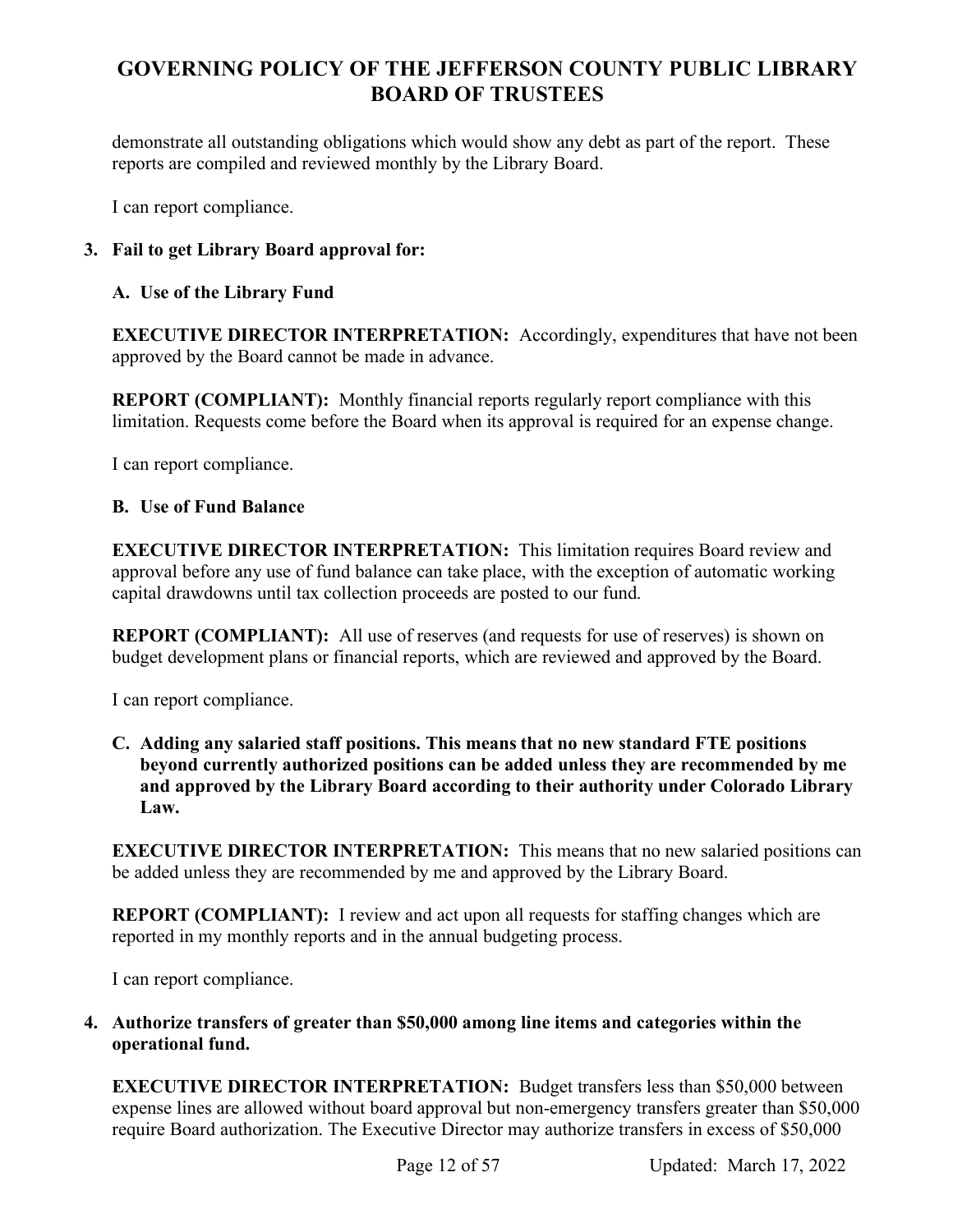when an emergency situation exists and must inform the Board about all emergency transfers as soon as practical.

**REPORT (COMPLIANT):** All budget transfers follow the above guidelines and any transfers are reported in the monthly financial statements.

I can report compliance.

## **5. Fail to settle payroll obligations and payables in a timely manner.**

**EXECUTIVE DIRECTOR INTERPRETATION:** This means that we must process all payables in as timely a manner as possible if not in accordance with the vendor's dictates. Payrolls are processed in accordance with County policy.

**REPORT (COMPLIANT):** Payables are processed in a timely manner, normally weekly. With regard to payroll, all staff is paid bi-weekly, pay periods end every other Saturday and paydays are every other Friday.

I can report compliance.

**6. Allow payroll or other tax payments or other government ordered payments or filings to be overdue or inaccurately filed.**

**EXECUTIVE DIRECTOR INTERPRETATION:** The schedules of tax payments to other government units are strictly observed. The principal payment is payroll taxes**.**

**REPORT (COMPLIANT):** Payroll taxes are paid by the County as part of normal payroll practice and are reflected in our financial statements.

I can report compliance.

## **7. Expend more on a capital project than the amount previously authorized by the Board.**

**EXECUTIVE DIRECTOR INTERPRETATION:** This means that capital project expenditures greater than approved must not occur without Board approval. However, small transfers (being no more than 10% of the total cost of the project or \$50,000, whichever is less) between individual project funds may be necessary, as they are completed.

**REPORT (COMPLIANT):** Monthly capital projects reports show the comparison between budgeted and actual expense of each project.

I can report compliance.

## **8. Acquire, encumber, lease or dispose of real property.**

**EXECUTIVE DIRECTOR INTERPRETATION:** By statute, the Library Board is the only authority empowered to hold and acquire property. This means that all decisions regarding real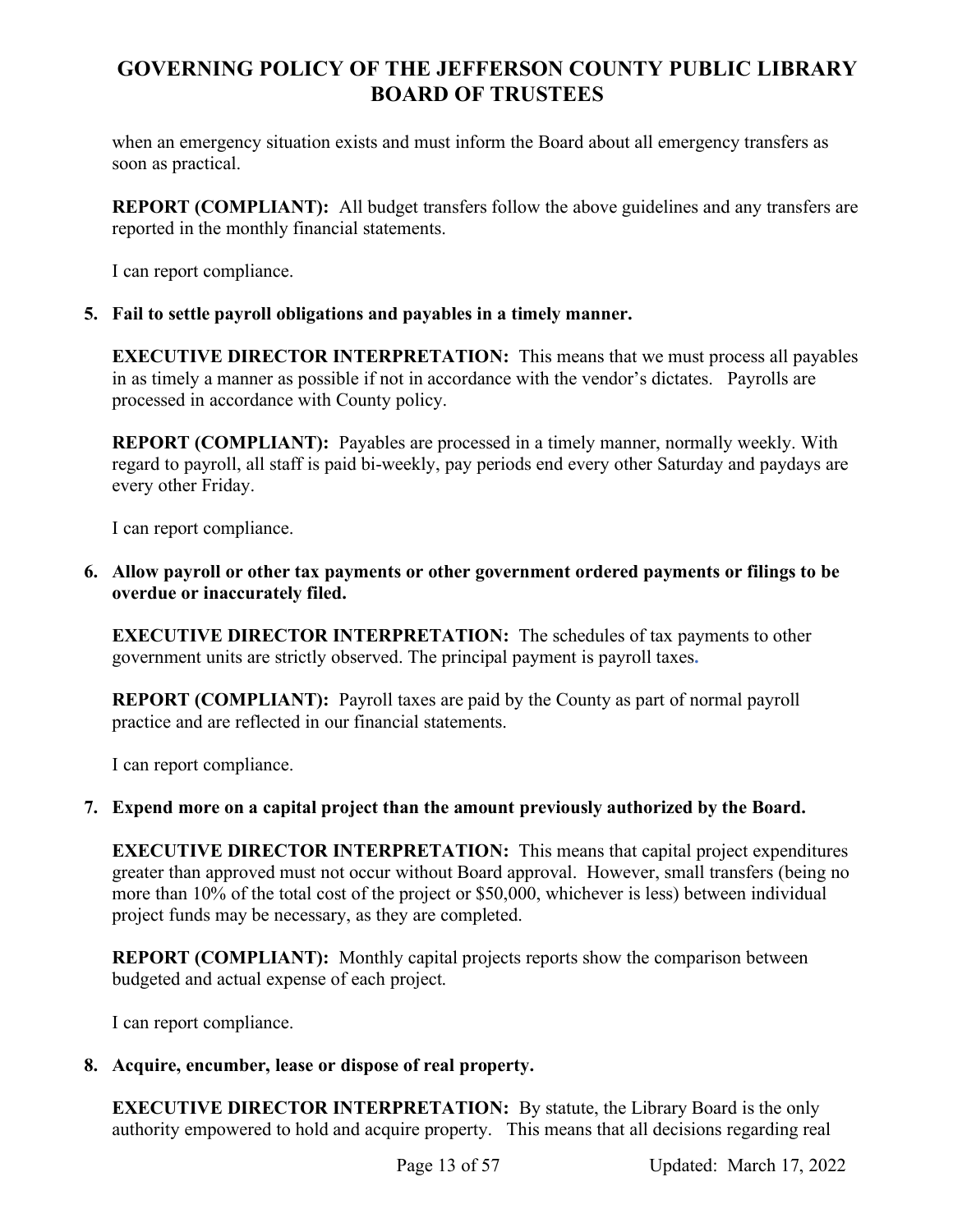property and buildings, whether owned or leased, must be reviewed and approved by the Board.

**REPORT (COMPLIANT):** The Library Board holds the authority for acquiring property. The Library Board approves all leases, disposals and acquisitions of real property. The Library Board also approves all issues of debt which could encumber real property.

I can report compliance.

**9. Accept gifts or grants from sources that are not, in fact and appearance, legal and consistent with the mission and values of the library.**

**EXECUTIVE DIRECTOR INTERPRETATION:** This means that the Library (nor I on behalf of the Library), cannot accept any gifts or grants when they appear to be inconsistent with our mission and role.

**REPORT (COMPLIANT):** Through the Agreement between the Library and the Jefferson County Library Foundation, most gifts to the Library are processed through the Foundation. In so doing, we require a level of review and retain the right to specify the disposition of any gift.

I can report compliance.

## **10. Fail to pursue material receivables after a reasonable grace period.**

**EXECUTIVE DIRECTOR INTERPRETATION:** This means that we must take action to recover material receivables. Material receivables are defined as accounts with an accumulation of overdue payables in the amount greater than \$500.00 for over 28 days.

**REPORT (COMPLIANT):** Accounts over \$500.00 and over 60 days overdue are notified and informed of the need to submit payment. Accounts past due over 90 days may be sent to collection.

I can report compliance.

## **11. Fail to exercise adequate internal controls over receipts and disbursements to avoid unauthorized payments or material dissipation of assets.**

**EXECUTIVE DIRECTOR INTERPRETATION:** This means that we must have in place a process of checks and balances to maintain accountability both for payments and for inventory control.

**REPORT (COMPLIANT):** All payments by the Library are subject to multiple reviews by staff so that payments are only made for goods and services that the library has decided upon. If there are discrepancies in the paperwork, processing stops until a review can determine the validity of the claim. Inventories of equipment and supplies are carefully evaluated on a regular basis to ensure proper disposition of those assets.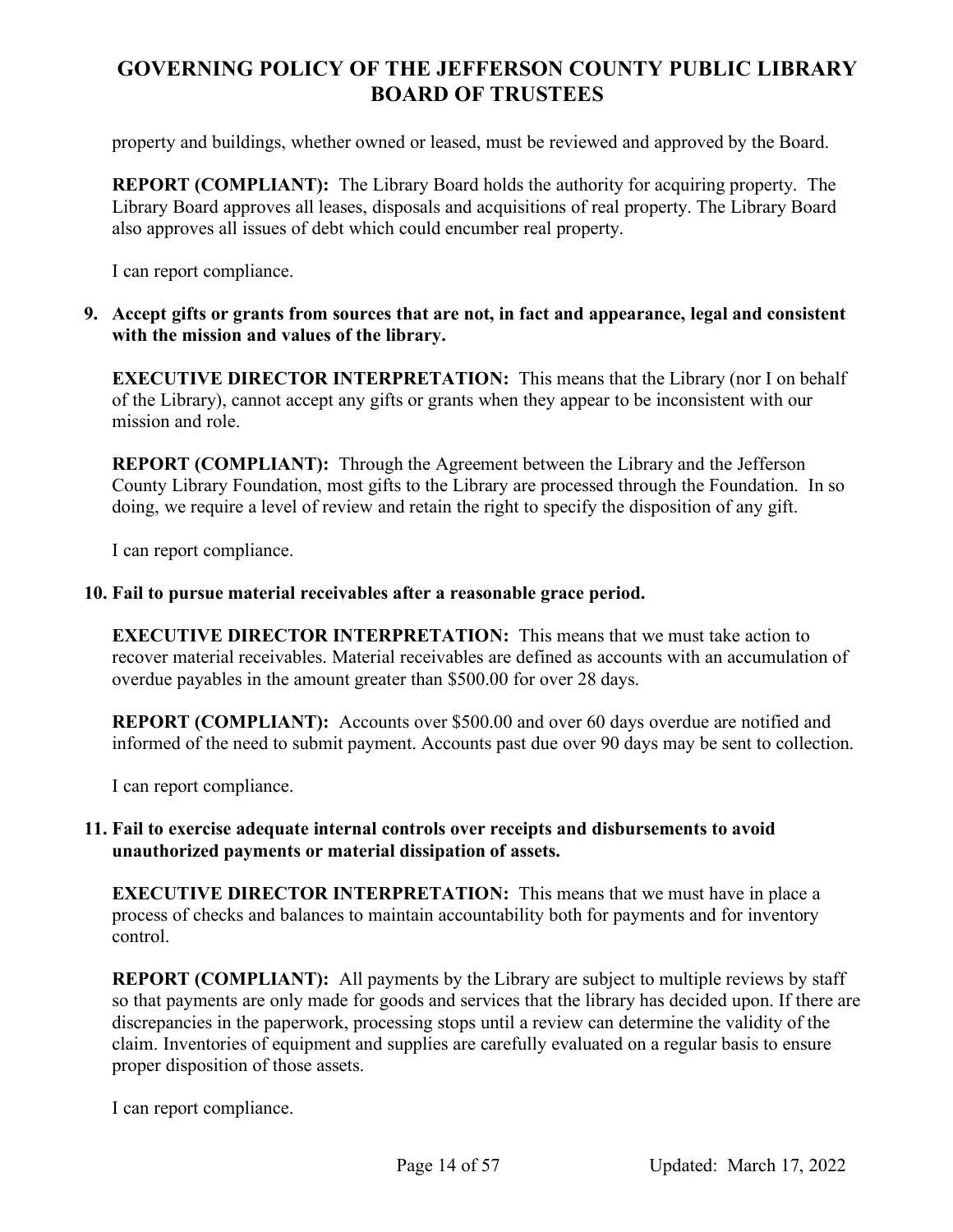## **POLICY TYPE: MANAGEMENT LIMITATIONS POLICY 2.4 POLICY TITLE:** *ASSET PROTECTION*

## *MANAGEMENT LIMITATIONS* **Initial Monitoring on Policy 2.4:** *ASSET PROTECTION*

Signed: , Executive Director Date: March 17, 2022

## **BROADEST POLICY PROVISION**

**The Executive Director shall not allow the Library's assets to be unprotected, inadequately maintained or unnecessarily risked.**

**EXECUTIVE DIRECTOR INTERPRETATION:** The Board has comprehensively interpreted this policy in the provisions below. My interpretations and reporting data are appended below.

**1. I shall not fail to ensure against theft and casualty losses to at least replacement value, including coverage for Library materials, works of art, mechanical systems, computer equipment and systems, property while in transit, donated items, items not owned by the Library on exhibit/display and all Library facilities, including those buildings not open to the public (Administration, the Library Service Center and Support Services).** 

**EXECUTIVE DIRECTOR INTERPRETATION:** I understand this provision to mean that the library must have in place, a means to ensure against significant loss as expressed in any of the manners above. As well, we must be responsive to the changing value of said items, to changing conditions of risk, and to changes in insurance practices and law.

**REPORT (COMPLIANT):** The library's insurance program is part of the County's Risk Management program and we contribute to the pool of coverages as specified by that Department. Some of those coverages are self-insured within the pool and some are purchased from agencies, as appropriate. The Library can direct our specific requirements. The Library periodically commissions an independent consulting assessment of our needs and adjusts the county pool coverages as necessary.

I can report compliance.

**2. I shall not fail to ensure against loss or damage to library facilities by implementing a disaster response plan.**

**EXECUTIVE DIRECTOR INTERPRETATION:** I understand this provision to mean that we must maintain a comprehensive program of disaster response to ensure that the Library facilities are protected from significant loss from natural or man-made disasters.

**REPORT (COMPLIANT):** The Library has a Continuity of Operations (COOP) plan in place that identifies goals and objectives during emergency situations and clearly defines the roles and responsibilities of each director and each division within the organization during an emergency. This plan insures protection of the library's assets, continuity of operations as well as a rapid

Page 15 of 57 Updated: March 17, 2022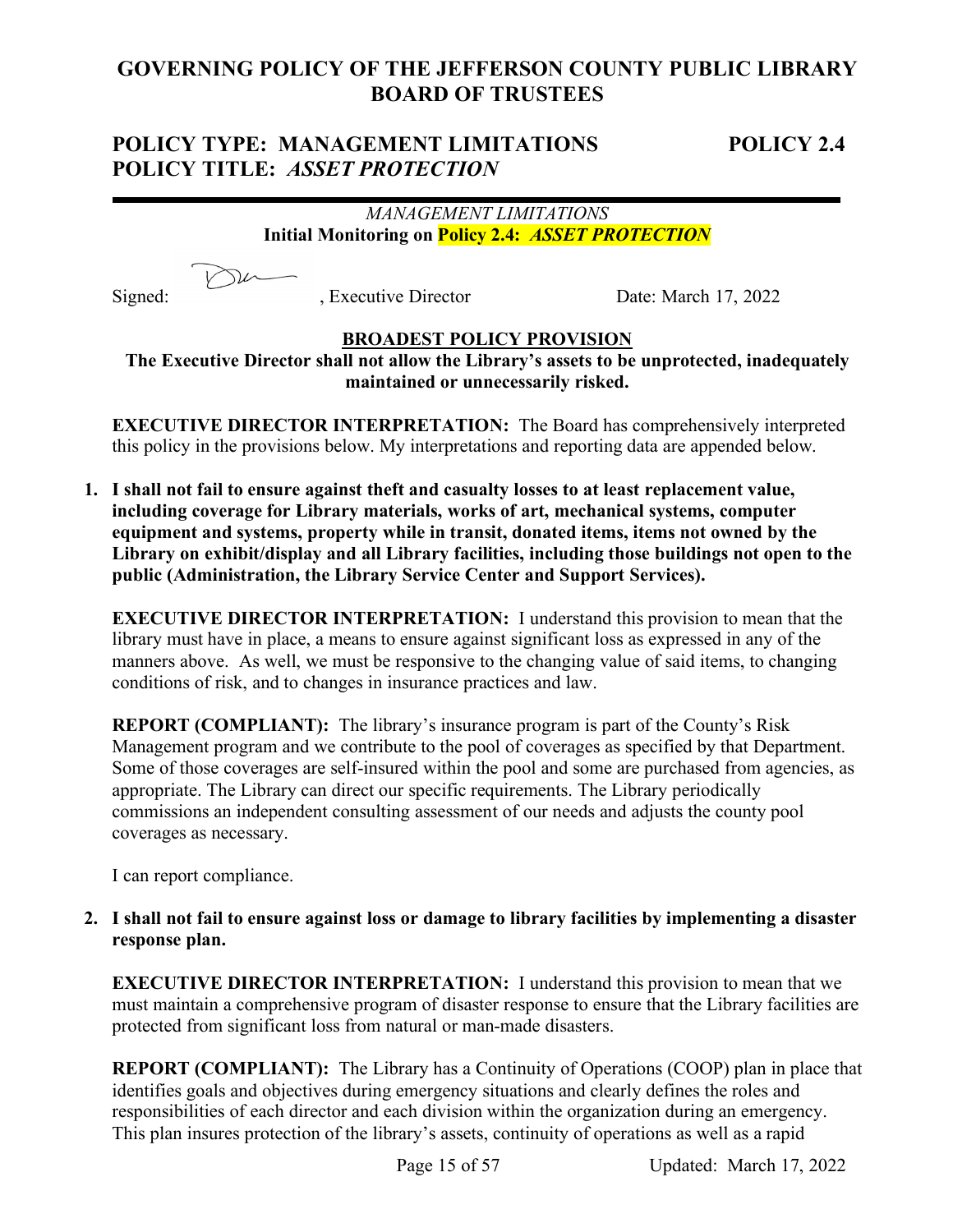response and recovery. The plan identifies resources and establishes back-up systems required to maintain internal and external communications, business functions and library operations. The Continuity of Operations Plan (COOP) is updated as personnel changes require but no less than annually. Additionally, the Library is part of the County's Emergency Operations Center's plan.

This provision has one associated implication in Monitoring report 2.3 that establishes emergency spending limits in excess of \$50,000 for the executive director during a disaster.

I can report compliance.

**3. I shall not fail to ensure against loss or damage to library computers, technology equipment and systems by implementing a security and replacement plan.**

**EXECUTIVE DIRECTOR INTERPRETATION:** In order to be compliant on this measure, we must have in place a security and replacement plan to ensure against loss or damage to the library's technological and communication resources and network.

**REPORT (COMPLIANT):** The Technology & Innovation division has addressed this in the Continuity of Operations Plan (COOP).

I can report compliance.

4. **I shall not fail to ensure against liability losses to Library Board members, staff and the Library itself, including directors' and officers' liability and errors and omissions coverage, in an amount equal to or greater than the average for comparable organizations.**

**EXECUTIVE DIRECTOR INTERPRETATION:** This means maintaining a level of protection for Trustees and staff against liability claims while doing the work of the Library.

**REPORT (COMPLIANT):** Errors and Omissions coverage is a standard element in the Risk Management pool and provides protection for the Trustees and staff.

I can report compliance.

5. **I shall not fail to ensure for general comprehensive on the Library's vehicles.**

**EXECUTIVE DIRECTOR INTERPRETATION:** I understand this to mean that we must have complete insurance protection for all vehicle operations.

**REPORT (COMPLIANT):** Complete vehicle operations insurance coverage is in place as part of the county pool and includes comprehensive, collision and liability coverage.

I can report compliance.

#### **6. I shall not fail to ensure against employee theft and dishonesty.**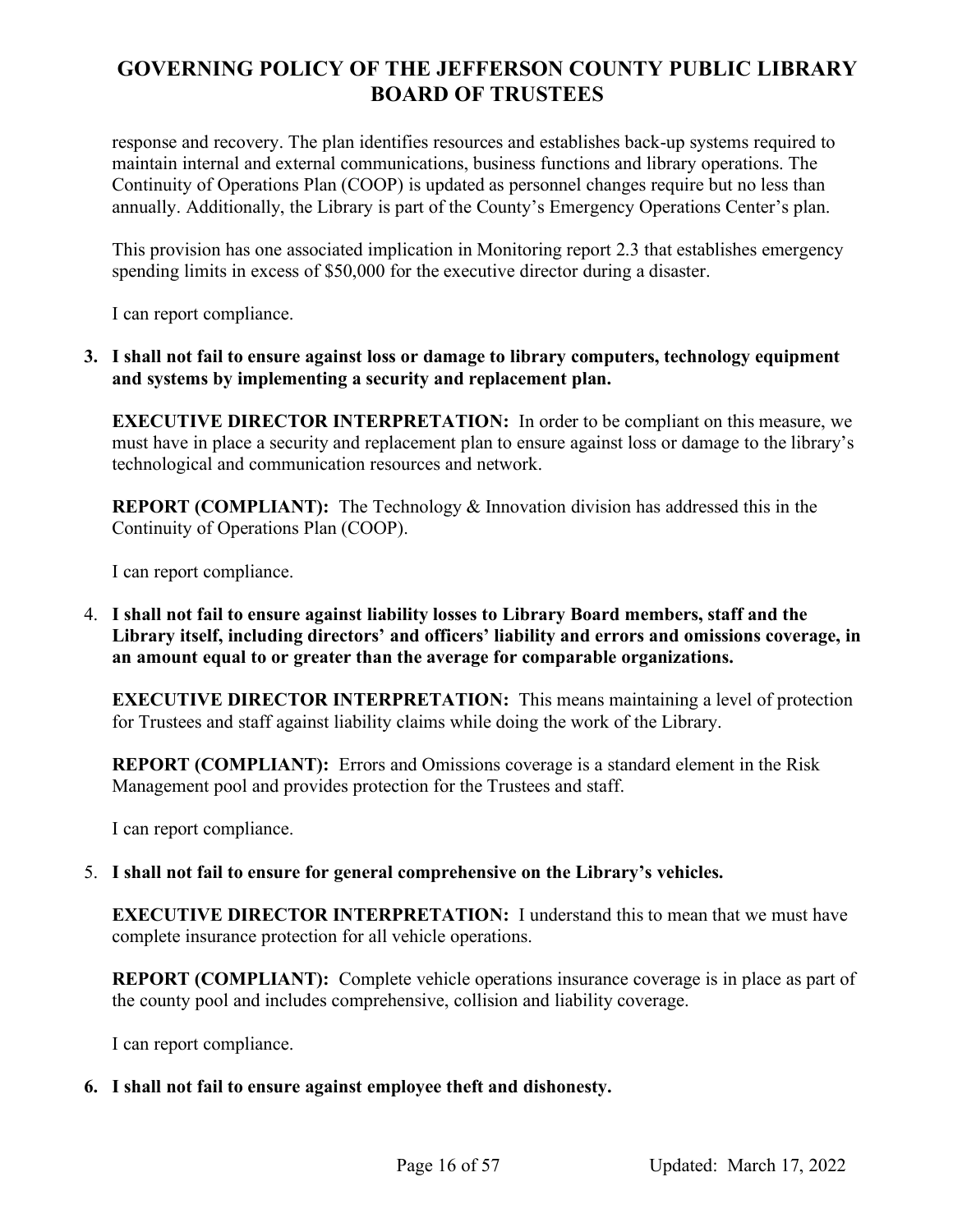**EXECUTIVE DIRECTOR INTERPRETATION:** I understand this to mean that all library employees who handle cash or warrants must pass a sufficient background check prior to employment and that the library will maintain adequate internal controls to prevent or detect fraud.

**REPORT (COMPLIANT):** All employees who handle significant amounts of cash or warrants are covered under the County's crime policy which the Library participates in as part of the Risk Management pool. All library managers and finance staff are responsible for internal controls.

I can report compliance.

**7. I shall not fail to maintain a system for the management of fixed and controlled assets that provides sufficient information for preparation of financial statements, ensures proper use, and provides for their maintenance, replacement and disposal.** 

**EXECUTIVE DIRECTOR INTERPRETATION:** It is my understanding that this provision requires an asset management system that provides a high level of accountability and gives us the necessary information so that we can reflect an accurate value for fixed assets in our financial statements, track material controlled assets, dispose of fixed and controlled assets in conformance with CRS 24-90-109 (1) (i), and make good decisions about the use and management of library assets.

**REPORT (COMPLIANT):** The Library Finance division uses the County's procedure to track assets. Asset additions and inventory are reviewed annually with County staff. The Library disposes of assets in accordance with County policy. This requirement is covered under our asset management policy, Jefferson County asset valuation and inventory control practices, and CRS 24- 90-109 (1) (i).

I can report compliance.

8. **I shall not fail to maintain and utilize guidelines for the acquisition, lending and de-accession of art.**

**EXECUTIVE DIRECTOR INTERPRETATION:** It is my interpretation that the library must maintain art guidelines covering acquisition, de-accession, lending, maintenance and care.

**REPORT (COMPLIANT):** The Library's art guidelines recognize-the special nature of the library's art collection. The Library maintains guidelines for art donations, acquisition, display, deaccession and lending of art.

I can report compliance.

9. **I shall not fail to employ risk management practices to minimize exposure of the organization, its Board or staff to claims of liability.**

**EXECUTIVE DIRECTOR INTERPRETATION:** It is my interpretation that the library must maintain risk management practices that minimize and / or limit claims of liability against the library itself.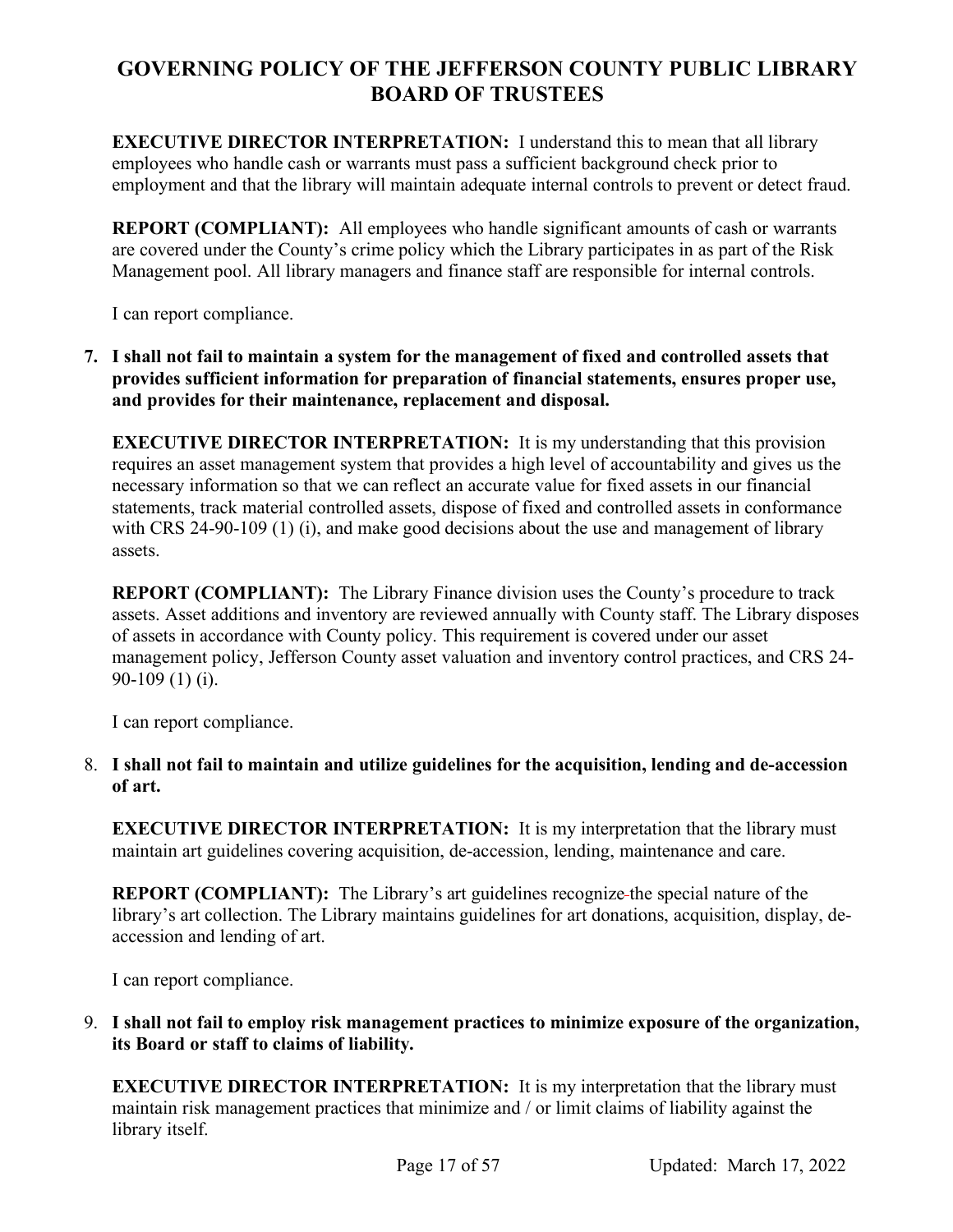**REPORT (COMPLIANT):** Risk management practices that work to reduce liability are part of the service we receive from County Risk Management. We implement those as directed and appropriate.

I can report compliance.

## 10. **I shall not allow any purchase wherein normally prudent protection has not been given against conflict of interest.**

**EXECUTIVE DIRECTOR INTERPRETATION:** I take this to mean that we must have practices in place that guard against staff and board members personally profiting from a procurement decision in which they participated.

**REPORT (COMPLIANT):** The Library's procurement processes have oversight procedures to minimize the possibility of conflict of interest. Our procurement manual reflects this provision and it is posted on the Library's intranet. Also, Jefferson County has as part of the Personnel Rules, a "Conflict of Interest" policy which covers most significant issues of conflict and which is applicable to all library staff. The library's Policy Governance practices ensure this same oversight for board members.

I can report compliance.

11. **I shall not allow for procurement practices which do not serve the best interests of the Library, and are not consistent with best practices and Jefferson County Purchasing Guidelines.**

**EXECUTIVE DIRECTOR INTERPRETATION:** This provision requires that significant procurement decisions be competitive or otherwise made in the best interest of the library. Each such decision must demonstrate, as part of the procurement documents, to have been compliant.

**REPORT (COMPLIANT):** All procurements and purchases conform to this requirement and are documented in the procurement paperwork.

I can report compliance.

12. **I shall not fail to store and preserve Library records in accordance with a Records Retention schedule and program under the direction of the Jefferson County Records Management department.**

**EXECUTIVE DIRECTOR INTERPRETATION:** The library, as part of its normal practices must carefully preserve its operational history as reflected in it files and records.

**REPORT (COMPLIANT):** The library works with the County's Records Management department to develop retention schedules that are consistent with applicable statute and good business practices.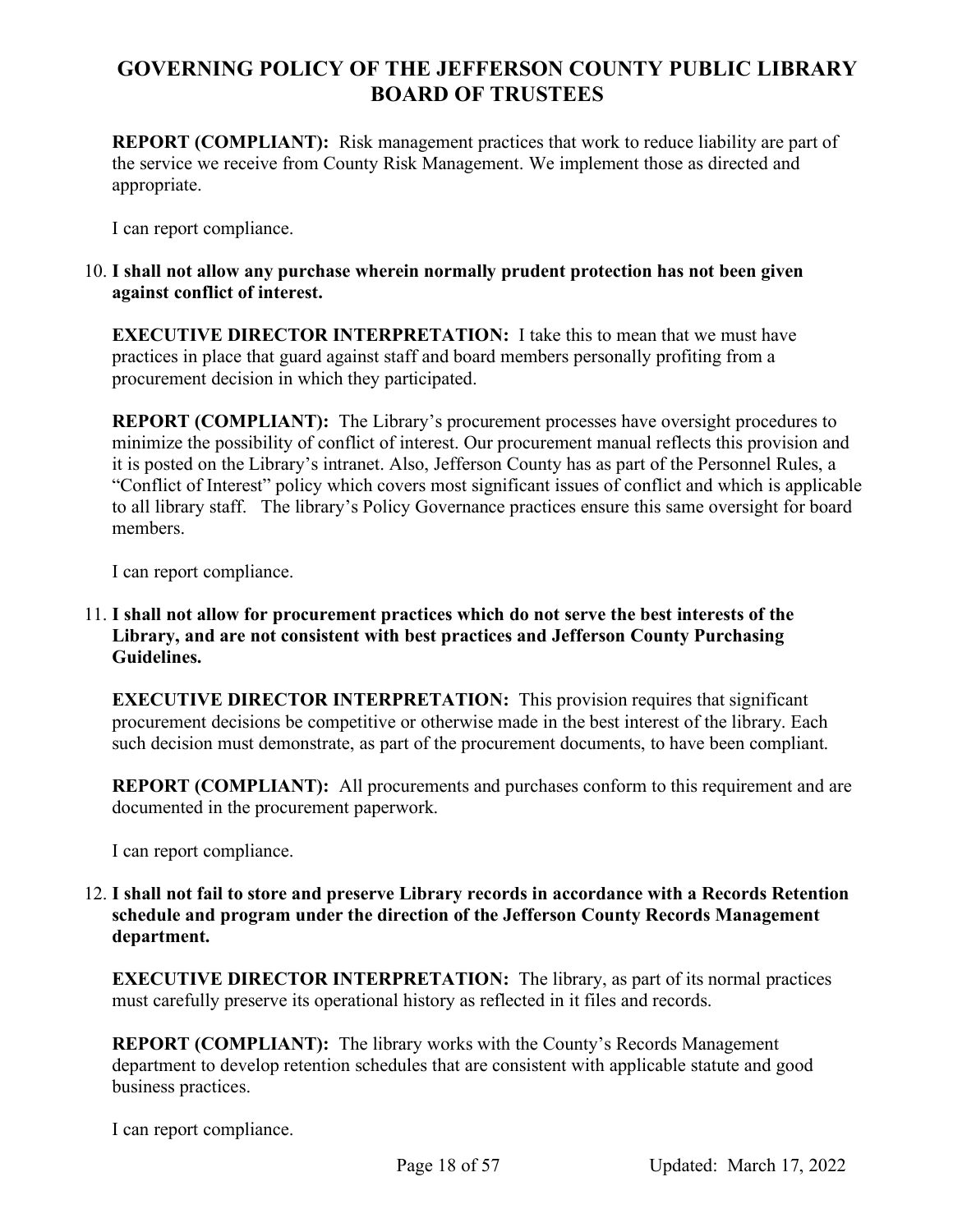#### **13. I shall not fail to protect intellectual property, information and files from loss, improper access or significant damage**

**EXECUTIVE DIRECTOR INTERPRETATION:** I understand this provision to mean that internal documents, files and other operational information must be carefully protected from loss or damage and that access is limited to the terms of public records' statutes and business practices of confidentiality.

**REPORT (COMPLIANT):** Operational materials, records and resources are managed under basic business practices of confidentiality and security using available means to do so including locked files, electronic controls, password protection, document and data destruction, etc. Confidential files are kept under careful limits of access. Statutes define much of this process for us and we maintain an active understanding of applicable law.

I can report compliance.

14. **I shall not receive, process or disburse funds under controls insufficient to meet the County appointed auditor's standards (as set forth in Management Letter and/or other correspondence).**

**EXECUTIVE DIRECTOR INTERPRETATION:** This means that our financial controls and practices must be conducted in a manner consistent with applicable standards of accountability as required by law and County practices.

**REPORT (COMPLIANT):** Our financial practices are directed by law and County practices and our Finance division and staff follows these structures accordingly.

I can report compliance.

## **15. I shall not compromise the independence of the financial auditor or the Board's other external monitoring or advice, such as by engaging parties already chosen by the Board as consultants or advisors.**

**EXECUTIVE DIRECTOR INTERPRETATION:** This provision serves to prevent audit contractors from auditing their own work. This is a practice that can diminish the value and the accuracy of audits and other financial reports. I understand that I must make such financial reporting decisions in a way that ensures independent and accurate audits.

**REPORT (COMPLIANT):** The County selects our external auditor; auditors that then proceed to evaluate our financial practices under commonly accepted standards and the terms of their contract. We have, from time to time, requested County approval for additional auditing services from the auditors, to help us document the value of some of our practices or to provide the Board with additional information. These requests are made and handled to ensure independent and accurate audits and are not in conflict with this policy provision.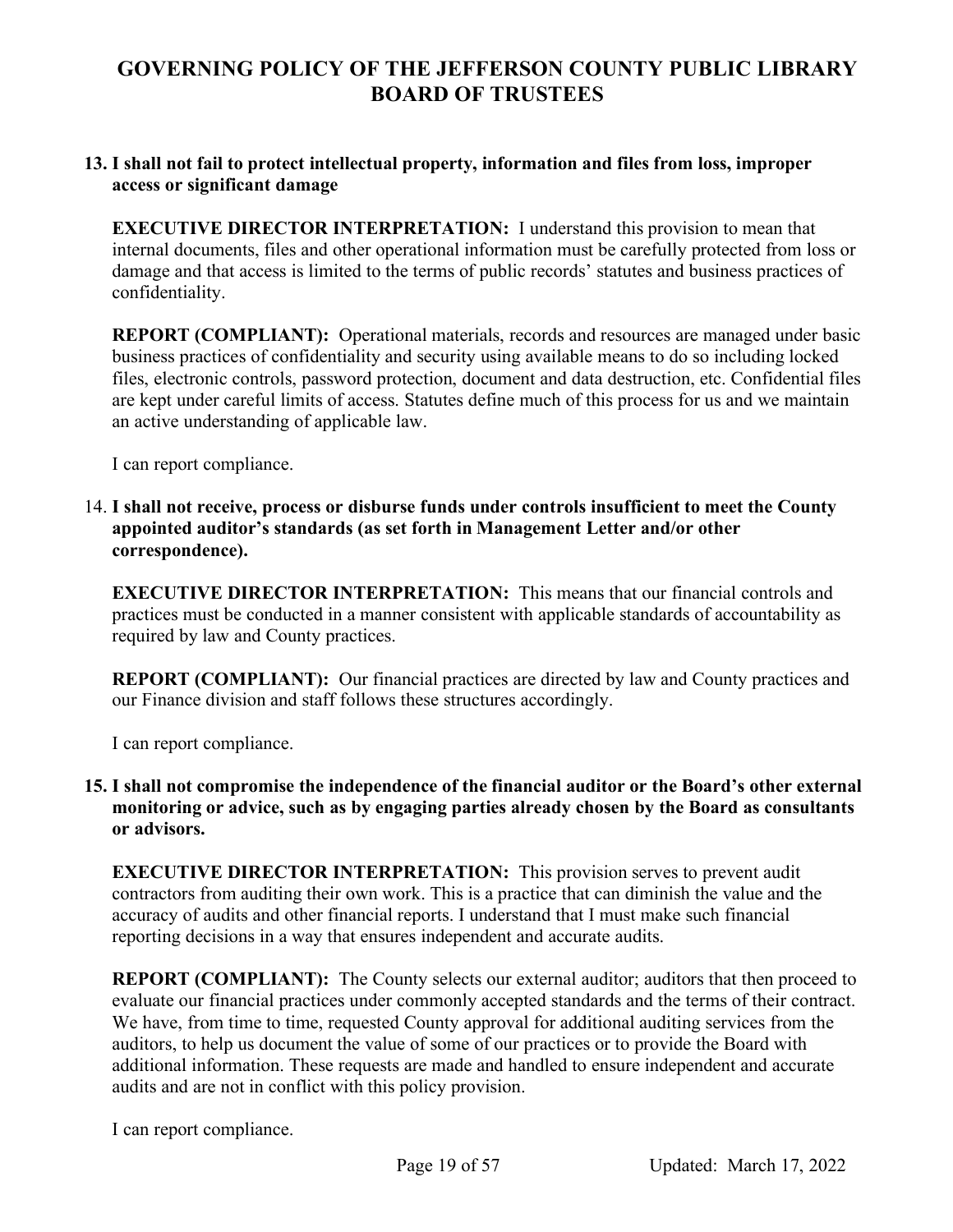#### 16. **I shall not endanger the organization's public image, its credibility, or its ability to accomplish Ends.**

**EXECUTIVE DIRECTOR INTERPRETATION:** The Library's public image and credibility are among its most valuable assets. I understand that a significant part of my work is protecting that asset, taking into account all of our fiscal, technical, informational, service and public relations activities.

**REPORT (COMPLIANT):** Much thoughtful work goes into our processes of service and support for the goals the community sets for itself. We can point to service outputs, productive partnerships, invitations to participate and other measures that we promote and maintain a positive image in the community.

I can report compliance.

#### **17. I shall not change the organization's name or substantially alter its identity.**

**EXECUTIVE DIRECTOR INTERPRETATION:** The name of this organization is Jefferson County Public Library. In this provision, the Board has determined that identity changes to the name Jefferson County Public Library of any kind must be reviewed and approved by the Board. I further take this to mean that the naming of individual buildings or significant elements of buildings is the Board's prerogative.

**REPORT (COMPLIANT):** We maintain a careful observance of Board-established names and identities, while investigating the value of selective name changes when such changes can enhance the community's understanding and/or support of our role and our work. In all cases the Library adheres to the Board's naming policy.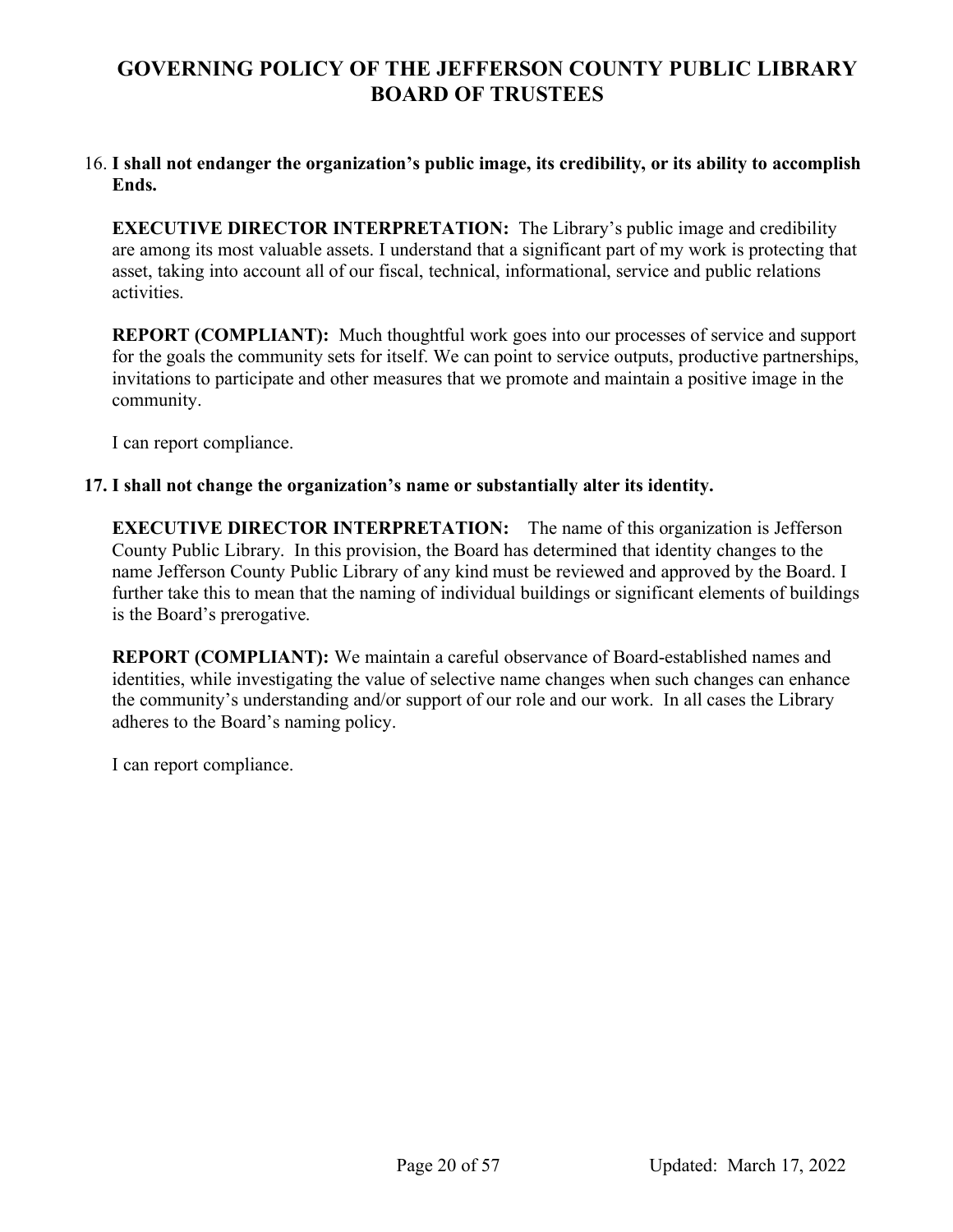# **POLICY TYPE: MANAGEMENT LIMITATIONS POLICY 2.5 POLICY TITLE:** *FINANCIAL PLANNING/BUDGETING*

## *MANAGEMENT LIMITATIONS* **Initial Monitoring on Policy 2.5:** *FINANCIAL PLANNING/BUDGETING*

I hereby present my monitoring report on your Management Limitations policy 2.5 "Financial Planning/Budgeting", in accordance with the monitoring schedule set forth in Board policy. I certify that the information contained in this report is true.

Signed: , Executive Director Date: August 19, 2021

## **BROADEST POLICY PROVISION**

**Financial planning for any fiscal year or the remaining part of any fiscal year may not deviate materially from the Board's Ends priorities, risk financial jeopardy, or fail to be derived from multi-year facilities and operating plans.**

**EXECUTIVE DIRECTOR INTERPRETATION:** The Library presents a 5-year capital plan and a 10-year financial forecast for purposes of cash flow projections as part of our annual budget development. These projections are made to ensure our ability to meet operational objectives and Ends in the short term and in future years. As well, I may revise the budget as the fiscal year proceeds within the parameters established by Board policy.

Accordingly, the Executive Director shall not present to the Board for approval, nor operate with, a budget plan that:

1. **Does not conform to the County Commissioners' budget development guidelines or fails to be derived from fiscally responsible five-year revenue projections, including those revenues projected by the County.**

**EXECUTIVE DIRECTOR INTERPRETATION:** Budget development is governed by the Library Trustees' and the Board of County Commissioners' annual guidelines. Short-term (5-year) revenue projections do not differ from those developed by the County Budget Office and the Library finance models, unless desired by the Library Trustees.

**REPORT (COMPLIANT):** The budget development process proceeds in accordance with County Budget Office guidelines.

I can report compliance.

2. **Risks incurring those situations or conditions described as unacceptable in the "Financial Conditions and Activities" Board policy, policy 2.3.**

**EXECUTIVE DIRECTOR INTERPRETATION:** I understand this to mean that the Library must operate within the established annual budget and in compliance with the other financial management policies described in Section 2.3.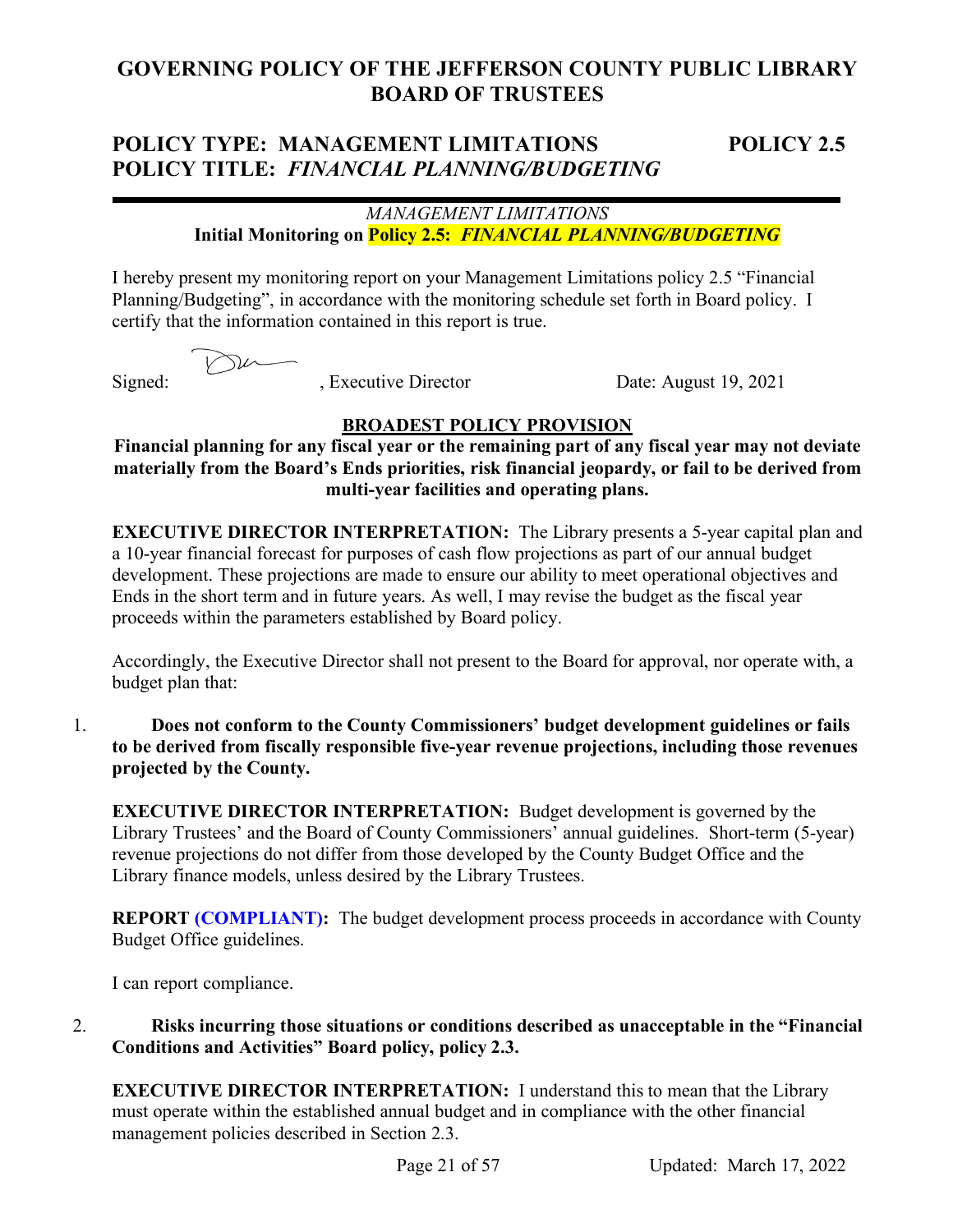**REPORT (COMPLIANT):** Monthly financial reports demonstrate compliance.

I can report compliance.

## 3. **Omits credible projection of revenues and expenses, separation of capital and operational items and disclosure of planning assumptions.**

**EXECUTIVE DIRECTOR INTERPRETATION:** The Library's fiscal planning and management must have adequate data to support the credibility of its projections. This data takes the form of a 5-year cash flow projection based on County revenue and expense projections. This reporting is regularly reviewed by staff and the Trustees. Planning assumptions will be included in those reports and special report summaries are developed as necessary.

Library budgeting separates capital and operational expense as required by the County. The Library Board of Trustees' adopted Reserve Policy recognizes the financial importance of a stable and sufficient level of fund balance. Also, Trustee policy regarding the use of capital reserves (2.3.3B) limits capital project expense.

**REPORT (COMPLIANT):** Projections and assumptions that make up these types of fiscal reporting are reviewed regularly. The Trustees use these reports for budget development and oversight.

I can report compliance in developing projections and communicating and also in maintaining the Board approved Reserve policy.

4. **The Executive Director may not fail to ensure that the capital budget provides for the achievement of long-term Ends regarding library service within the County, as well as for construction, maintenance, replacement and financing of facilities.**

**EXECUTIVE DIRECTOR INTERPRETATION:** Capital planning for library service, construction, maintenance, replacement and financing of facilities is an ongoing activity that is reflected in the annual budget, in the Library's annual strategic priorities and in the five-year capital plan.

**REPORT (COMPLIANT):** Ends Statements and Five-Year Strategic Priorities assume the existence and implementation of a capital plan, revised and updated annually in accordance with the Library Board of Trustees' direction and the Board of County Commissioners' policy. Also, the library regularly updates its 5 and 10 year financial plan to reflect changes in conditions and priorities.

I can report compliance to the extent of available funding.

## 5. **Plans the expenditure for operations and debt service in any fiscal year according to the actual revenue amount projected to be received in the fiscal year.**

**EXECUTIVE DIRECTOR INTERPRETATION:** This means that we must plan for and monitor actual revenues and expenditures against our original budget estimates and adjust estimates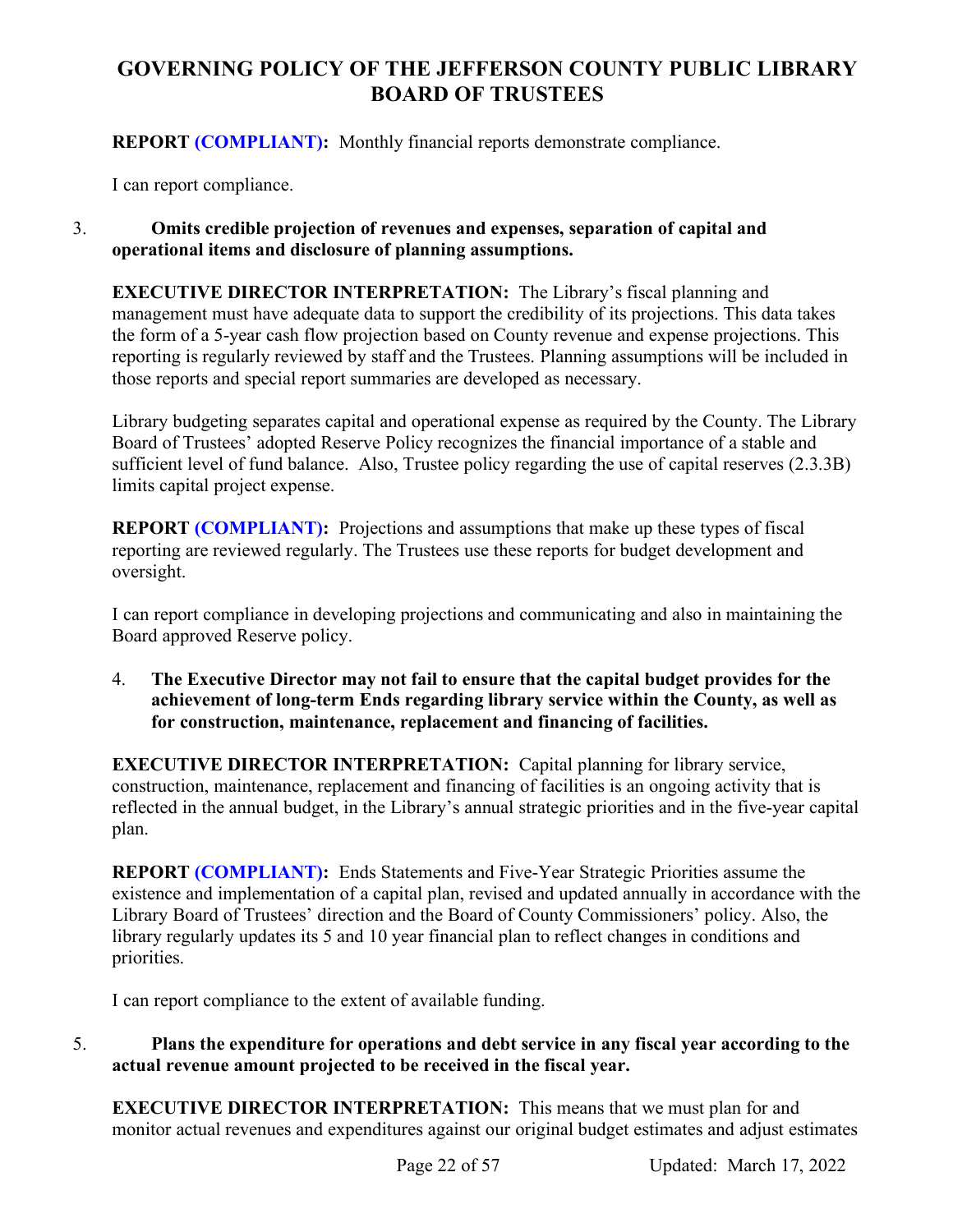as necessary for changes in conditions.

**REPORT (COMPLIANT):** Monthly and annual reports compare actual results with the budget. Transfers or supplemental appropriations are made when necessary per "Financial Conditions and Activities" Board policy 2.3.

I can report compliance.

## 6. **Provides less for Board activities during the year than is set forth in the Governance Budget policy (***see policy in Governance Process – 4.8***).**

**EXECUTIVE DIRECTOR INTERPRETATION:** I understand this to mean that the Board establishes its budget for what it believes is important to invest in its own governance. The annual budget for the library allocates the amount stated in the Cost of Governance policy for Board functions.

**REPORT (COMPLIANT):** The Board determines its "Governance Budget" for each fiscal year and that amount is incorporated into each year's budget.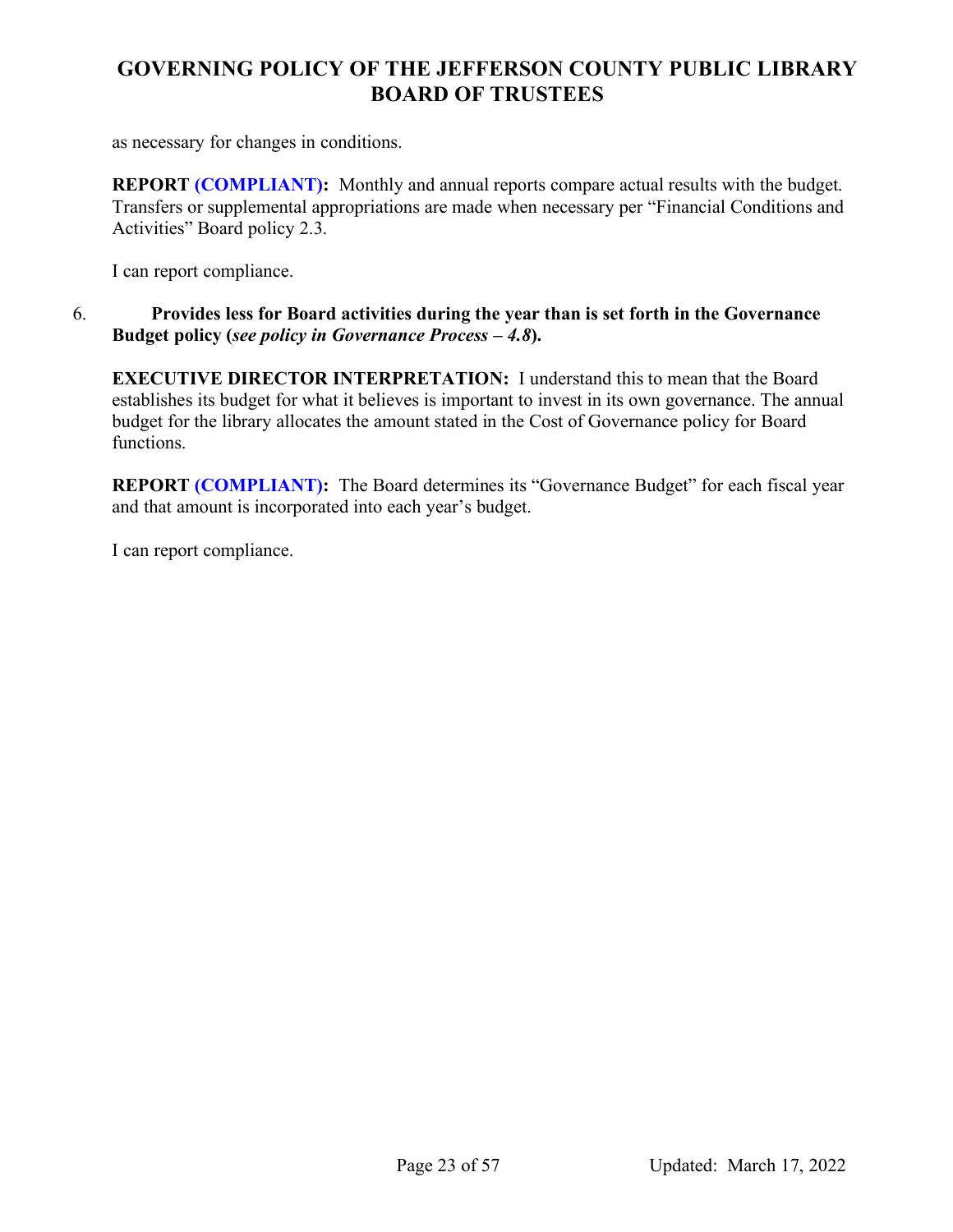# **POLICY TYPE: MANAGEMENT LIMITATIONS POLICY 2.6 POLICY TITLE:** *COMPENSATION AND BENEFITS*

## *MANAGEMENT LIMITATIONS* **Initial Monitoring on Policy 2.6:** *COMPENSATION AND BENEFITS*

I hereby present my monitoring report on your Management Limitations policy 2.6 "Compensation and Benefits", in accordance with the monitoring schedule set forth in Board policy. I certify that the information contained in this report is true.

De

Signed: , Executive Director Date: August 19, 2021

## **BROADEST POLICY PROVISION**

The Executive Director will not cause or allow jeopardy to the organization's fiscal integrity or public image when dealing with employment, compensation and benefits for employees, consultants or contractors.

**EXECUTIVE DIRECTOR INTERPRETATION:** The Board has comprehensively interpreted this policy in the provisions below. My interpretations and reporting data are appended below.

Accordingly, I shall not:

## **1. Change my own compensation or benefits.**

**EXECUTIVE DIRECTOR INTERPRETATION:** I understand this to mean that I cannot nor shall not attempt to change my compensation or benefits. All such changes and /or recommendations for change must be reviewed and approved by the Library Board, per policy 4.3.6.

**REPORT (COMPLIANT):** On my employment anniversary date the Board annually sets my compensation upon review of my response and adherence to the previous year's monitoring reports and my performance in the direction and leadership of the library. The Jefferson County Personnel Board sets the benefits for all county employees and mine are as established for Executive Officers / appointed and elected officials within the meaning of Jefferson County Government. These benefits can be changed only by the Personnel Board or the Board of County Commissioners. Any such change is overseen by the library's and county's Human Resources departments.

I can report compliance.

**2. Unilaterally propose or establish a unique compensation and benefit practice and program that deviate from the library's established compensation practice.**

**EXECUTIVE DIRECTOR INTERPRETATION:** I understand this to mean that I cannot nor shall not attempt to change the compensation or benefits of library staff without either a change in the library's established compensation philosophy and/or Trustee approval.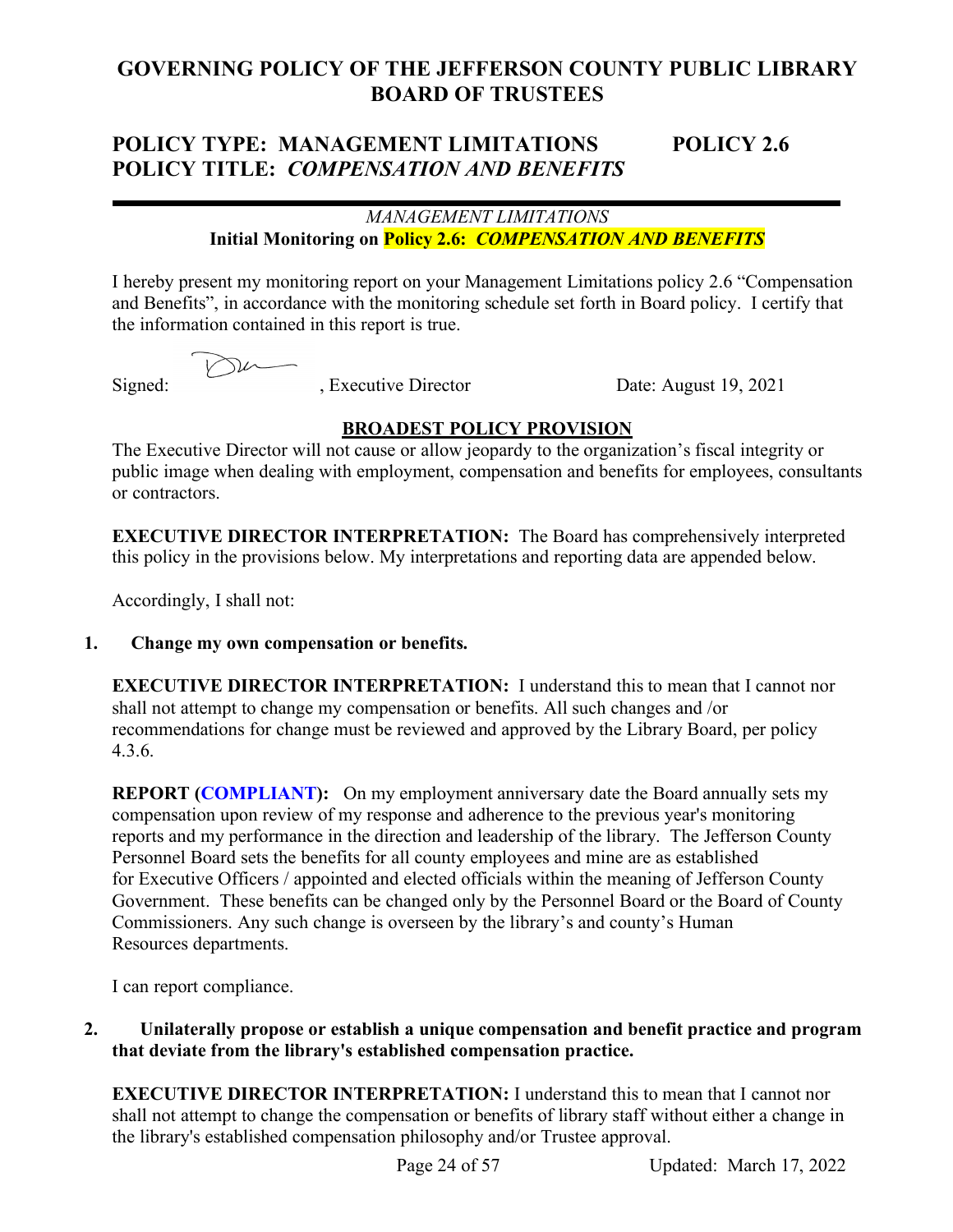**REPORT (COMPLIANT):** Any and all changes to staff compensation or benefits are in accordance with the library's established compensation practice, state and federal regulations, and County Personnel Rules. They are reviewed and approved by the Library Board when required by statute or policy.

I can report compliance.

### **3. Pertaining to consultants and contract vendors, create obligations over a longer term than revenues can be safely projected, in no event longer than one year.**

**EXECUTIVE DIRECTOR INTERPRETATION:** I understand this to mean that we must maintain control over our use of consultants and contract vendors by ensuring that expected revenue meets the financial obligations of any contractual services and by contractually limiting obligations for payments to the current fiscal year.

**REPORT (COMPLIANT):** All contract language includes the financial abilities and obligations of the library and the duration of service. In practice, when it is in the library's interest to enter into agreements that last longer than the current year, our contracts provide for termination without any cause within a specified number of days or upon a circumstance of non-appropriation and that they have been approved by the County Attorney.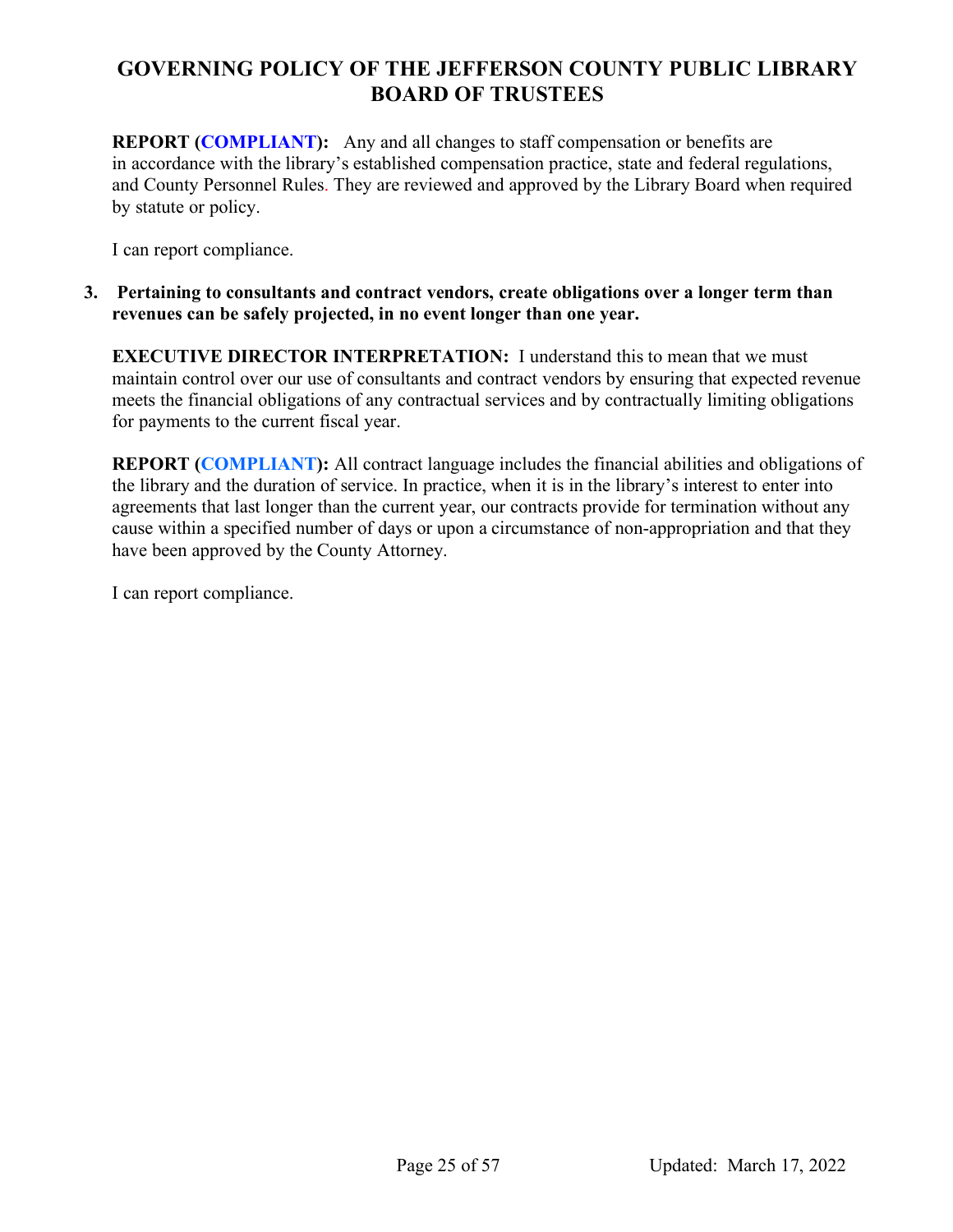## **POLICY TYPE: MANAGEMENT LIMITATIONS POLICY 2.7 POLICY TITLE:** *EMERGENCY EXECUTIVE DIRECTOR SUCCESSION*

#### *MANAGEMENT LIMITATIONS*

## **Initial Monitoring on Policy 2.7:** *EMERGENCY EXECUTIVE DIRECTOR SUCCESSION*

I hereby present my monitoring report on your Management Limitations policy 2.7 "Emergency Executive Director Succession", in accordance with the monitoring schedule set forth in Board policy. I certify that the information contained in this report is true.

Signed: , Executive Director Date: August 19, 2021

## **BROADEST POLICY PROVISION**

In order to protect the Board from sudden loss of the Executive Director's services, the Executive Director shall not fail to ensure that at least two (2) other members of the management team are sufficiently familiar with Board and Executive Director issues and processes to take over with reasonable proficiency as an interim successor.

**EXECUTIVE DIRECTOR INTERPRETATION:** I understand this provision to mean that there are at least two management team members prepared to act in an interim capacity as Executive Director if I am not available so that library operations may continue until I return to work or a permanent replacement is named.

**REPORT (COMPLIANT):** In response to this provision, the positions of Director of Libraries and Director of Business Strategy and Finance are empowered and qualified to assist with the dayto-day operations and strategic projects of the library as well as to serve as, and perform the duties and responsibilities of the Executive Director in the absence of the Executive Director.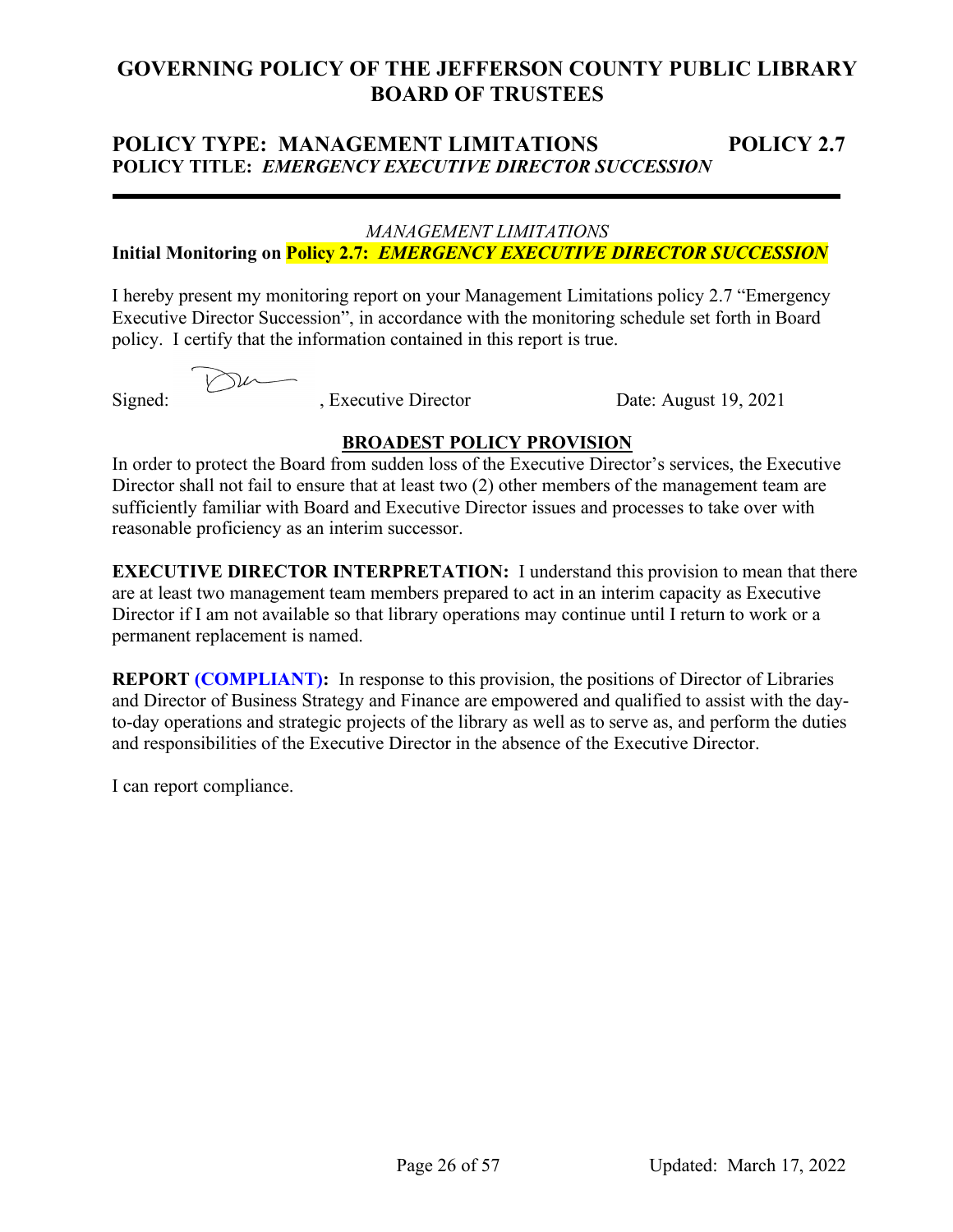## **POLICY TYPE: MANAGEMENT LIMITATIONS POLICY 2.8 POLICY TITLE:** *BOARD AWARENESS AND SUPPORT*

## *MANAGEMENT LIMITATIONS* **Initial Monitoring on Policy 2.8:** *BOARD AWARENESS AND SUPPORT*

I hereby present my monitoring report on your Management Limitations policy 2.8 "Board Awareness and Support", in accordance with the monitoring schedule set forth in Board policy. I certify that the information contained in this report is true.

Signed: , Executive Director Date: August 19, 2021

## **BROADEST POLICY PROVISION**

The Executive Director shall not cause or allow the Board to be uninformed or unsupported in its work.

**EXECUTIVE DIRECTOR INTERPRETATION:** The Board has comprehensively interpreted this policy in the provisions below. My interpretations and reporting data are appended below.

Accordingly, I shall not:

## 1. **Fail to report in a timely manner an actual or anticipated noncompliance with any policy of the Board.**

**EXECUTIVE DIRECTOR INTERPRETATION:** I interpret this provision to mean that issues of non-compliance are to be regarded by me as matters of priority. I will judge each issue as it arises and report as appropriate. Some will require immediate attention and some may wait for the filing of a formal monitoring report. In any case, non-compliance must always be known by the Board.

**REPORT (***COMPLIANT***):** Monitoring reports are submitted annually with reporting of compliance or non-compliance. Matters of immediate attention are made known to the Library Board accordingly.

I can report compliance.

### 2. **Neglect to submit monitoring data required by the Board (see policy on Monitoring Executive Director Performance in** *Board-Management Delegation***) in a timely, accurate and understandable fashion, directly addressing provisions of Board policies being monitored.**

**EXECUTIVE DIRECTOR INTERPRETATION:** This provision requires that monitoring reports will be submitted to the Board on their approved schedule and in a form that provides the Board with the necessary data.

**REPORT (***COMPLIANT***):** The review calendar has been established and is updated regularly and on schedule. Monitoring data and interpretation is provided according to the calendar schedule.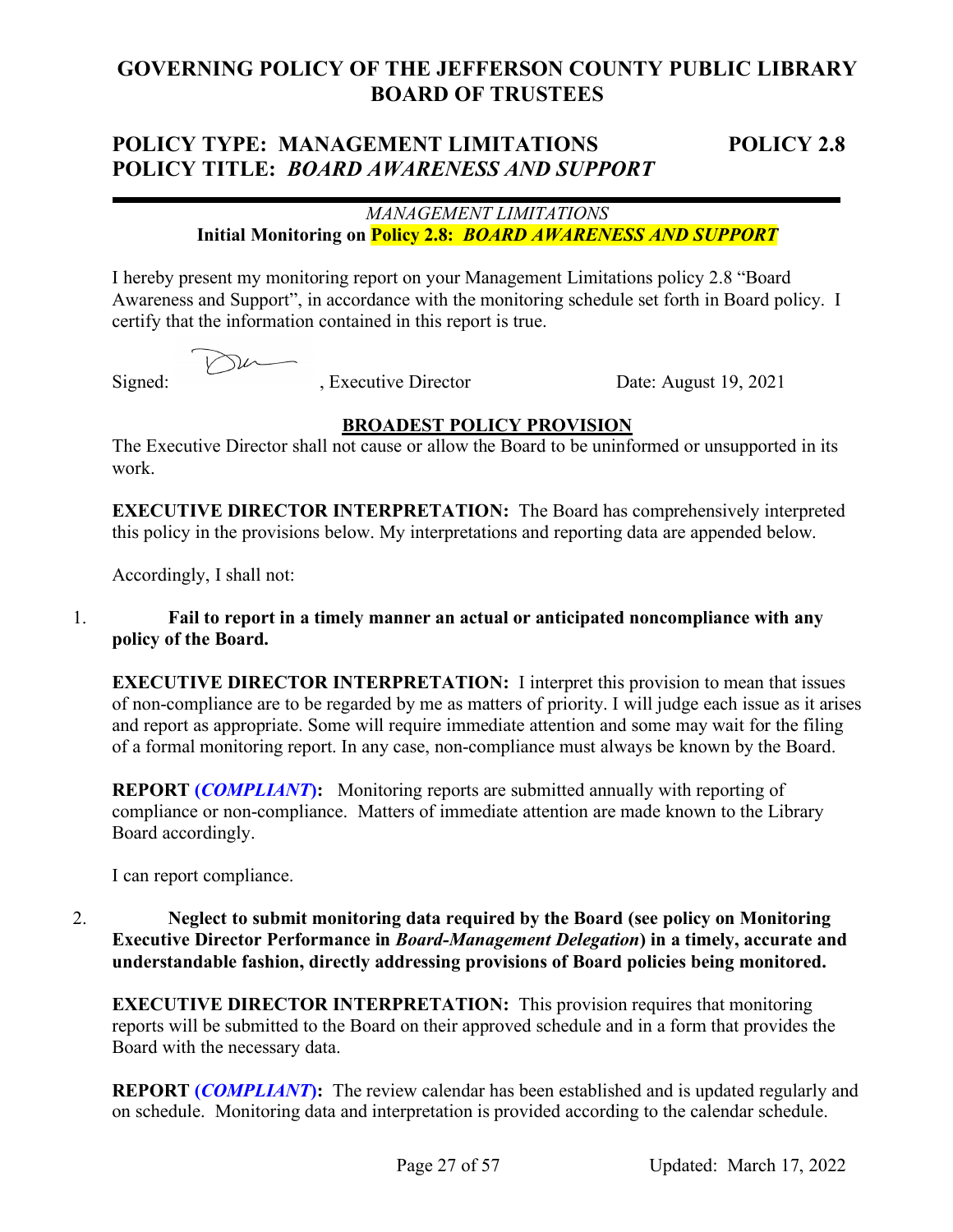I can report compliance.

3. **Let the Board be unaware of significant incidental information, such as anticipated adverse media coverage, threatened or pending lawsuits, or material external and internal changes. Notification of planned internal changes is to be provided in advance, when feasible.**

**EXECUTIVE DIRECTOR INTERPRETATION:** This provision requires timely notification from me to the Board when issues have arisen that significantly affect the Library. Since many such issues arise between normal Board reporting sessions, such as Board meetings, I must implement a process of notification to the Board as these occur.

**REPORT (***COMPLIANT*): We have implemented a direct reporting process to the Board, via email, that informs them as quickly as necessary on vital issues. The Library's Executive Director manages the communications process and delegates to the Director of Communications and Engagement, and other staff when appropriate. Such messages will be followed up in the regular meeting support reports, as necessary.

I can report compliance.

4. **Fail to advise the Board if, in the Executive Director's opinion, the Board is not in compliance with its own policies** *(Governance Process and Board-Management Delegation***), particularly in the case of Board or Board member behavior that is detrimental to the work relationship between the Board and the Executive Director.**

**EXECUTIVE DIRECTOR INTERPRETATION:** I understand that I am required by this provision, to monitor all Board processes to ensure they conform to established policies. In addition, I will be aware to the extent possible, of individual Board members' activity for compliance with the Board's policies. My reporting of such issues will be to the Board Chair, unless it is a matter of an individual member. In such cases, I may choose to talk directly to the individual or to the Chair, as appropriate.

**REPORT (***COMPLIANT*): When I or other Library staff become aware of activity that appears to be out of compliance, I take necessary action.

I can report compliance.

## 5. **Neglect to submit objective decision information required periodically by the Board, or let the Board be unaware of relevant trends.**

**EXECUTIVE DIRECTOR INTERPRETATION:** I understand that this provision requires me to provide all relevant information to the Board in support of their decision-making to ensure their objectivity. Further, I must have in place an information process that heightens the Board's ability to understand fundamental library issues and trends.

**REPORT** *(COMPLIANT)***:** Where the complexity of a topic justifies a special study session, we have implemented a two-stage process to provide the Board with background information and more focused information leading to decision-making. The current practice is to provide the background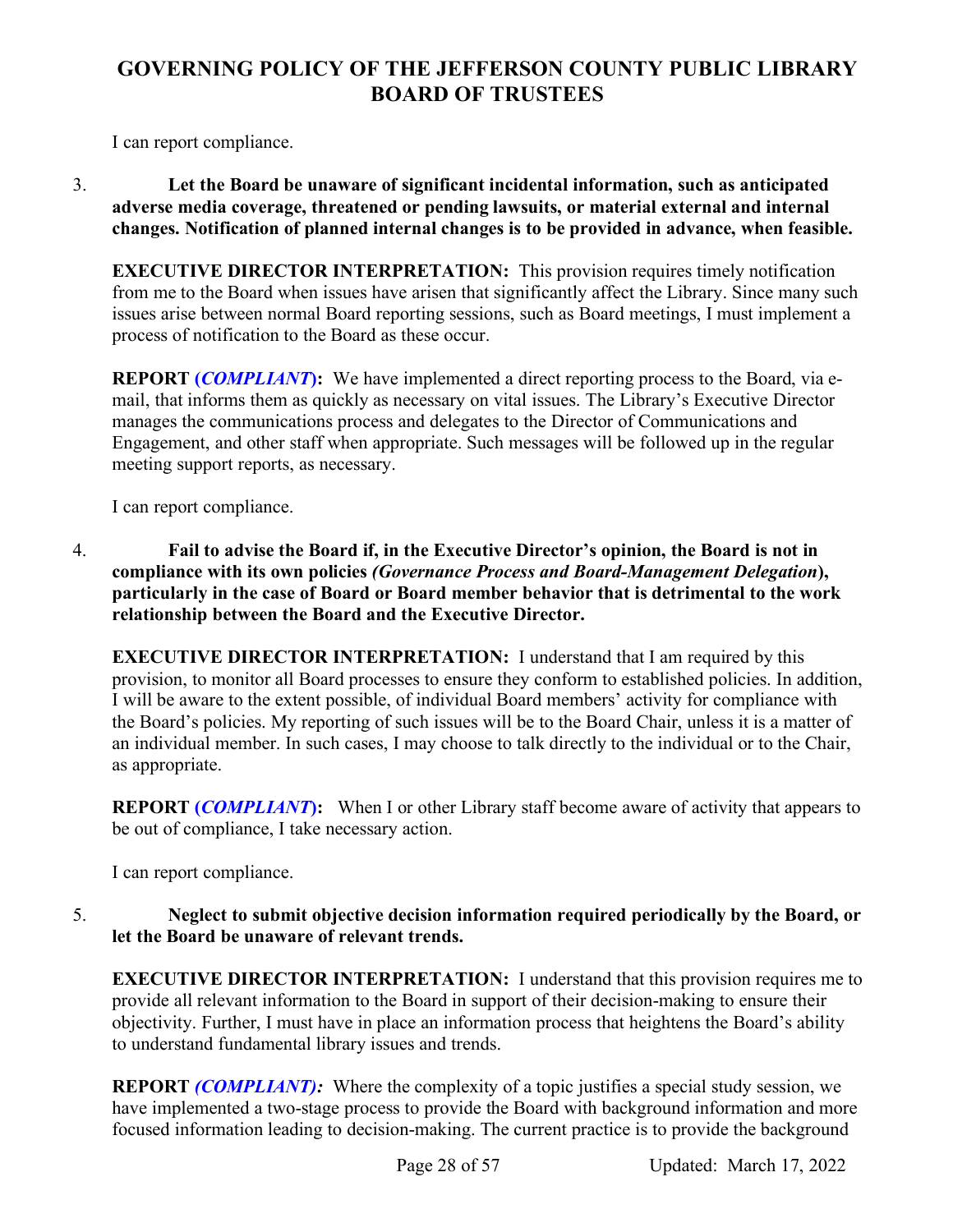information at these study sessions, primarily in reports from senior managers. The Board then questions and debates these issues, and revisions are prepared for the consent agenda at the regular Board meeting, in support of a necessary decision. The Board then has the choice of deciding its course of action at that time or to defer its decision to the consent agenda at the next regularly scheduled Library Board meeting.

I can report compliance.

## 6. **Present information in unnecessarily complex or lengthy form, or in a form that fails to differentiate among information of three types:**

## A. **Monitoring**

**EXECUTIVE DIRECTOR INTERPRETATION:** Monitoring reports must be delivered to the Board according to the annual report schedule established by the Board and in a distinctive format and structure that is easily followed and understood.

*REPORT (COMPLIANT):* The monitoring report formats are established.

I can report compliance.

## B. **Decision preparation (or "action item")**

**EXECUTIVE DIRECTOR INTERPRETATION:** Where the complexity of the decision preparation justifies an in-depth study session, the preparation follows the two step process described in #5 above (background information at study sessions and final decision support at the regular meeting.) Both of these processes are reflected in the agendas for each meeting.

**REPORT (COMPLIANT):** Study sessions are used to provide background and additional information that is requested or needed.

I can report compliance.

## C. **Incidental/ "FYI."**

**EXECUTIVE DIRECTOR INTERPRETATION:** I understand that this reporting, typically of items not needing an immediate decision, may be presented verbally by me or others during, after meeting adjournment or outside of scheduled meetings if necessary. If a reported issue later rises to the level of a required action, the procedures outlined in #5 above must be followed.

**REPORT (COMPLIANT):** We have implemented this reporting process and I regard it as effective, primarily in giving the Board the opportunity to discuss incidental issues without making a decision based on what could be insufficient information.

I can report compliance.

## 7. **Fail to provide support for official Board, officer or committee communications and**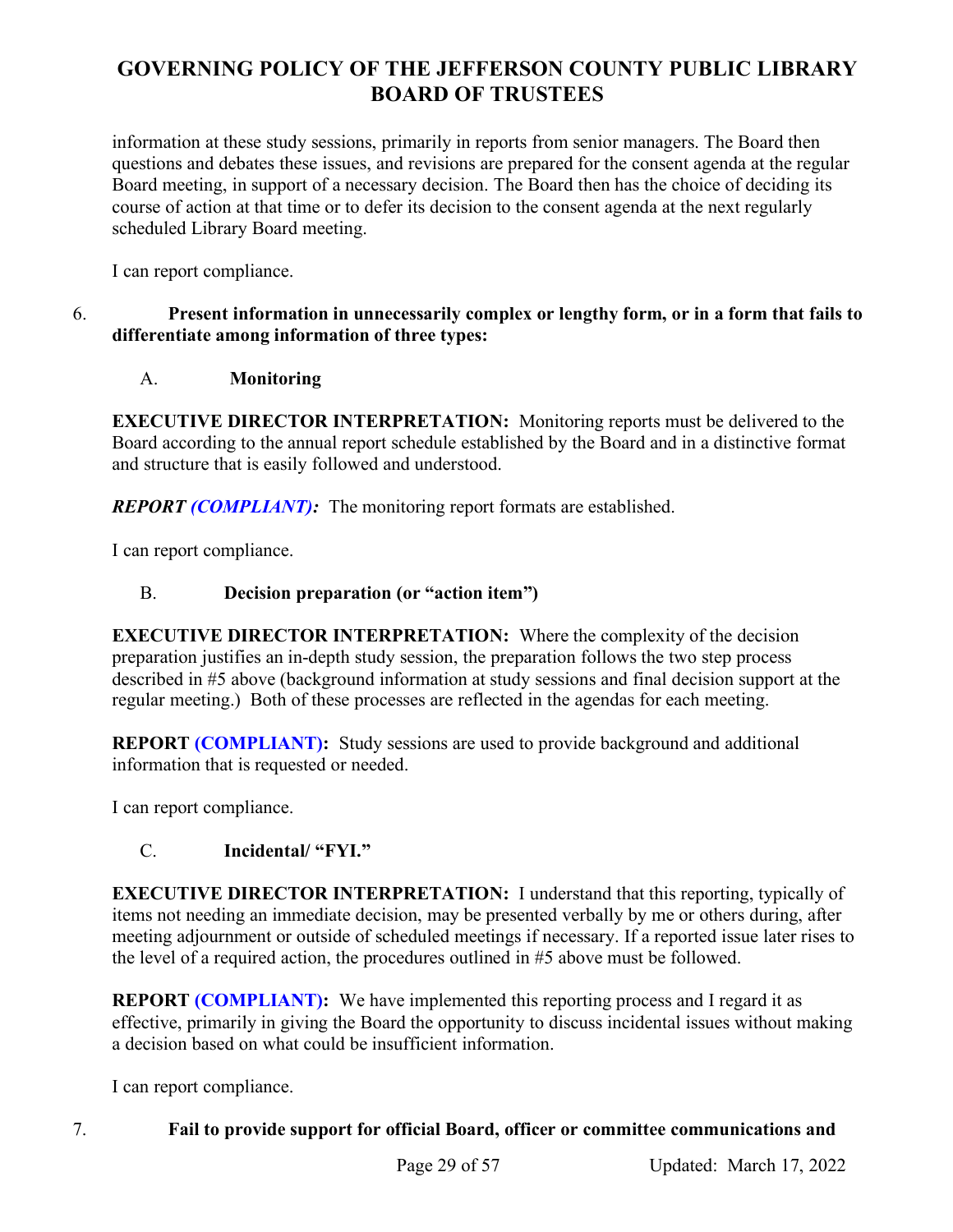**functions, including but not limited to orienting new Board members to Library operations and services.** 

**EXECUTIVE DIRECTOR INTERPRETATION:** This provision requires me to provide a high level of communications support to official Board activities and functions as the Board goes about its governance business. I must also assist the Board as it develops its new member orientation program. Further, I must prepare and implement an operational orientation program that is consistent with the Board's own process.

**REPORT (COMPLIANT):** The Chair manages support for official Board communications and the required new member orientation program is in place.

## 8. **Fail, when addressing official Board business, to deal with the Board as a whole except when:**

## A. **Fulfilling individual requests for information**

**EXECUTIVE DIRECTOR INTERPRETATION:** I understand this provision to require me to address official Board business with the Board as a whole. When reasonable requests for information come from individual Board members, I will respond according to my best judgment.

**REPORT (COMPLIANT):** Current practice has been for me to keep all members informed equally, unless it is a matter that involves an individual need. I have in the past, and expect in the future, to fulfill most such requests, refer them to the Chair, or supply an individual's request to the entire Board.

I can report compliance.

## **B. Responding to officers, committees or individuals duly charged by the Board**

**EXECUTIVE DIRECTOR INTERPRETATION:** This important provision is in place as a key element in my work as the Executive Director. As the Board proceeds with its governance work, either as a committee as a whole or through such delegations as the Board may determine, it is my task to provide the most useful information and resources available.

**REPORT (COMPLIANT):** Processes are in place for the Executive Director and other staff members to supply information as needed or requested.

I can report compliance.

## **9. Fail to supply for the Board's consent agenda, along with applicable monitoring information, all decisions delegated to the Executive Director yet required by law, regulation or contract to be Board-approved.**

**EXECUTIVE DIRECTOR INTERPRETATION:** I take this to mean that all decisions delegated to me that may be governed by Board policy, Jefferson County policy or state statute be referred to the Board for their action, via the consent agenda.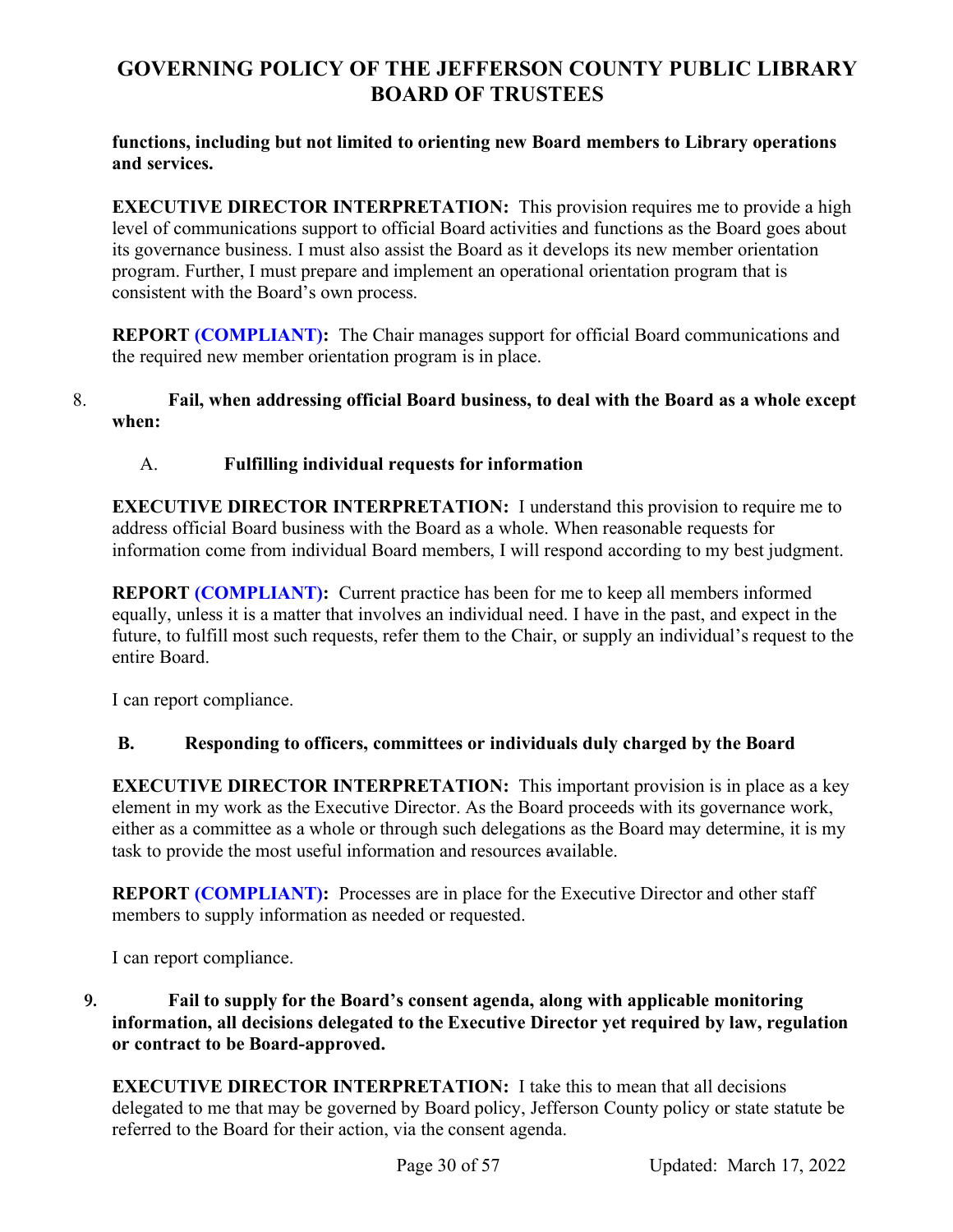**REPORT (COMPLIANT):** Processes are in place to bring before the Board, regular decisions that must be reviewed by the Board. An updated copy will be given to the Board after being evaluated by my office or other staff for compliance.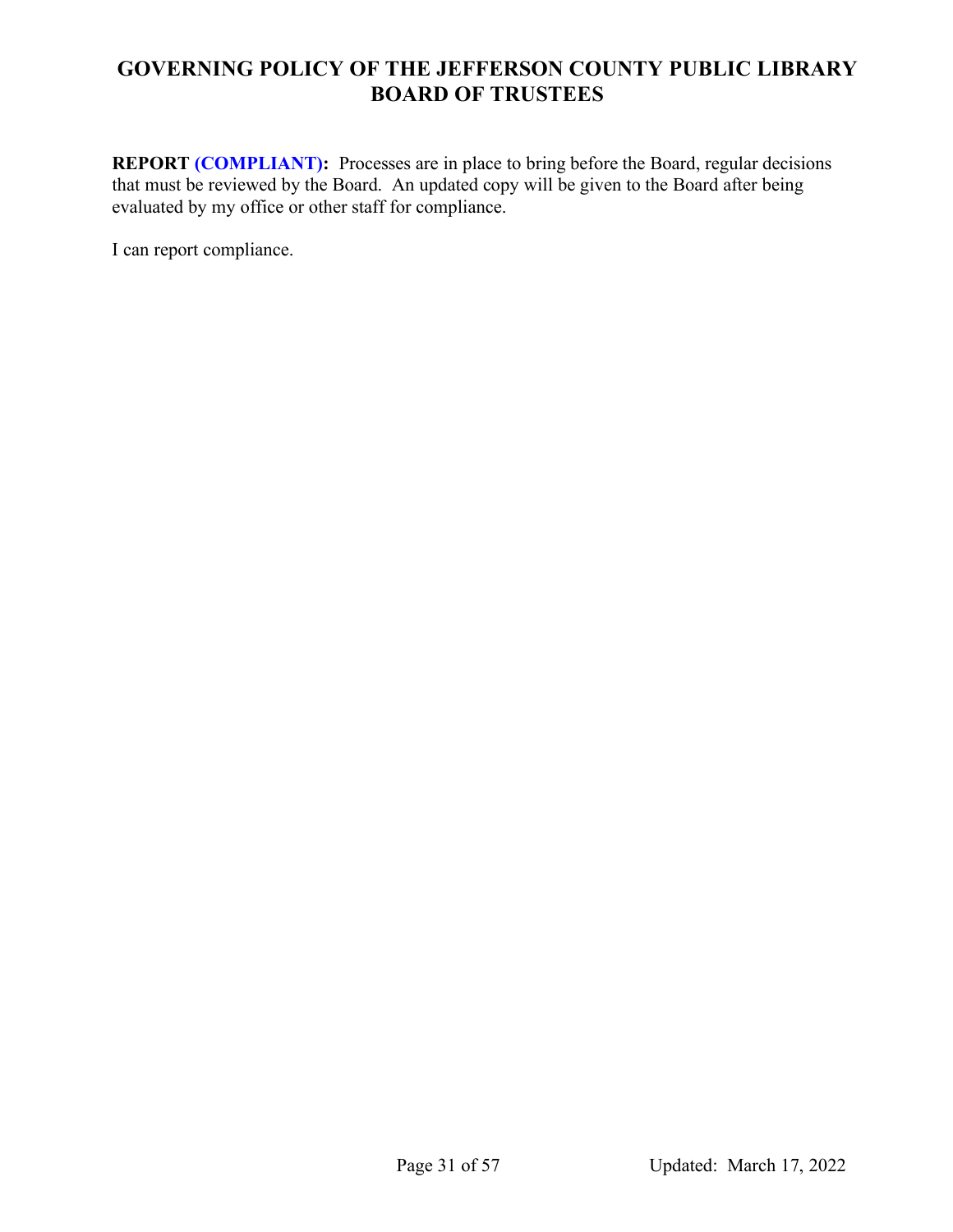## **POLICY TYPE: MANAGEMENT LIMITATIONS POLICY 2.9 POLICY TITLE:** *MATERIALS SELECTION*

## *MANAGEMENT LIMITATIONS* **Initial Monitoring on Policy 2.9:** *MATERIALS SELECTION*

I hereby present my monitoring report on your Management Limitations policy 2.9 "Materials Selection", in accordance with the monitoring schedule set forth in Board policy. I certify that the information contained in this report is true.

 $\nabla$ 

Signed: , Executive Director Date: August 19, 2021

## **BROADEST POLICY PROVISION**

To ensure the retention and preservation of materials with long-term value, the Executive Director shall not fail to ensure continual assessment and evaluation of the Library's collection.

**EXECUTIVE DIRECTOR INTERPRETATION:** I understand that this provision requires me to have in place written and implemented practices that continuously assess the value of our material collections and make item by item decisions about retention and preservation for long-term value.

Accordingly:

## **1. The Executive Director shall not fail to ensure that the Library collection: Reflects the full spectrum of political, religious and cultural beliefs and practices of the residents of Jefferson County.**

**EXECUTIVE DIRECTOR INTERPRETATION:** Decisions about acquisition, deaccession and retention must be directed by a written set of guidelines, the implementation of which will ensure that the library's materials will reflect a wide range of community interests, readership and intellectual endeavor. These guidelines further ensure that staff decisions will be supported when selection and retention decisions are made in terms of these guidelines.

**REPORT (COMPLIANT):** We have in place comprehensive guidelines to address these issues. They are managed by the library's Collections Manager. I regard our collection management practices to be fully compliant with demonstrated success through multiple industry-approved data points.

I can report compliance.

**2. Offers all library users in the community access to materials and resources that contribute to the free expression of ideas.**

**EXECUTIVE DIRECTOR INTERPRETATION:** I understand that equitable access to resources is the key element in having a materials collection. This means that all resources must be equitably available to all users and that effective systems are in place to ensure efficient and reliable access.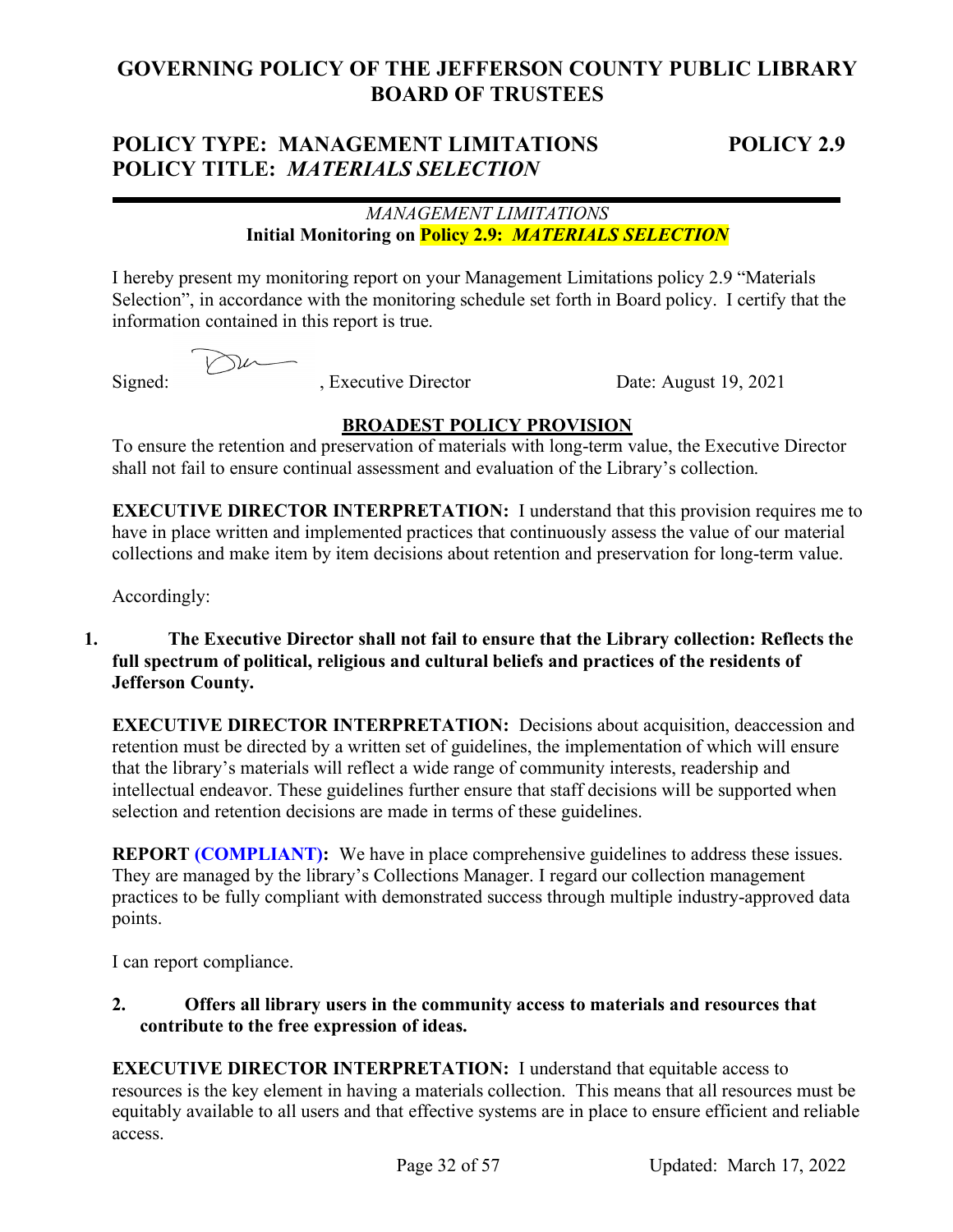**REPORT (COMPLIANT):** We offer complete access to material and electronic resources both physically and digitally. In addition, we provide cataloging that conforms to current standards making our collection accessible. Daily delivery among our libraries provides timely access to requested materials

I can report compliance.

## **3. Is offered in those formats that best meet the needs of various ages, reading levels, languages, cultural, informational, and educational interests in the community.**

**EXECUTIVE DIRECTOR INTERPRETATION:** This provision requires me to have in place written and implemented guidelines to ensure that collection development practices will seek the best format(s) for any item added to the collection.

**REPORT (COMPLIANT):** Our collection development guidelines, managed by the Collections Manager, are implemented to guarantee that all material formats are represented in the collection, as appropriate. A careful balance is maintained among formats so that print, media, digital and other formats support the complete range of library use and users.

I can report compliance.

## **4. Supports the principles of intellectual freedom and avoidance of censorship.**

**EXECUTIVE DIRECTOR INTERPRETATION:** I understand this to mean that the materials collection, taken together, supports the range of subject, content and format that is appropriate to the communities we serve. Each item added is a conscious decision regarding the principles of intellectual freedom. Related to that concept is the practice of applying the same principles to a request for removal of an item.

**REPORT (COMPLIANT):** We have policies in place, as part of our materials selection practices and binding upon all staff who participate in selection, to ensure that material selection decisions satisfy the standards of intellectual freedom. We will consider a request for removal or relocation but I require that the basic principles be observed and that intimations of censorship not be a factor in selection or requests for reconsideration.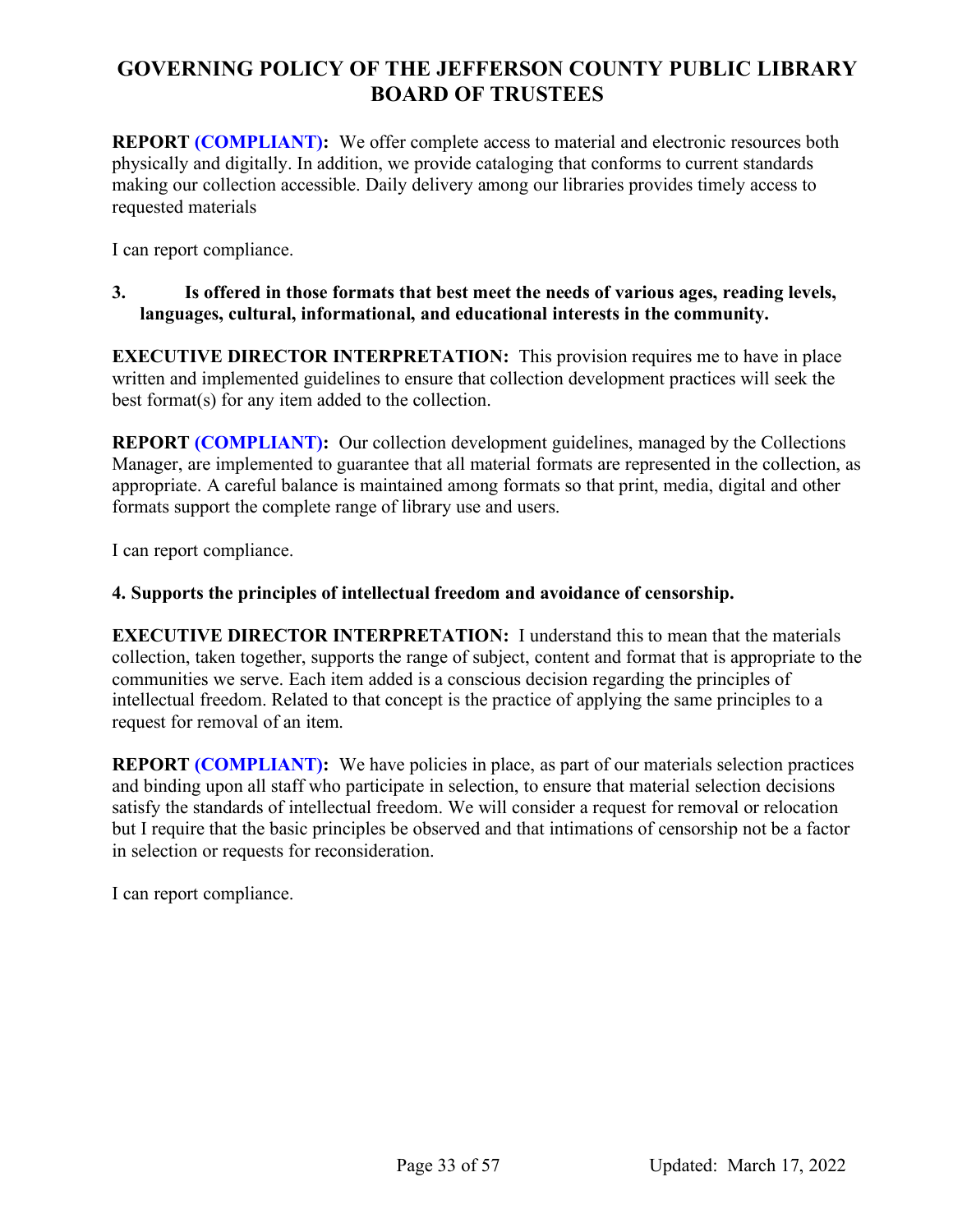# **POLICY TYPE: BOARD***–***MANAGEMENT DELEGATION POLICY 3.0 POLICY TITLE:** *GOVERNANCE–MANAGEMENT CONNECTION*

The Library Board's sole official connection to the operational organization, its achievements and conduct will be through a Chief Executive Officer (CEO), titled "Executive Director."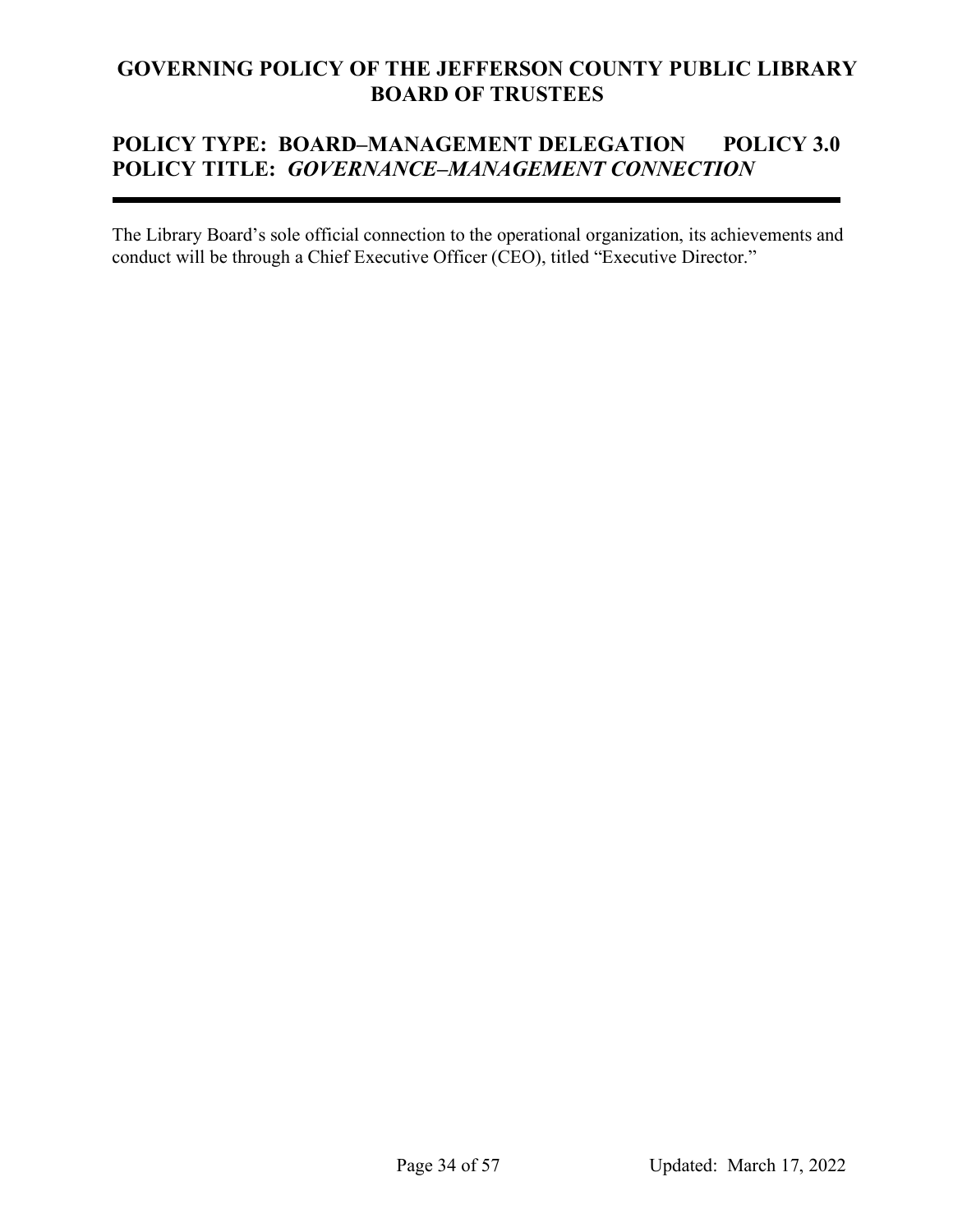# **POLICY TYPE: BOARD***–***MANAGEMENT DELEGATION POLICY 3.1 POLICY TITLE:** *UNITY OF CONTROL*

Only officially passed motions of the Library Board are binding on the Executive Director.

- 1. Decisions or instructions of individual Library Board members, officers, or committees are not binding on the Executive Director except when the Library Board has specifically delegated this authority.
- 2. If Library Board members or committees request information or assistance without Library Board authorization, the Executive Director can refuse such requests that require, in his/her opinion, an inappropriate amount of staff time or funds or are disruptive.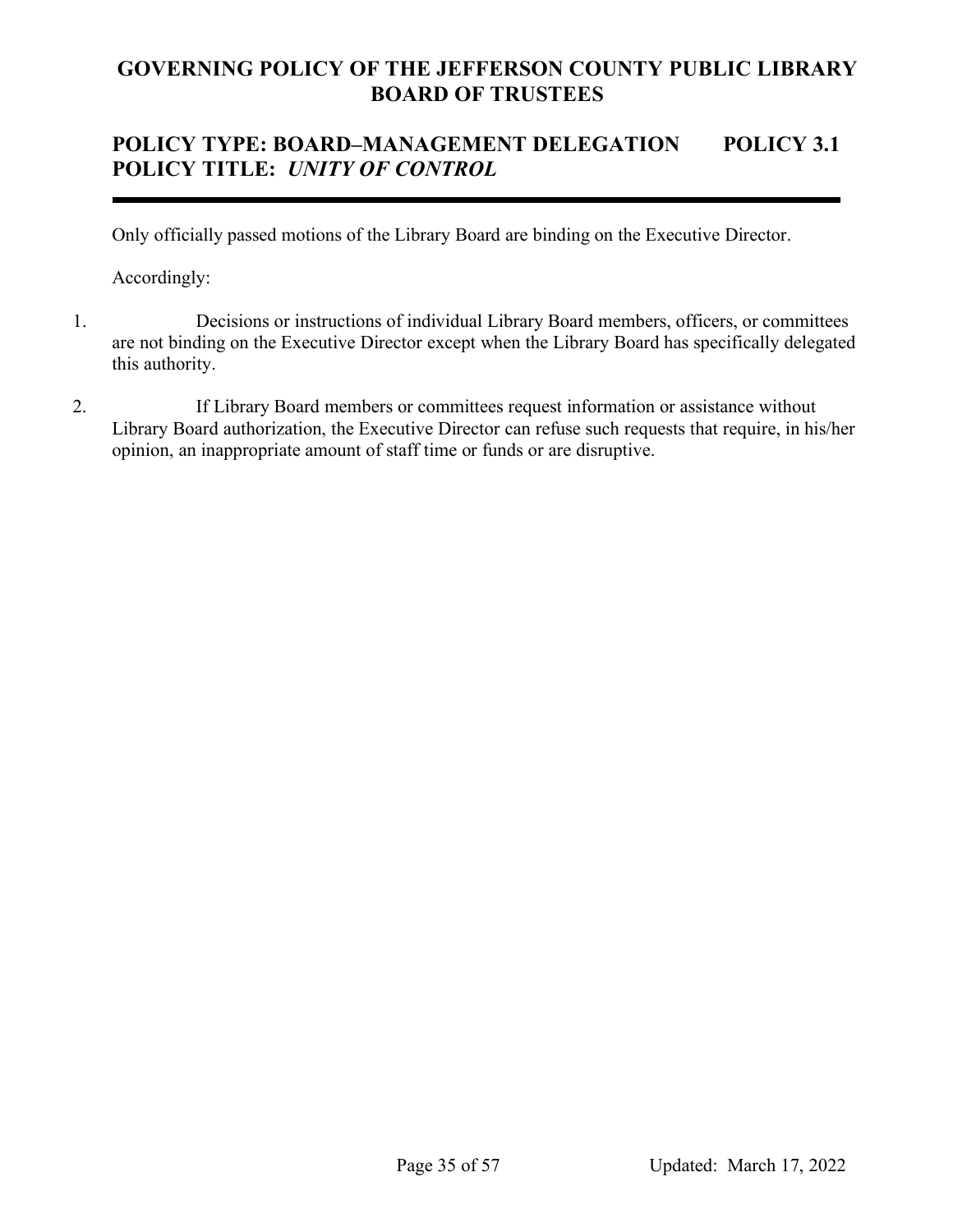# **POLICY TYPE: BOARD***–***MANAGEMENT DELEGATION POLICY 3.2 POLICY TITLE:** *ACCOUNTABILITY OF THE EXECUTIVE DIRECTOR*

The Executive Director is the Library Board's only link to operational achievement and conduct, so that all authority and accountability of staff, as far as the Library Board is concerned, is considered the authority and accountability of the Executive Director.

- 1. The Library Board and its individual members will not give instructions to persons who report directly or indirectly to the Executive Director.
- 2. The Library Board will not evaluate, either formally or informally, any staff other than the Executive Director.
- 3. The Library Board will view the Executive Director's performance as identical to organizational performance, so that organizational accomplishment of Board stated Ends and compliance with Management Limitations will be deemed successful Executive Director performance.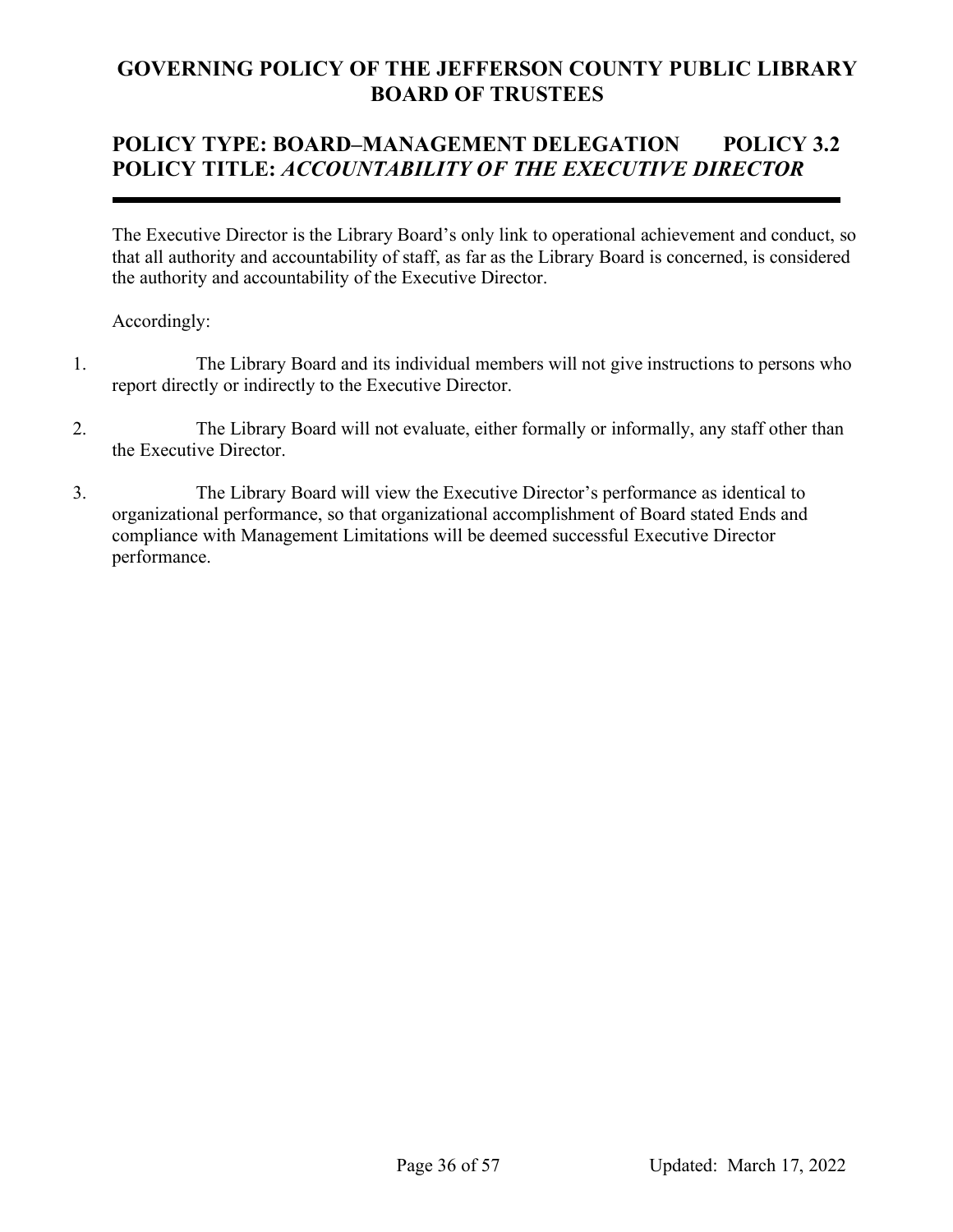# **POLICY TYPE: BOARD***–***MANAGEMENT DELEGATION POLICY 3.3 POLICY TITLE:** *DELEGATION TO THE EXECUTIVE DIRECTOR*

The Library Board will instruct the Executive Director through written policies that prescribe the organizational Ends to be achieved, and describe organizational situations and actions to be avoided, allowing the Executive Director to use any reasonable interpretation of these policies.

- **1.** The Library Board will develop and maintain *Ends* policies instructing the Executive Director to achieve certain results, for certain recipients at a specified worth or priority. These policies will be developed systematically from the broadest, most general level to more defined levels. All issues that are not Ends issues as defined here are Means issues.
- **2.** The Library Board will develop and maintain *Management Limitations* policies that limit the latitude the Executive Director may exercise in choosing the organizational means. These policies will be developed systematically from the broadest, most general level to more defined levels. The Library Board will not prescribe organizational means delegated to the Executive Director.
- **3.** As long as the Executive Director uses any reasonable interpretation of the Library Board's Ends and Management Limitations policies, the Executive Director is authorized to establish all further policies, make all decisions, take all actions, establish all practices and develop all activities. Such decisions of the Executive Director shall have full force and authority as if decided by the Library Board.
- **4.** The Executive Director shall have the authority to enter into contracts in amounts not to exceed \$50,000.00. The Library Board shall approve any contract in excess of this amount. If the Executive Director is unavailable to sign a contract not exceeding \$50,000.00, the Director of Public Services shall have the authority to bind the Library.
- **5.** The Library Board may change its Ends and Management Limitations policies, thereby shifting the boundary between Library Board and Executive Director domains. By doing so, the Library Board changes the latitude of choice given to the Executive Director. However, as long as any particular delegation is in place, the Library Board will respect and support decisions made by the Executive Director that are compliant with board policy.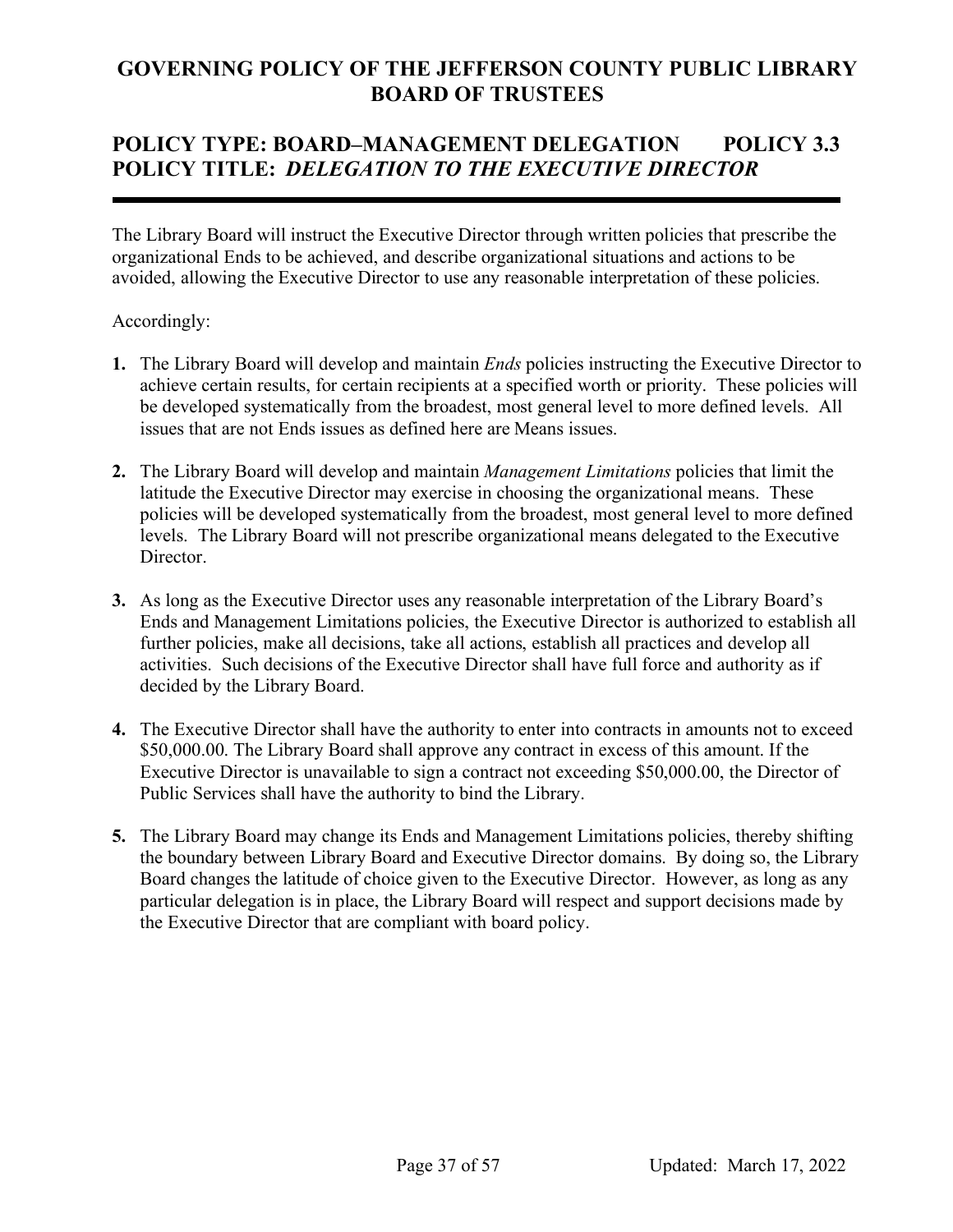## **POLICY TYPE: BOARD***–***MANAGEMENT DELEGATION POLICY 3.4 POLICY TITLE:** *MONITORING THE EXECUTIVE DIRECTOR'S PERFORMANCE*

The Library Board will systematically and rigorously monitor Executive Director job performance to determine the extent to which Ends are being achieved and whether operational activities fall within boundaries established in Management Limitations policies. Accordingly:

- 1. Monitoring is simply to determine the degree to which Library Board policies are being met. Information that does not address policy compliance will not be considered in the evaluation of Executive Director Performance.
- 2. The Library Board will acquire monitoring data by one or more of three methods:

A. By internal report, in which the Executive Director discloses, in writing, policy interpretations and compliance information to the Library Board

B. By external report, in which an external, disinterested third party selected by the Library Board assesses compliance with Library Board policies

C. By direct board inspection, in which a designated member or members of the Library Board assess compliance with the appropriate policy criteria.

- 3. In every case, the Library Board will judge whether (a) the Executive Director's interpretation is reasonable, and (b) whether data demonstrate accomplishment of or compliance with the Executive Director's interpretation.
- 4. In every case, the standard for compliance shall be any reasonable interpretation by the Executive Director of the Library Board policy being monitored. The Library Board is the final judge of reasonableness, and will always judge with a "reasonable person" test (what a reasonably prudent person would do in that context). When judging reasonableness, therefore, interpretations favored by individual board members or by the Library Board as a whole shall not constitute a "reasonable person" test.
- 5. Actions determined to be not compliant with a reasonable interpretation of Library Board policies will be subject to a remedial process agreed to by the Library Board.
- *6.* All policies instructing the Executive Director will be monitored at a frequency and by a method chosen by the Library Board. The Library Board may monitor any policy at any time by any method, but will ordinarily depend on the following routine schedule.

- 2.0 General Management Constraint Annually February
- 2.1 Treatment of Patrons Annually February
- 
- 2.3 Financial Condition and Activities
- 2.4 Asset Protection **Annually February**
- 2.5 Financial Planning/Budgeting Annually August

## **Policy** *Method* **Frequency/Ongoing Schedule**

2.2 Treatment of Staff Annually – February<br>2.3 Financial Condition and Activities Annually - February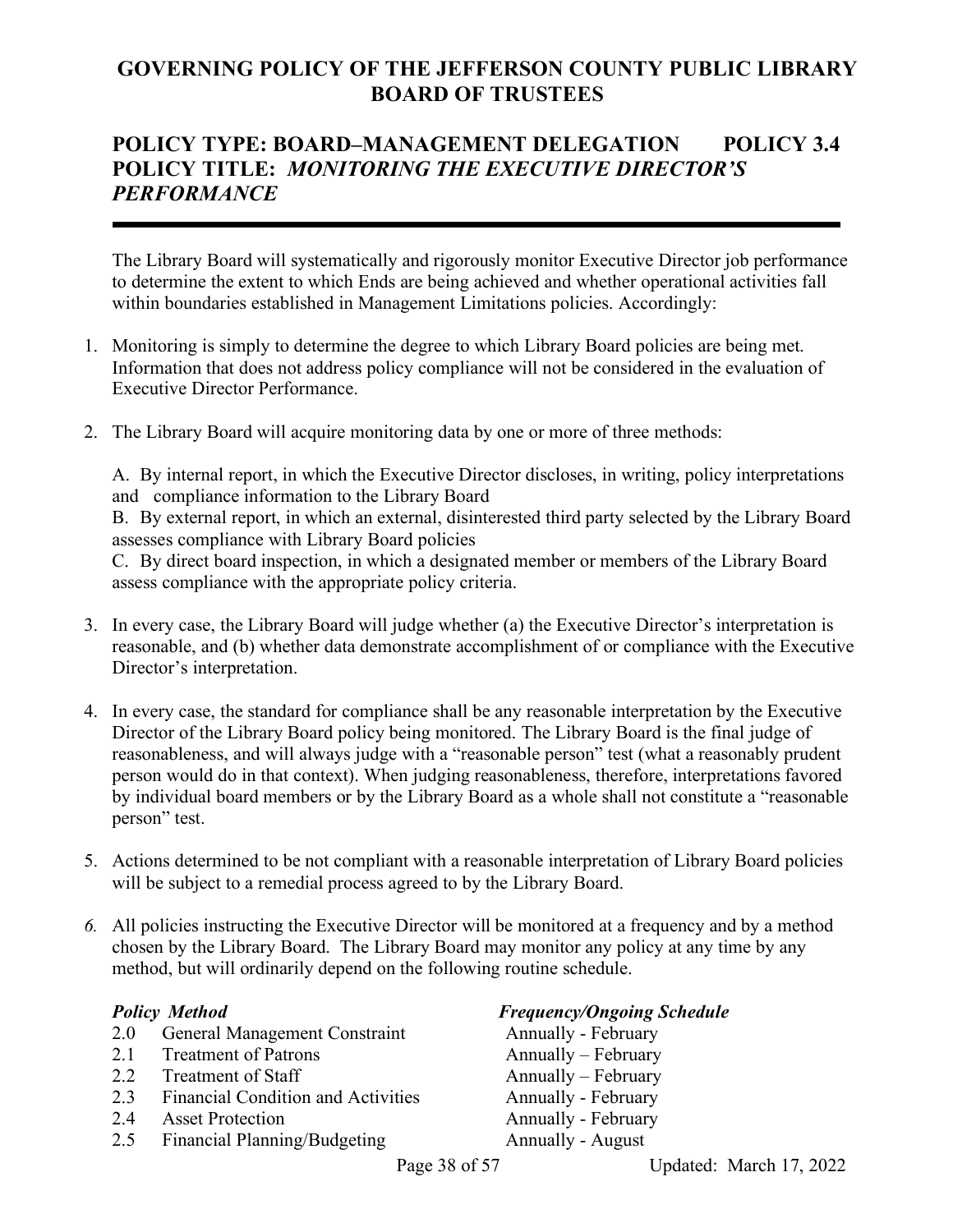| 2.6<br>2.7 | <b>Compensation and Benefits</b><br><b>Emergency Executive Director</b> | <b>Annually - August</b><br>Annually - August |
|------------|-------------------------------------------------------------------------|-----------------------------------------------|
| 2.8        | Succession<br>Board Awareness and Support                               | <b>Annually - August</b>                      |
| 2.9        | <b>Materials Selection</b>                                              | Annually - August                             |

## **Global Ends Statements:**

## **The Jefferson County Public Library helps to build an educated and vibrant community by providing equal access to information and opportunities.**

- **1.** All Jefferson County residents have equal opportunity to access information, resources, ideas and technology, and they are supported in using these resources.
- **2.** All Jefferson County residents have safe, convenient, and radically welcoming places to go to access information and resources and participate in community life.
- **3.** Jefferson County Public Library adds value to the community by providing leading-edge services that advance our common goals.
- **4.** JCPL maximizes return on shared investment by delivering services of the greatest possible value to Jefferson County residents through effective and efficient use of our resources.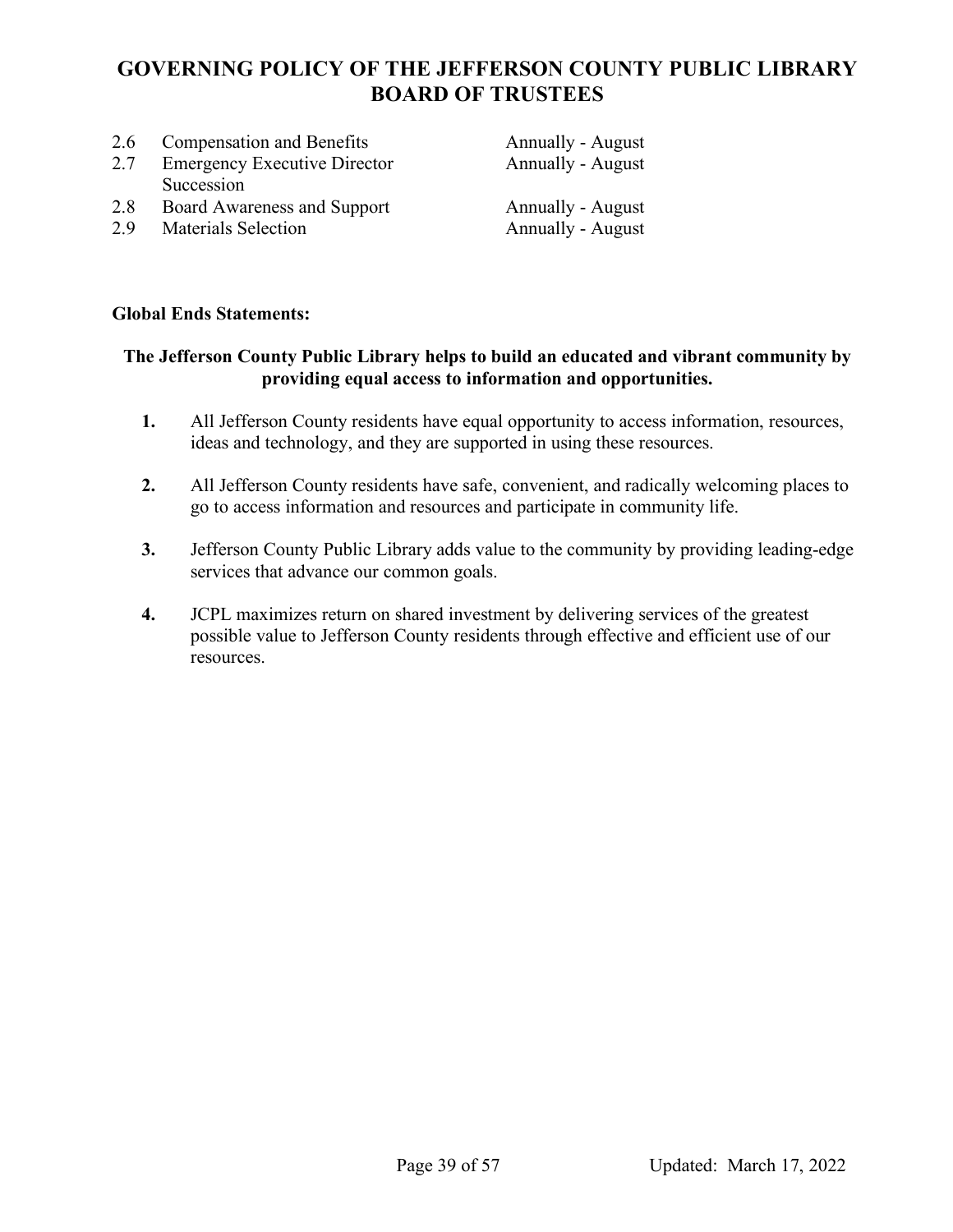## **POLICY TYPE: GOVERNANCE PROCESS POLICY 4.0 POLICY TITLE:** *GOVERNANCE COMMITMENT*

The purpose of the Library Board, on behalf of the residents of Jefferson County (the "ownership") is to ensure that Jefferson County Public Library (1) achieves appropriate results for appropriate recipients at an appropriate cost (as specified in the Library Board's Ends policies), *and* (2) avoids unacceptable actions and situations.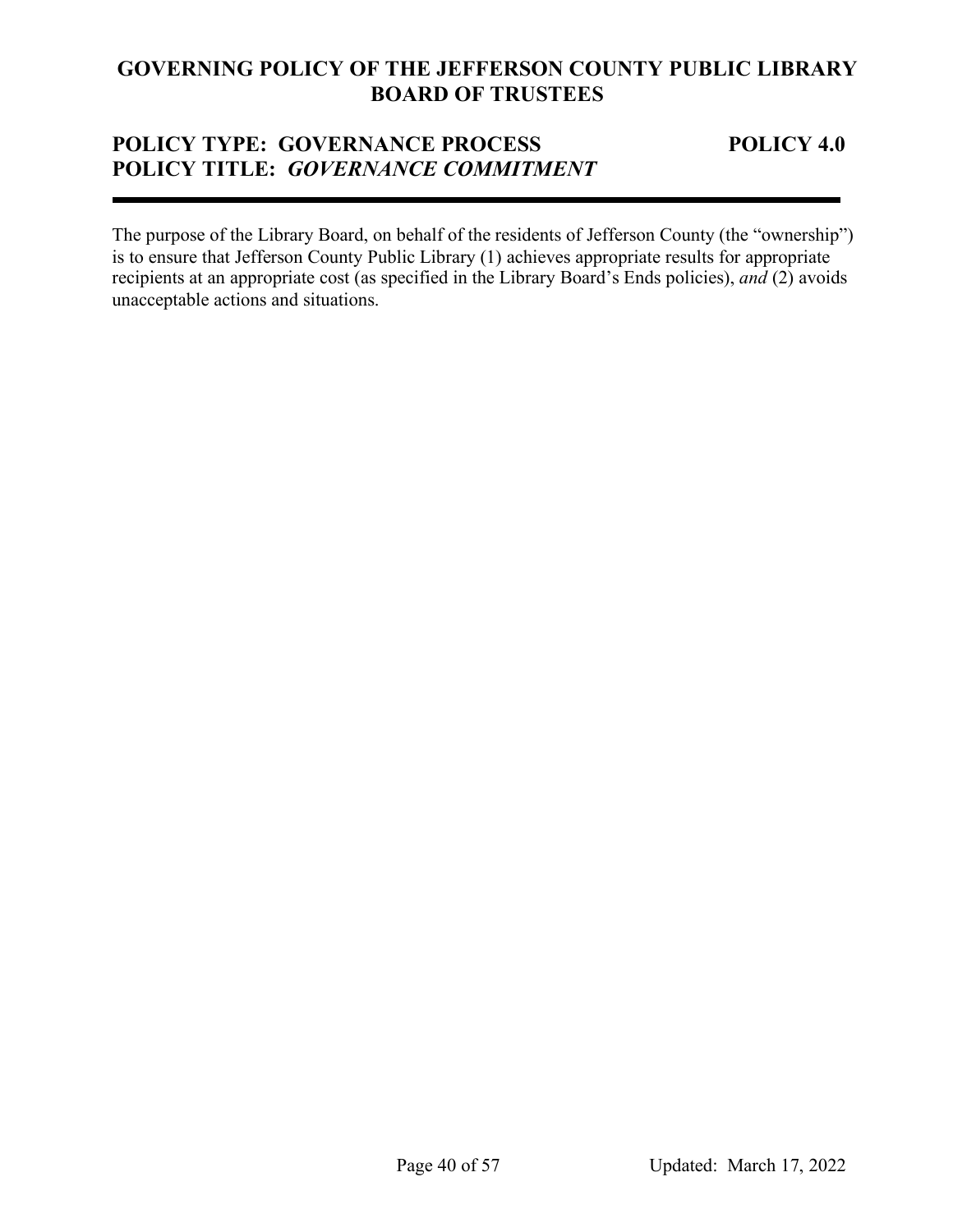# POLICY TYPE: GOVERNANCE PROCESS POLICY 4.1 **POLICY TITLE:** *GOVERNING STYLE AND VALUES*

The Library Board will govern lawfully, observing the principles of the Policy Governance model, with an emphasis on (a) outward vision, (b) encouragement of diversity in viewpoints, (c) strategic leadership, (d) clear distinction of Board and chief executive roles, (e) collective decisions, (f) future rather than past or present, and (g) proactivity.

- 1. The Library Board will cultivate a sense of group responsibility. The Library Board, not the staff, will be responsible for excellence in governing. Although the expertise of individual members may be used to enhance the understanding of the Library Board as a body, the Library Board will not substitute such expertise for its own judgment.
- 2. The Library Board will direct, control and inspire the organization through the careful establishment of broad organizational policies reflecting the Library Board's values and perspectives. The Library Board's primary focus will be on the Library's intended long-term impact on the residents of Jefferson County, not on the administrative or programmatic means of attaining those effects.
- 3. The Library Board will enforce upon itself whatever discipline is needed to govern with excellence. Discipline will apply to matters such as attendance, preparation for meetings, policymaking principles, respect of roles, and ensuring the continual development of governance capability.
- 4. Although the Library Board can change its governing policies at any time, it will conscientiously observe those currently in effect.
- 5. All policies of the Library Board are contained in this document, and they remain in effect, unless amended or deleted by Board action.
- 6. The Library Board will ensure continual development of its governance capability through orientation and professional development of new Library Board trustees to, and periodic evaluation of, the Library Board's governance process and these policies.
- 7. The Library Board will operate in all ways mindful of its accountability obligation to the "ownership", and will allow no officer, individual or committee of the Library Board to prevent the Library Board from fulfilling this commitment.
- 8. The Library Board will support the principles of intellectual freedom as expressed in the Library's broad, diverse collections, programs and services.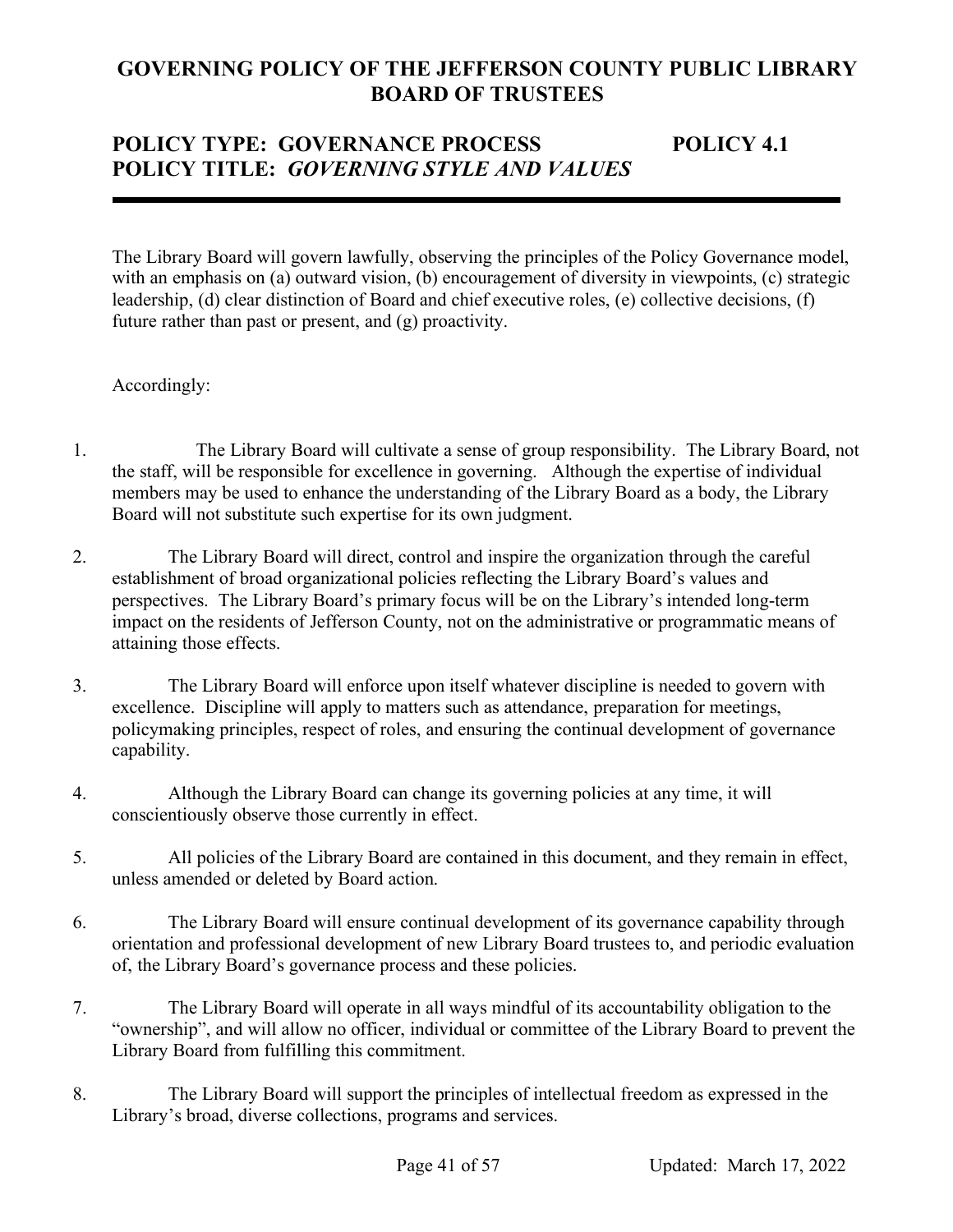- 9. The Library Board will monitor and discuss its process and performance at each meeting. Self-monitoring will include comparison of Library Board activity and discipline to Governance Process and Board-Management Delegation policies.
- 10. The Library Board will abide by the prevailing governing statutes related to Elections and the Fair Campaign Practices Act, Colorado Revised Statutes, § 1-45-101, *et seq*. The act governs the use of public moneys in a campaign involving the election of any person to any public office or involving any ballot question before the electorate. Amendments as a result of changes to a governing statute shall be automatic.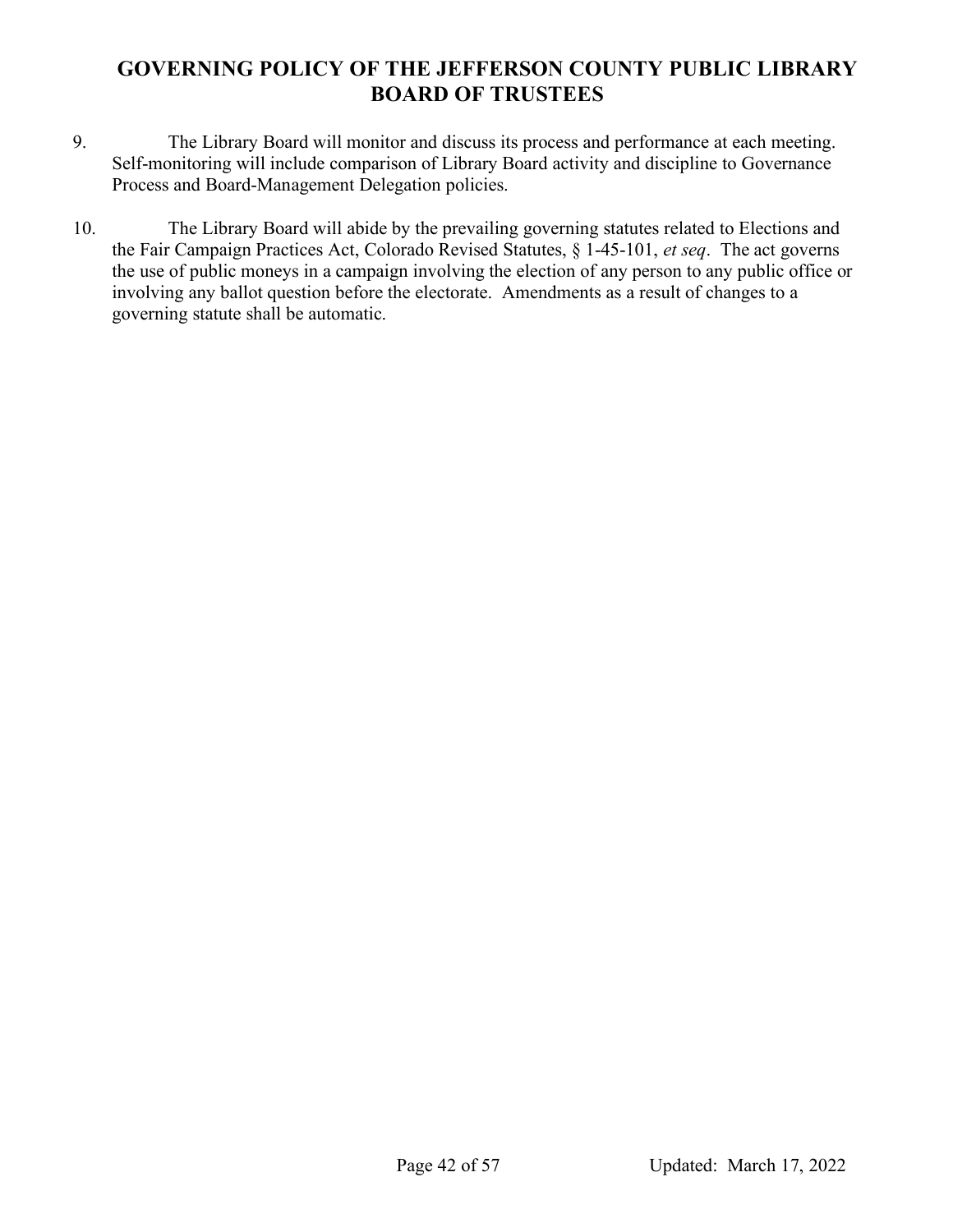## **POLICY TYPE: GOVERNANCE PROCESS POLICY 4.2 POLICY TITLE:** *BOARD JOB PRODUCTS*

On behalf of the "ownership" it represents, the Library Board assumes direct responsibility for the following:

- 1. The Library Board will be the conduit linking the ownership and the operational organization.
	- A. Needs Assessment: The Library Board will assess the needs of the ownership, through public hearings, outreach events and other community research, and will develop Ends policies identifying the outcomes the organization will produce to address those needs.
	- B. Advocacy: The Library Board will inform the ownership of the organization's expected future results, and its present accomplishments.
- 2. The Library Board will develop and maintain written governing policies that realistically address the broadest levels of all organizational decisions and situations:
	- A. ENDS: Organizational products, effects, benefits, outcomes, recipients, and their relative worth (what good for which recipients at what cost).
	- B. MANAGEMENT LIMITATIONS: Constraints on executive authority that establish the prudence and ethics boundaries within which all executive activity and decisions must take place.
	- C. GOVERNANCE PROCESS: Specification of how the Library Board conceives, carries out and monitors its own task.
	- D. BOARD/MANAGEMENT DELEGATION: How authority is delegated and its proper use monitored: the Executive Director role, authority and accountability.
- 3. The Library Board will assure successful organizational performance on Ends and Management Limitations.
- 4. The Library Board will seek to affect legislation and public policy, as it deems necessary and/or appropriate on behalf of the "ownership."
- 5. The Library Board will approve an annual budget and submit it and an annual report to the Jefferson County Board of County Commissioners.
- A. The Executive Director shall present the Budget, with appropriate monitoring documentation, to the Library Board, each year in compliance with the budget development schedule provided by the County.
- B. The Library Board will give the public an opportunity for input into the budget process prior to submitting the budget to the Board of County Commissioners.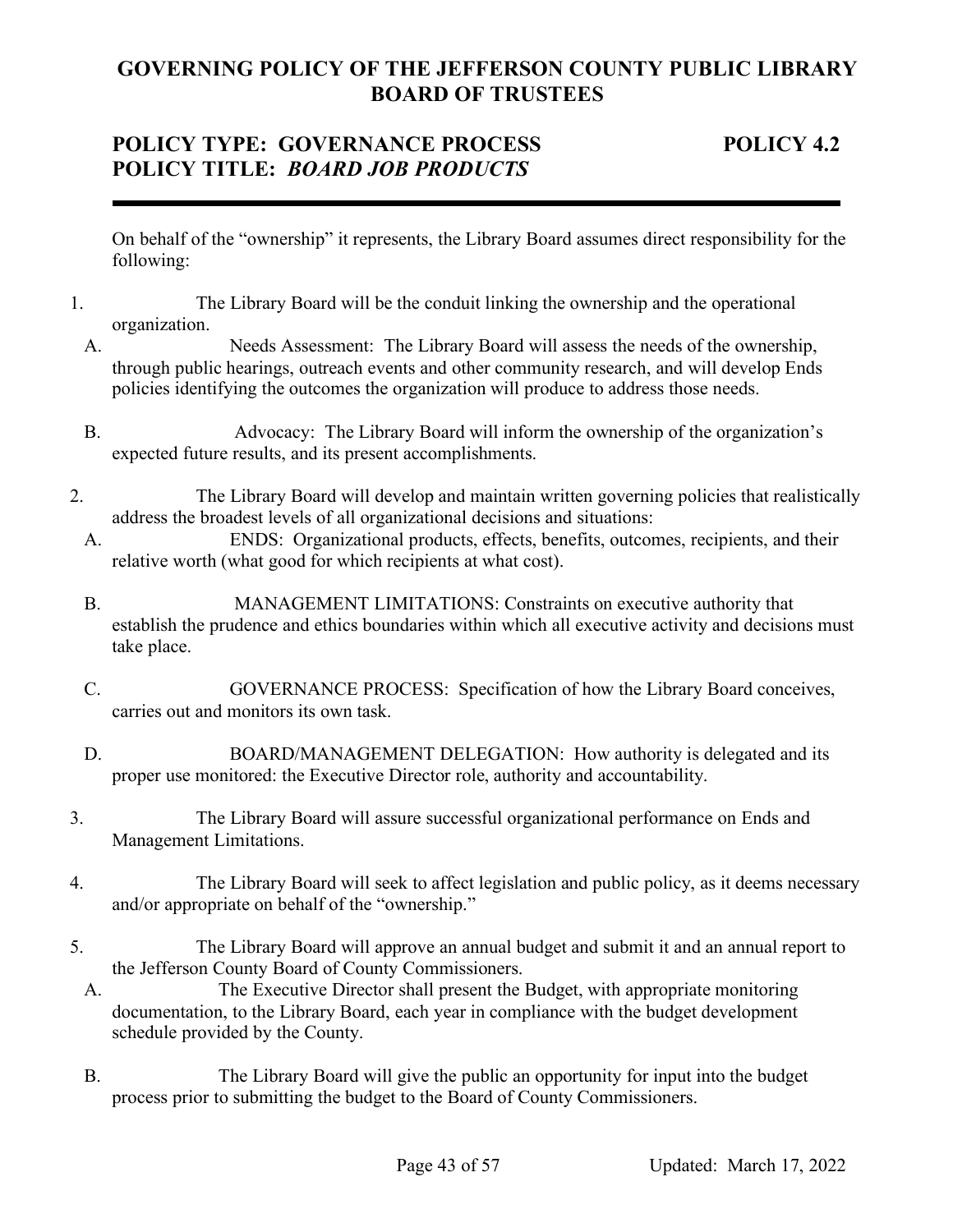- C. If the Library Board deems that the Budget plan presented is compliant with the Library Board's Financial Planning/Budgeting policy, the Budget will be approved, and submitted to the Board of County Commissioners in compliance with the budget development schedule provided by the County.
- 6. The Library Board will approve the Library's facility plan and all capital projects above \$50,000.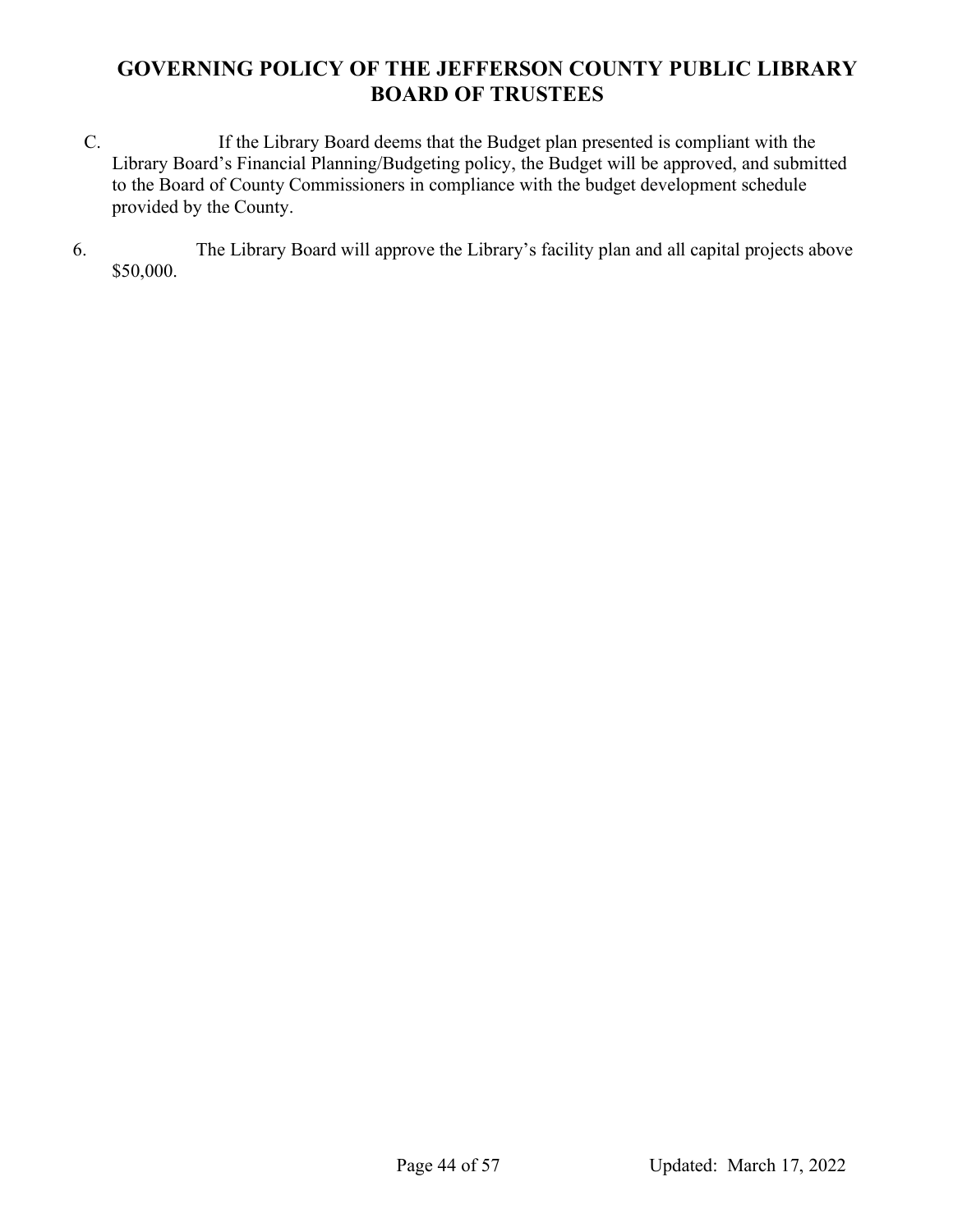## **POLICY TYPE: GOVERNANCE PROCESS POLICY 4.3 POLICY TITLE:** *AGENDA PLANNING*

The Library Board will prepare and follow an annual agenda plan which (1) completes a reexploration of Ends policies annually and (2) continually improves its performance through Library Board education, enriched input and deliberation.

- 1. The Library Board's annual planning cycle will conclude each year on the last day of December so that administrative planning and budgeting can be based on accomplishing a one-year segment of the Board's most recent statement of long-term Ends.
- 2. The cycle will start in January with the Library Board's development of its agenda for the next year.
	- A. The Library Board will identify its priorities for Ends and other issues to be resolved in the coming year, and will identify the areas of education and input needed to increase the level of wisdom and forethought it can give to subsequent choices.
	- B. The Chair will, at the commencement of the Board's annual planning cycle, prepare for the Library Board's consideration a tentative agenda plan for the following year's meetings.
- 3. The Chair will determine the agenda for any particular meeting, although Library Board members may request or recommend any appropriate matters for Board consideration.
	- A. A Library Board member may recommend or request a matter for Library Board discussion by submitting the item to the Chair at least ten (10) days prior to the scheduled Board meeting.
	- B. The meeting notice, agenda and packet are to be received by Library Board members at least five (5) days prior to the scheduled Board meeting. In the event a meeting is called with less than 5 days' notice, the meeting information will be provided to the Board as soon as is possible. Paper meeting notices will be posted in all locations open to the public whenever possible.
	- C. The Library Board recognizes the value of in-person meetings. In-person meetings of the Library Board will be the norm except in extraordinary circumstances as determined by the Board Chair.
	- D. By an affirmative vote of a majority of those present at a meeting, additional matters may be added to the agenda of any Library Board meeting.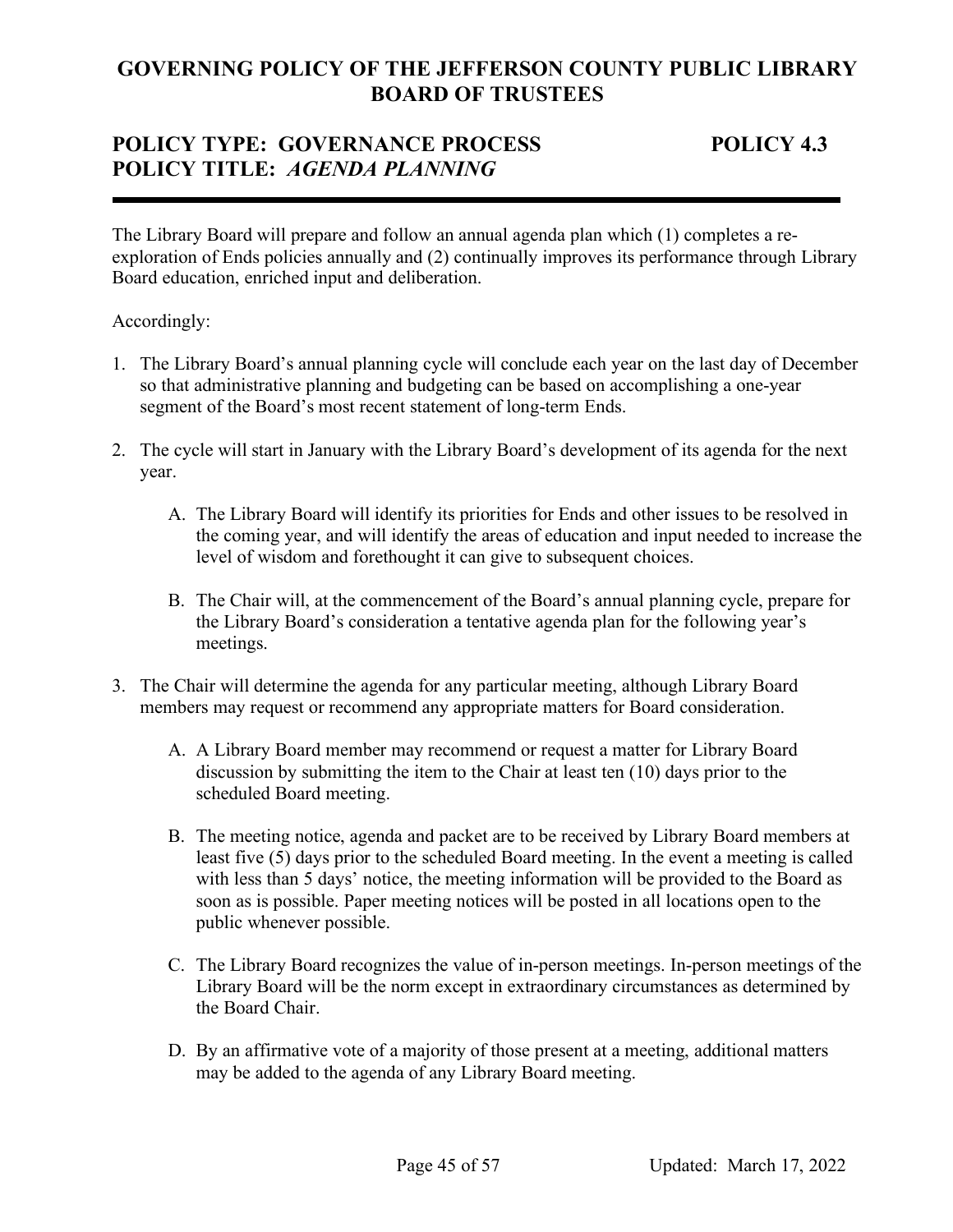- 4. The Library Board will attend to Consent Agenda items (those items delegated to the Executive Director yet required by law or contract to be Board-approved) as expeditiously as possible.
	- A. Removal of an item from consent agenda requires a motion and a second.
- 5. Other than Library Board review/approval of monitoring reports, monitoring and evaluation of Executive Director activities and performance will be included on the agenda only if monitoring reports or other data indicate policy violations, if policy criteria are to be debated or if the Library Board, for any reason, chooses to amend its monitoring schedule.
- 6. Executive Director remuneration will be decided during the month of the employment anniversary date after a review of monitoring reports received during the last year.
- 7. The Board recognizes the value of Public Participation/Public Comment. Rules of order and procedure for public comment at Board meetings.
	- A. There will be an agenda item at each Regular board meeting for the public to address the Library Board. Public comment is not included at Library Board Study Sessions.
	- B. Those who would like to address the Library Board must sign on the form provided at the door or submit the online public comment form. Those who failed to sign up or submit the online form, or arrived late, may, at the discretion of the Chair, be allowed to address the Library Board. The online public comment form is available 24/7 on the public website.
	- C. Speaking time is limited to three minutes per person to ensure the most effective conduct of the meeting. Additional time may be allowed at the discretion of the Chair.
	- D. Groups may use pooling of time to add to the length of their comment period. To pool time to be granted up to ten minutes, a speaker must present the names of at least three individuals who are present in person or online in the audience and who wish to yield their three minutes.
	- E. Presentation and/or handout materials must be submitted to the Library Executive Director's Office [\(ExecutiveDirector@jeffcolibrary.org\)](mailto:ExecutiveDirector@jeffcolibrary.org) or delivered to Library Administration,  $10200 \text{ W}$ .  $20^{\text{th}}$  Avenue, Lakewood, CO in advance of the meeting in order to allow time for pre-screening. Those who failed to submit presentation and/or handout materials in advance may, at the discretion of the Chair, be allowed to provide those materials to the Library Board.
	- F. The opportunity to address the Library Board does not include a question and answer session or response. If questions are submitted in writing a response may be provided, in writing, at the Board's discretion.
	- G. Public participation/comment will be governed by relevant statutes, the Library Board Bylaws and Governing Policies.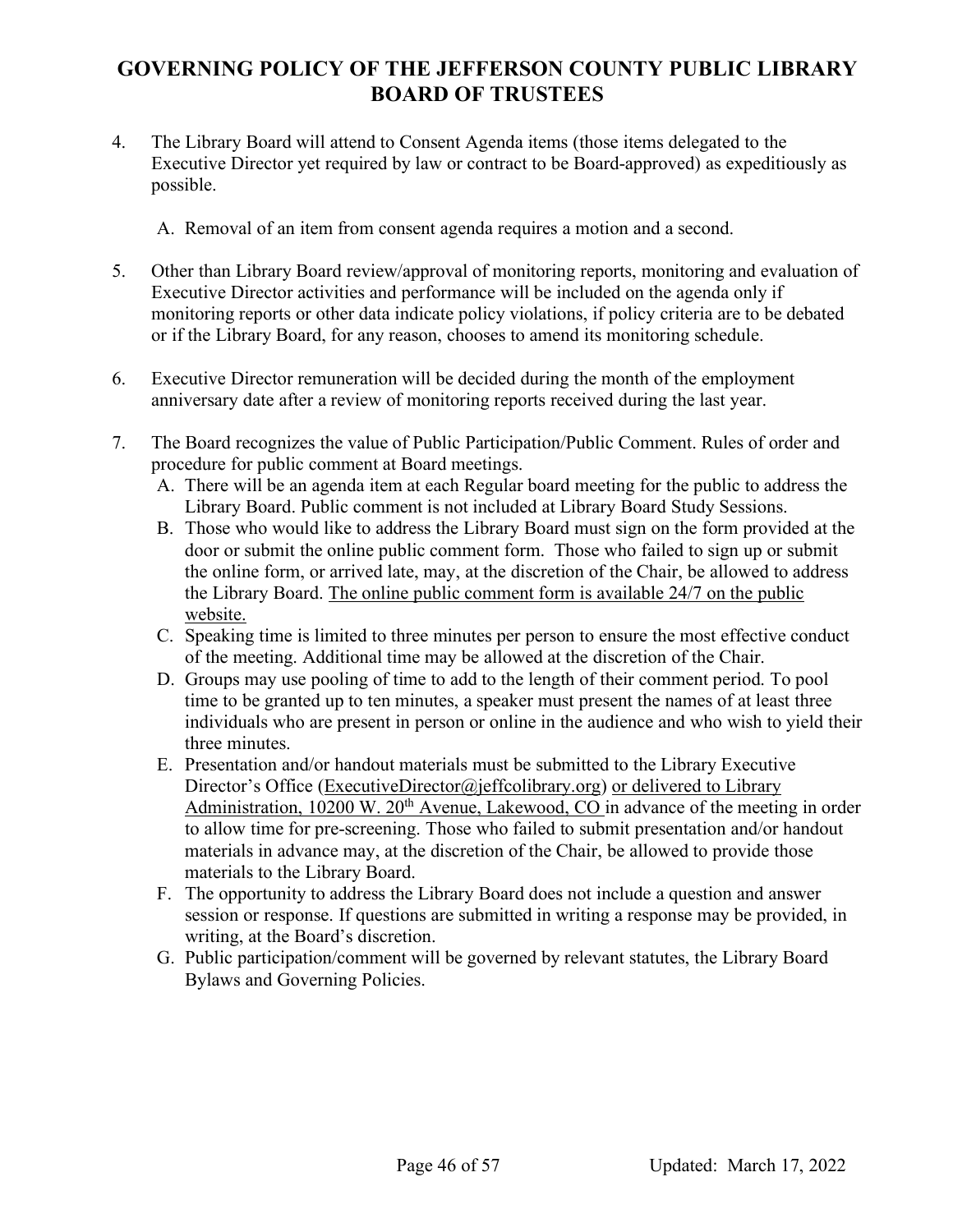# **POLICY TYPE: GOVERNANCE PROCESS POLICY 4.4 POLICY TITLE:** *CHAIR'S ROLE*

The Chair, serving as the Library Board's chief governance officer (CGO), ensures the integrity of the Board's process and, secondarily, represents the Board to outside parties.

- 1. The assigned result of the Chair's job is that the Library Board functions in a manner consistent with its policies and those legitimately imposed upon it from outside the organization.
- A. Meeting discussion content will include only those issues that clearly (according to Library Board policy) belong to the Board to decide or to monitor.
- B. Information that is neither for monitoring performance nor Library Board decisions will be avoided or minimized, and always noted as such.
- C. Deliberation will be fair, open, thorough, timely, orderly, and kept to the point.
- 2. The Chair is authorized to make decisions consistent with the Library Board's Governance Process and Board/Management Delegation policies, with the exception of (a) employment/termination of the Executive Director, or (b) instances where the Library Board specifically delegates portions of this authority to others. The Chair is authorized to use any reasonable interpretation of these policies.
	- A. The Chair is empowered to preside at Library Board meetings with all of the commonly accepted power of that position, such as ruling and recognizing.
	- B. The Chair has no authority to make decisions about policies created by the Library Board within Ends and Management Limitations policy areas. Therefore, the Chair has no authority to supervise or direct the Executive Director.
	- C. The Chair may represent the Board to outside parties in announcing Library Boardstated positions and in stating decisions and interpretations within the area delegated to other Board members. The Chair may delegate this authority to other Board members, but remains accountable for its use.
	- D. The Chair may appoint Library Board members to serve on Board Committees, unless specified otherwise in Bylaws or Library Board policies.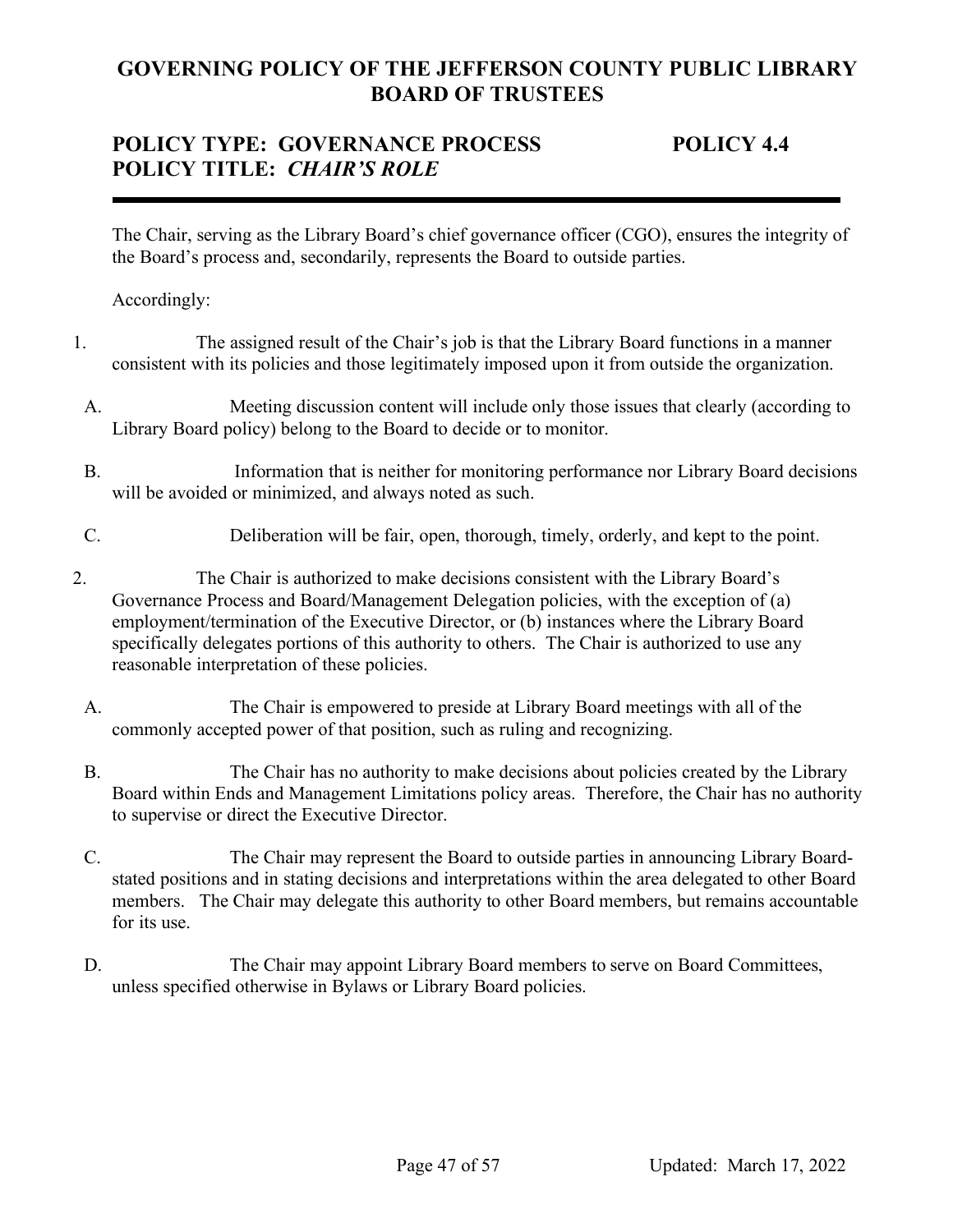# **POLICY TYPE: GOVERNANCE PROCESS POLICY 4.5 POLICY TITLE:** *BOARD MEMBERS' CODE OF CONDUCT*

The Library Board commits itself and its members to ethical, professional, and lawful conduct, including proper use of authority and appropriate decorum when acting as Board members. Accordingly:

- 1. Library Board members must demonstrate loyalty to the interests of the residents of Jefferson County, unconflicted by loyalties to staff, other organizations, or any personal interests as patrons.
- 2. Library Board members are accountable for discharging their duties honestly and in good faith. Library Board members shall exercise the degree of care, diligence and skill that a reasonably prudent person would exercise in comparable circumstances.
- 3. Library Board members must avoid conflict of interest with respect to their fiduciary responsibility.
- A. There must be no self-dealing or any conduct of private business or personal services between any Board member and the Library.
- B. When the Library Board is to decide upon an issue about which a member has a conflict of interest, that member shall disclose the conflict to the Library Board and absent herself or himself without comment from not only the vote but also from the deliberation.
- C. Library Board members must not use their Library Board positions to obtain staff employment for themselves, family members or close associates. Should a Library Board member apply for staff employment, he or she must first resign from the Library Board.
- 4. Library Board members must not attempt to exercise individual authority over the organization.
- A. Library Board members' interaction with the Executive Director or with staff must recognize the lack of authority vested in individuals except when explicitly Board authorized, and that the Executive Director is accountable only to the Library Board as a whole, and not to individual Library Board members. The relationship between the Executive Director and individual members of the Library Board, including the Chair, is therefore collegial, not hierarchical.
- B. Library Board members' interaction with public, media or other entities must recognize this limitation and that Board members are not to speak for the Executive Director, or to speak for the Library Board except to repeat explicitly stated Library Board decisions.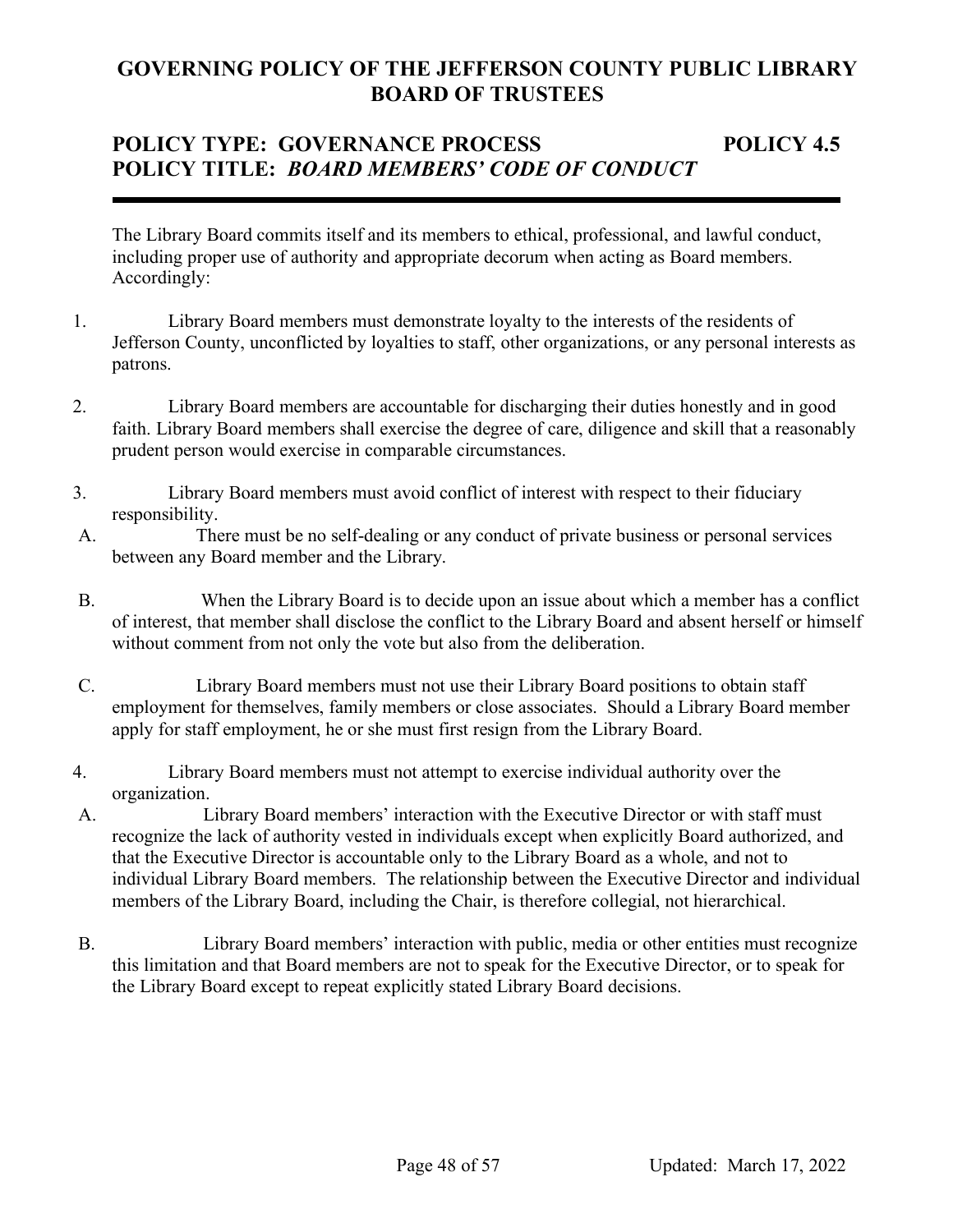- C. Except for participation in Board deliberation about whether the Executive Director has achieved any reasonable interpretation of Board policies, Library Board members will not publicly express individual judgments of performance of employees or the Executive Director.
- 5. A Library Board member aware of credible information that suggests that a Library Board policy has been violated, by either the Library Board or the Executive Director, has an affirmative obligation to bring the concern to the Library Board's agenda for monitoring.
- 6. Library Board members must respect the confidentiality appropriate to issues of a sensitive nature.
- 7. Library Board members will support the legitimacy and authority of the final determination of the Library Board on any matter, irrespective of the member's personal position on the issue.
- 8. Library Board members will attend Library Board meetings regularly, and be properly prepared for Library Board deliberations.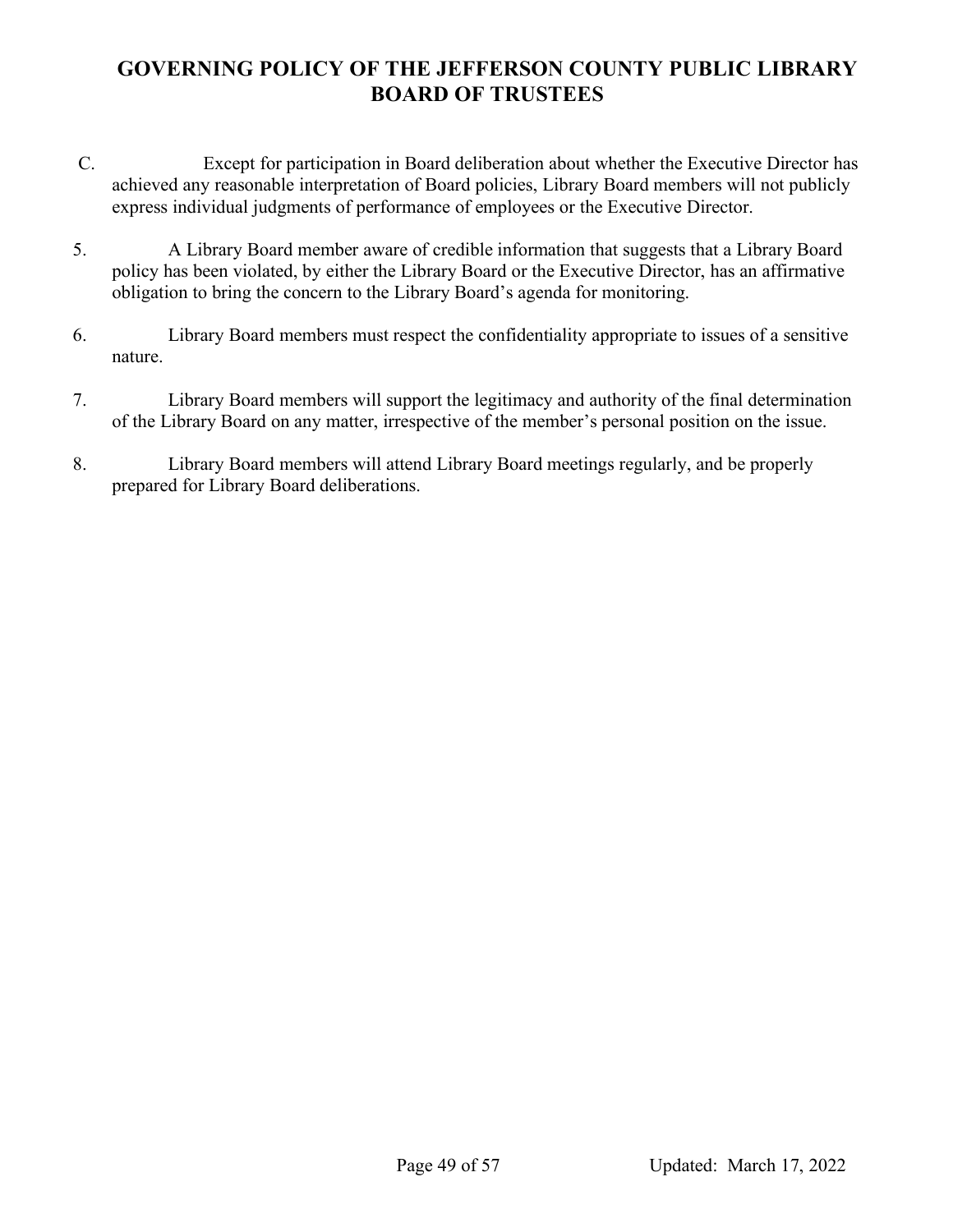# **POLICY TYPE: GOVERNANCE PROCESS POLICY 4.6 POLICY TITLE:** *BOARD COMMITTEE PRINCIPLES*

Board committees, when used, have one essential role —to strengthen and support the work of the Library Board as a whole. Board committees are not to interfere with delegation from the Library Board to the Executive Director, or from the Executive Director to other staff.

- 1. Board committees are to help the Library Board do its job, not to help, advise or exercise authority over staff.
- 2. Board committees most commonly assist the Library Board by undertaking activities not delegated to the Executive Director, by preparing policy alternatives and implications for Library Board deliberation, or by performing specific monitoring functions. Board committees will normally not have direct involvement with current staff operations.
- 3. Board committees may not speak or act for the Library Board except when formally given such authority for specific and/or time-limited purposes. The Library Board will carefully state its expectations and committee authority (in the "Board Committee Structure" policy) in order not to conflict with authority delegated to the Executive Director.
- 4. This policy applies to any group formed by Library Board action, whether or not it is called a committee and regardless of whether the group includes Library Board members. It does not apply to committees formed under the authority of the Executive Director.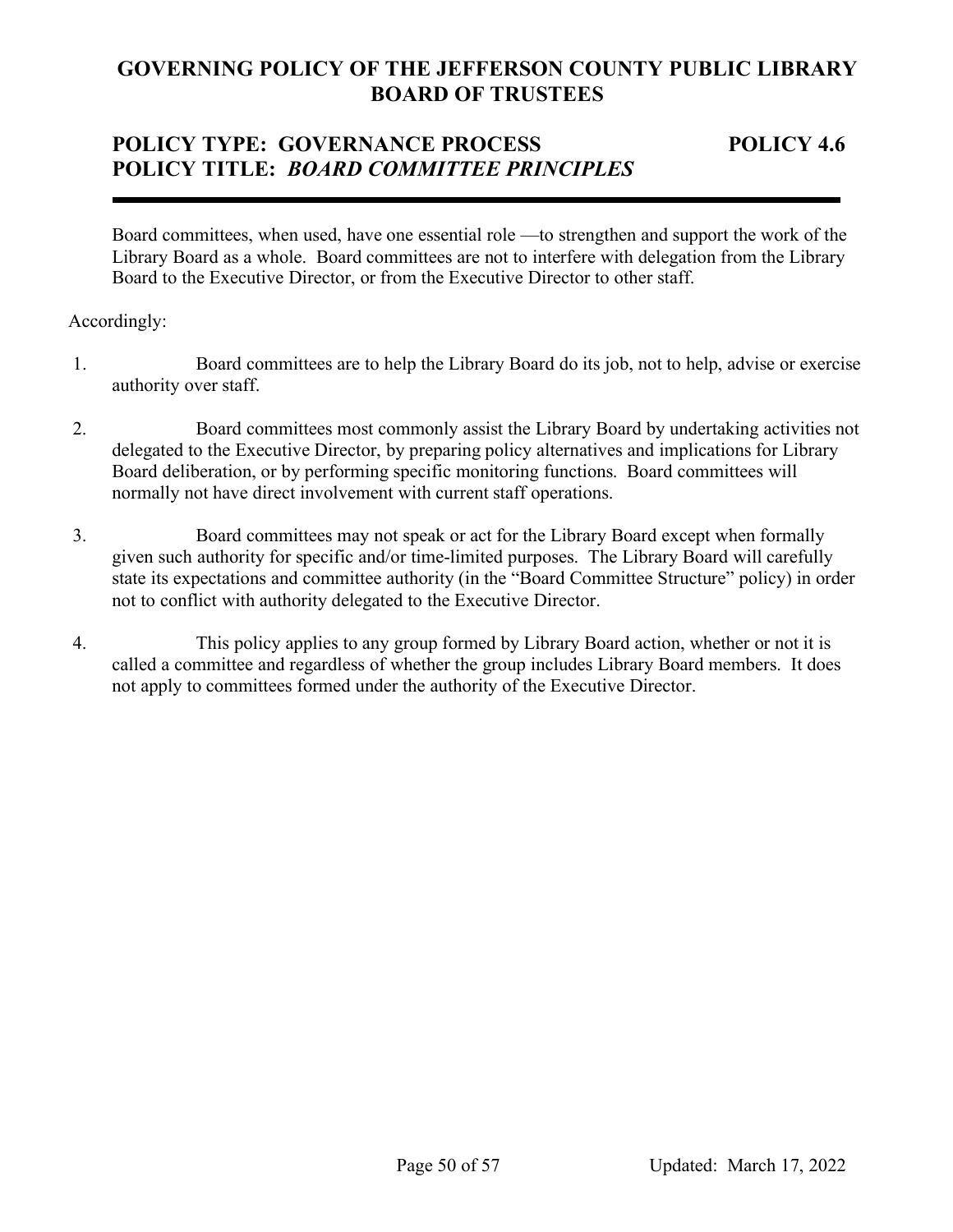## **POLICY TYPE: GOVERNANCE PROCESS POLICY 4.7 POLICY TITLE:** *BOARD COMMITTEE STRUCTURE*

A committee is a Board committee only if its existence and charge come from the Board, regardless of whether Library Board members sit on the committee. The only Board committees are those which are set forth in this policy. Unless otherwise stated, a Board Committee will cease to exist when its task is complete. Unless otherwise specified, the Executive Director, or his/her staff designee, will serve as a non-voting member of each committee.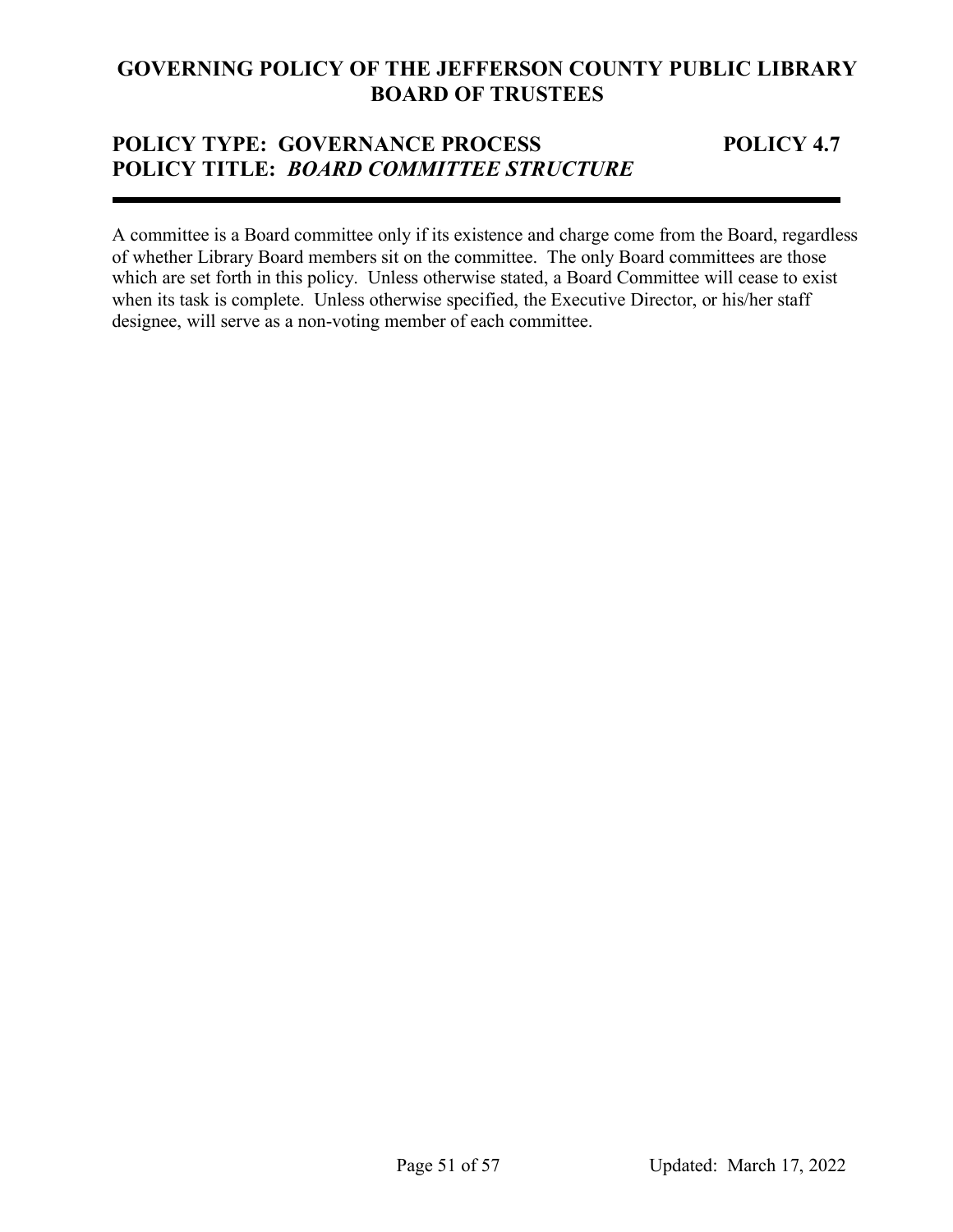# **POLICY TYPE: GOVERNANCE PROCESS POLICY 4.8 POLICY TITLE:** *GOVERNANCE BUDGET*

The Library Board will consciously invest in its ability to govern competently and wisely.

- 1. Library Board skills, methods, and supports will be sufficient to assure governing with excellence.
	- A. Training and retraining will be used appropriately to orient new members and to maintain and increase existing Library Board member skills and knowledge.
	- B. Outside monitoring assistance, including fiscal audit, will be arranged as needed so that the Library Board can exercise confident control over organizational performance.
- C. Outreach mechanisms will be used as needed to ensure the Library Board understands viewpoints and values of the residents of Jefferson County.
- 2. Costs will be prudently incurred, but sufficient to ensure the development and maintenance of superior governance, including funds sufficient for:
- A. Library Board training, including publications and dues.
- B. Library Board member travel/reimbursements to annually attend the Colorado Association of Libraries (CAL) annual conference, two national conferences, and non-conference travel, as appropriate.
- C. Auditing and other third party monitoring of organizational performance.
- D. Surveys focus groups and opinion analysis (included in PIO budget).
- E. Library Board-hosted ownership linkage/outreach events.
- F. Library Board meeting and retreat costs.
- 3. The Library Board will establish its governance budget for the next fiscal year on a schedule determined by the Library's budget officer in conjunction with the budget process.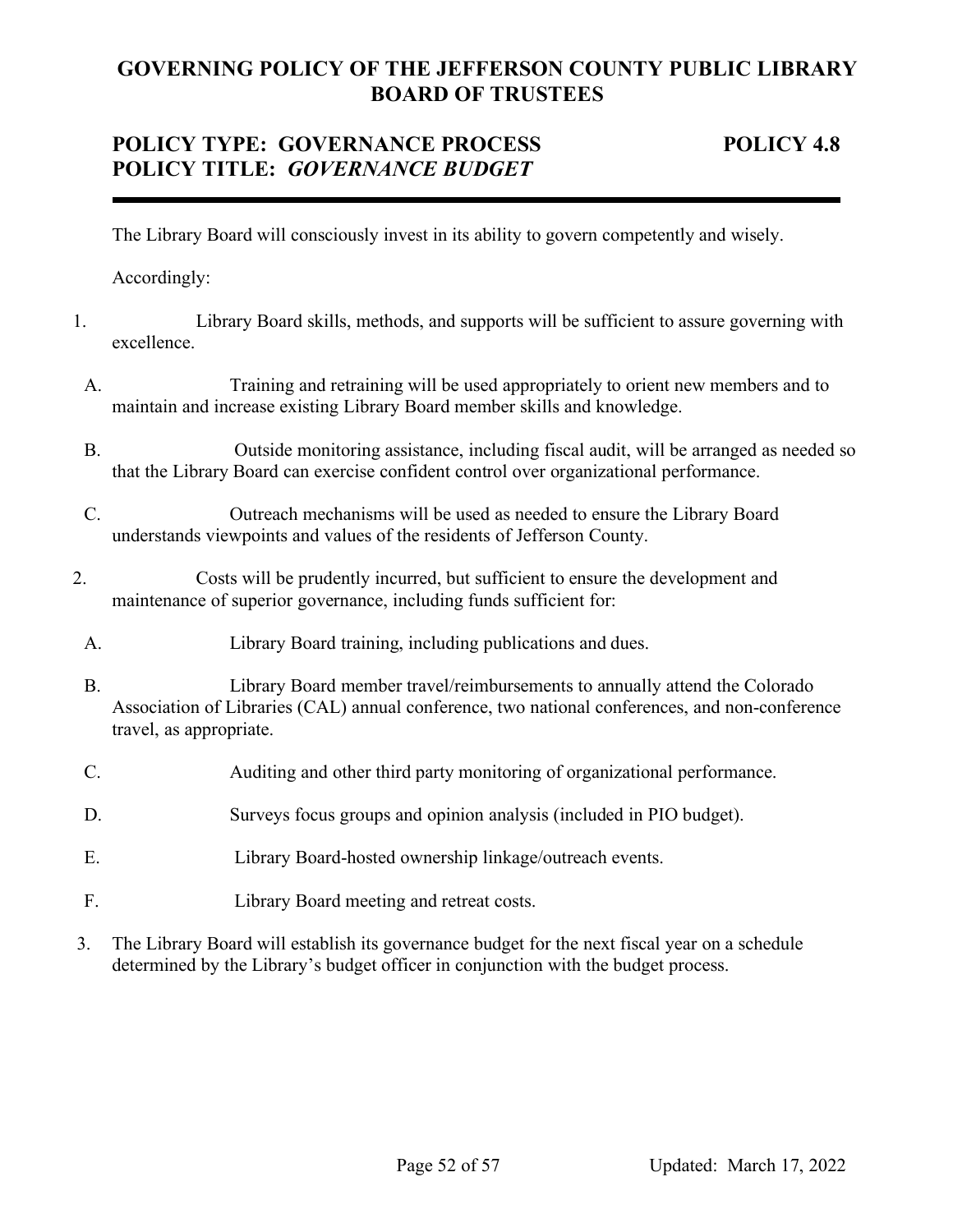# **POLICY TYPE: GOVERNANCE PROCESS POLICY 4.9 POLICY TITLE:** *POLICIES, STATEMENTS & GUIDELINES*

## **4.9.1** Board of Trustees Budget Cover Letter to Board of County Commissioners

Purpose: The Board of Trustees supports and acknowledges their responsibility to present the budget necessary to provide residents of Jefferson County with quality library services. In order to ensure the proposed budget meets that responsibility the Board will submit a budget cover letter with the budget submittal. The cover letter will ensure the submitted budget meets the following goals:

- 1. The submitted budget generally meets the Board of County Commissioners annual guidelines, and any deviations from the guidelines will be explained, justified and validated in the budget cover letter.
- 2. The submitted budget meets the Library Board of Trustees fiduciary responsibilities with respect to:
	- a. State of Colorado Library Law, 24-90-109 Powers and Duties of Board of Trustees:
		- i. Submit annually a budget as required by law and certify to the legislative body of the governmental unit or units that the library serves the amount of the mill necessary to maintain and operate the library during the ensuing year.
- 3. The Board of Trustees will submit to the Board of County Commissioners the required mill levy needed to fund the proposed budget. The mill levy required will not exceed the voter approved maximum of 4.5000 mills.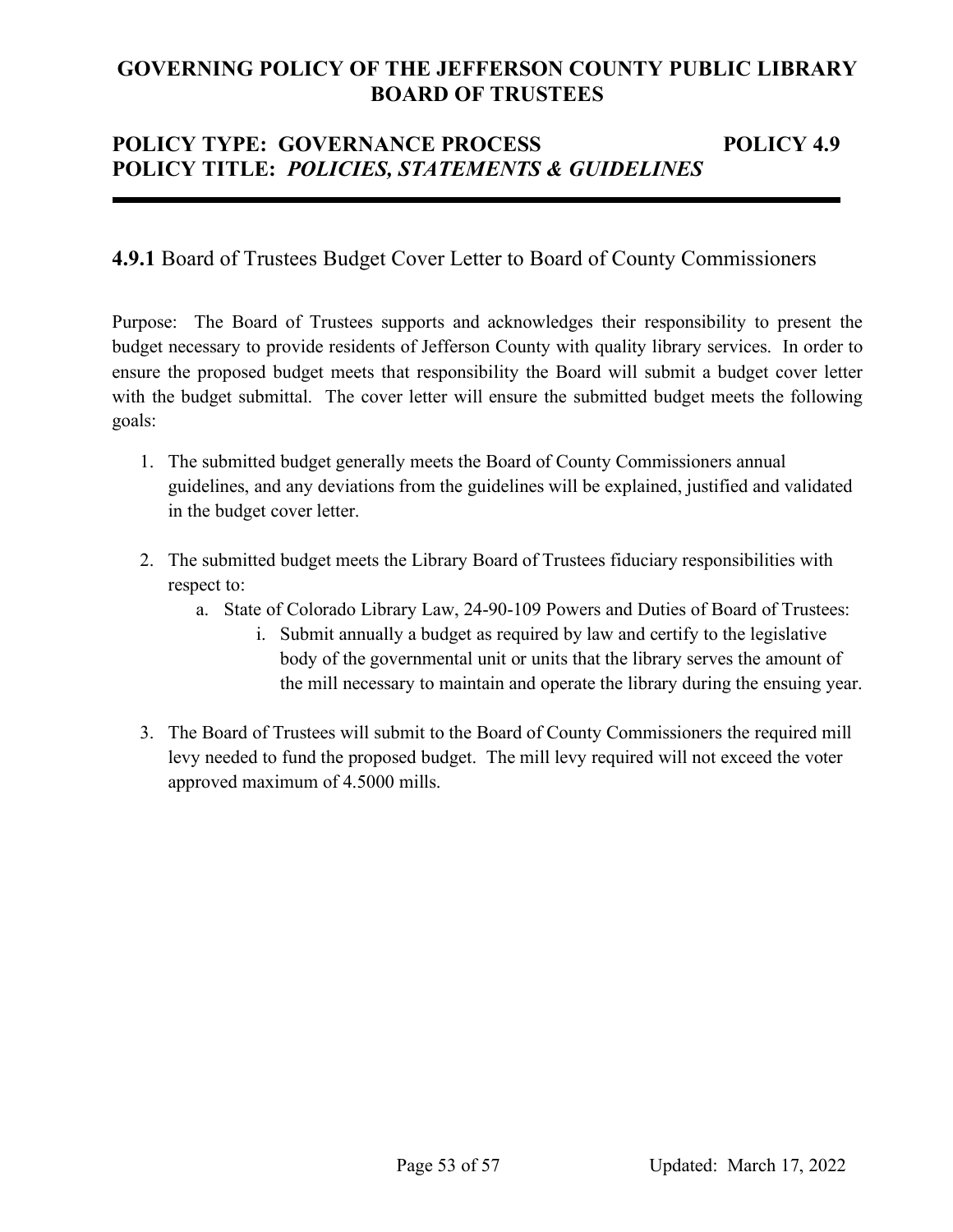# **POLICY TYPE: GOVERNANCE PROCESS POLICY 4.9 POLICY TITLE:** *POLICIES, STATEMENTS & GUIDELINES*

## **4.9.2 Capital and Controlled Asset Management Policy**

Purpose: To comply with the Board of Trustees Governing Policy 2.4, Asset Protection:

The Library's Executive Director shall not allow the Library's assets to be unprotected, inadequately maintained or unnecessarily risked.

Item #7 under this governing policy states: "I shall not fail to maintain a system for the management of fixed and controlled assets that provides sufficient information for the preparation of financial statements, ensures proper use, and provides for their maintenance, replacement and disposal."

In order to comply with this policy the Library shall follow the guidelines stated below:

- 1. The Library participates in the County's physical inventory process. The Library shall permit a physical inventory of all Library fixed assets by County staff or contractors, depending on the County's schedule. This is normally done annually. Most Desktop PC's, laptops, tablets and copiers are not considered assets as their cost is less than \$5,000 each. However, the Technology & Innovation department maintains an inventory and replacement schedule for this equipment.
- 2. All asset additions, deletions and values are reviewed annually by the Finance office in cooperation with the County accounting office.
- 3. Reporting on the Library's asset values may be provided to the Board of Trustees with the results of the annual Comprehensive Annual Financial Report (CAFR). Information on Library assets can be requested by the Board of Trustees at any time.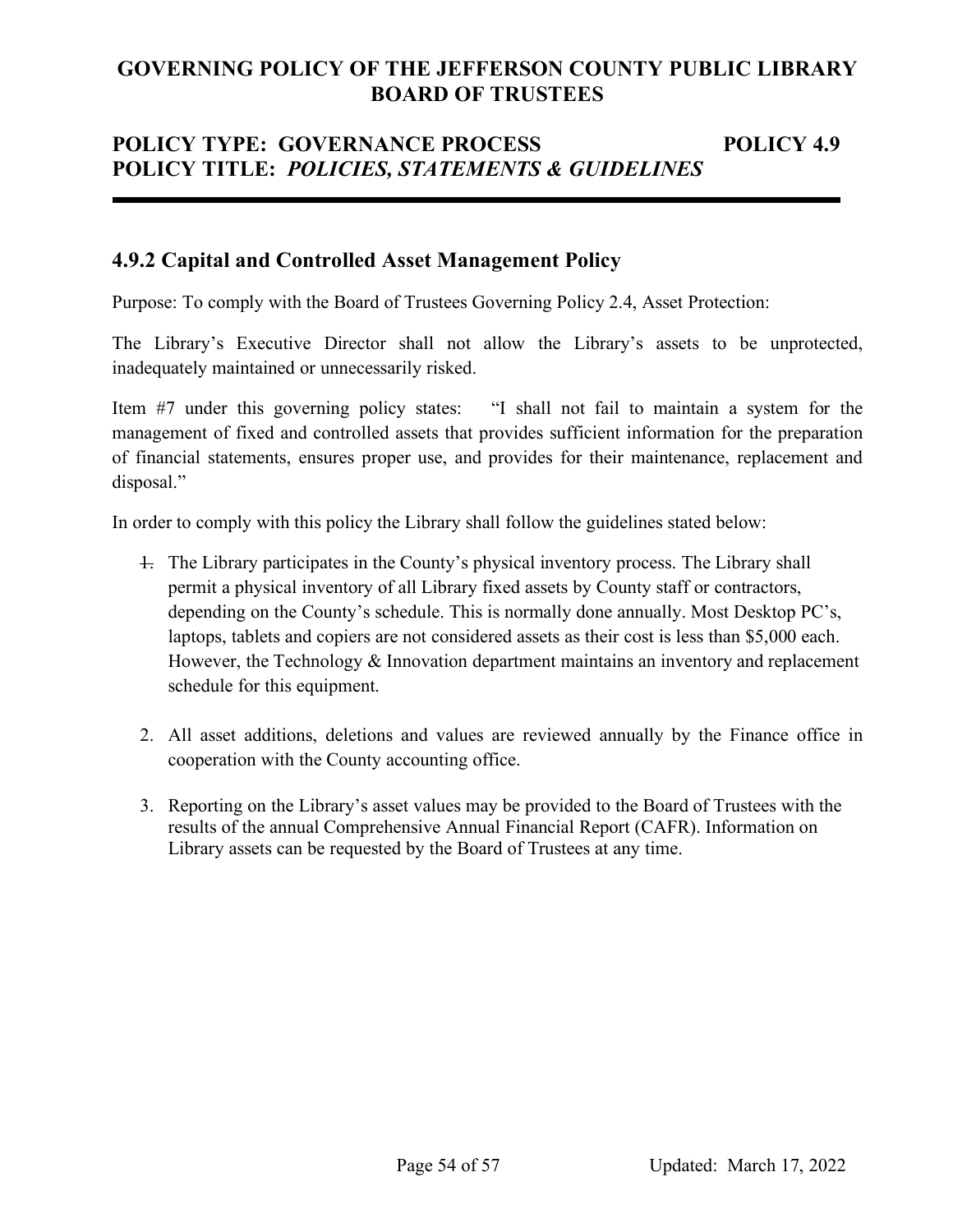# **POLICY TYPE: GOVERNANCE PROCESS POLICY 4.9 POLICY TITLE:** *POLICIES, STATEMENTS & GUIDELINES*

## **4.9.3 LIBRARY FUND RESERVE POLICY (Adopted August 15, 2019) Background:**

Jefferson County Public Library recognizes the importance of maintaining an appropriate and prudent reserve balance in the Library Fund. A minimum level of reserves gives the library the ability to maintain library service levels through an economic downturn and to respond to natural disasters and other unexpected events. A maximum level ensures that taxpayers receive library services close to the time when their taxes are paid.

## **Definitions:**

## **Fund Balance**

Fund Balance refers to the fund balance at the end of a fiscal year. This is the balance published in the Library's year-end financial tables and in the Library's balance sheet in Jefferson County's Comprehensive Annual Financial Report (CAFR) for the fiscal year.

#### **Library Fund Reserve Balance**

The Library Fund Reserve is the portion of fund balance that is available to meet current and future obligations. Reserve Balance equals Fund Balance less the portion of fund balance that is not spendable (prepaid expenses) and the portion that is committed for specific purposes. The calculation is:

#### **Fund Balance**

- Nonspendable fund balance
- Fund balance committed to sinking funds
- Fund balance committed to project carryover for the next fiscal year
- = **Reserve Balance**

#### **Library Fund Reserve Policy Statement:**

The Library Board of Trustees has established the following goals for the Library Fund Reserve.

- The level of reserve balance that the Library strives to maintain is an amount equal to 16% of current year budgeted revenues.
- In addition, an amount equal to 9% of current year budgeted revenues is designated as an "uncertainty reserve".
- The maximum level of library fund reserve balance is 50% of current year budgeted revenues

If the Library's reserve is below the minimum level, the Library Board of Trustees will include a plan to build the reserve balance back up to minimum levels within a five-year period as part of the next year's approved budget and long-term financial plan.

If the Library's reserve balance is over the maximum level, funds over this amount will be used to fund one-time expenses such as those for capital projects or other one-time costs and may not be used to fund on-going operating expenses.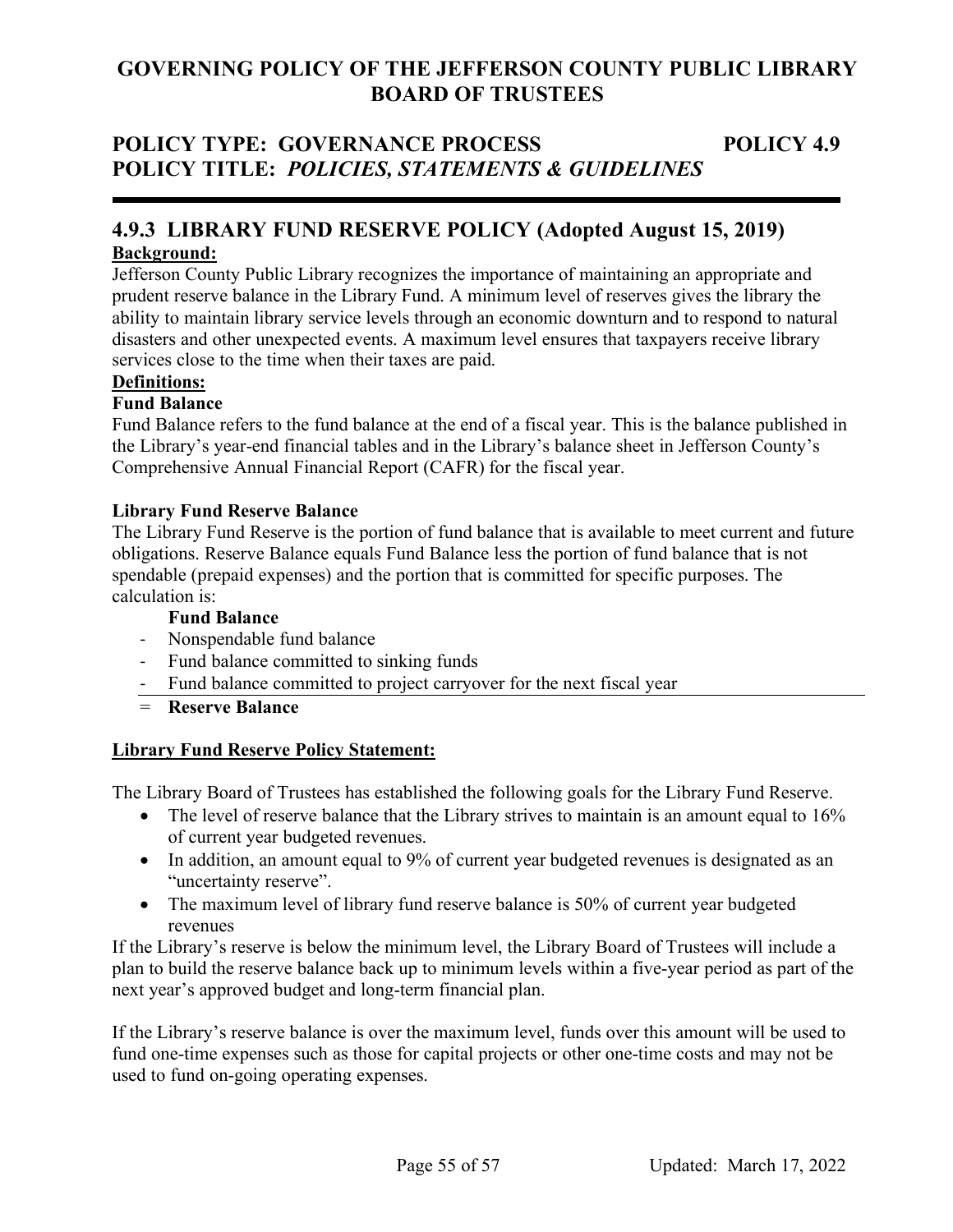# **POLICY TYPE: GOVERNANCE PROCESS POLICY 4.9 POLICY TITLE:** *POLICIES, STATEMENTS & GUIDELINES*

## **4.9.4 CAPITAL PROJECT FUNDING INTERNAL GUIDELINE**

In order to ensure the 5 Year Capital Plan for Jefferson County Public Library has adequate resources to fund projects, the Board of Trustees adopts the following internal guideline regarding funding for capital projects:

• Designate a minimum of 4.5% of Property Tax Revenue each year to fund capital projects.

This internal guideline has been adopted by the Library Board of Trustees to recognize the financial importance of a designated revenue stream for capital projects. However, the Library Board of Trustees, reserves the right to adjust the percentage each year during the budget process as the Board believes to be in the best interest of the Library.